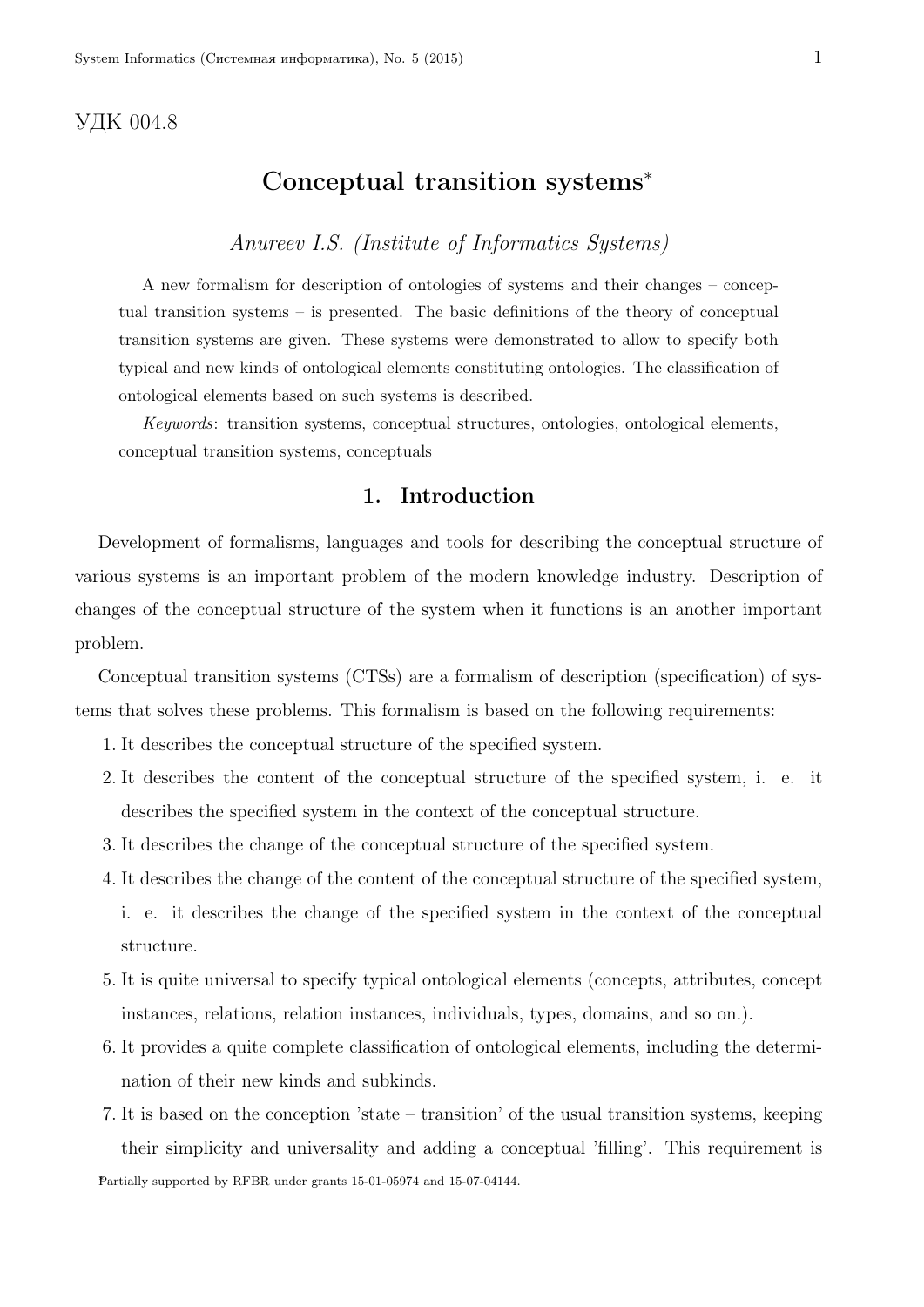important since the simplicity of determination of transition systems makes them an universal formalism to describe the behavior of various systems (algorithms, programs, software models, computer systems, and so on.).

8. It supports reflection of any order, i. e. allows to specify: the system (reflection of the order 0), the specification of the system (reflection of the order 1), the specification of the specification of the system (reflection of the order 2) and so on. Specifications of the higher order (with reflection of the higher order) impose restrictions on the specifications of the lower order (with reflection of the lower order).

To our knowledge, there is no formalism that meets all the above requirements. Comparison of CTSs with the formalisms which partially meet these requirements is given in section 9.

The paper has the following structure. The preliminary concepts and notation are given in section 2. The basic definitions of the theory of CTSs are given in section 3. The classification of elements of conceptual states of CTSs such that concepts, attributes and individuals is considered in section 4. The classification of conceptuals (which can be considered as 'atoms' of conceptual states) and their associated ontological elements is presented in section 5. The ontological elements that are not directly represented in terms of elements and conceptuals of states are modelled in these terms in section 6. A generic conceptual describing sets of conceptuals matching a pattern is defined in section 7. We establish that CTSs meet the above requirements in section 8. CTSs are compared with the related formalisms in section 9.

### 2. Preliminaries

Let *bool = {true, false}*; *int*, *nat* and *nat0* denote the sets of integers, natural numbers and natural numbers with zero, respectively; *obj*, *fun*, *set*, *lab*, *arg*, and *val* denote sets of objects, functions, sets, labels, function arguments and function values, respectively.

The names of the variables which take the values from the set with the name *aw*, where *a* is a symbol, and *w* is a word, are denoted by  $\dot{a}w$ ,  $\dot{a}w_1$ ,  $\dot{a}w'$  and so forth. For example,  $\dot{se}t$ ,  $\dot{se}t_1$ , *˙set′* are the names of the variables which take the values from the set *set*. Depending on the context, the name of a variable is interpreted as either the variable, or the value of the variable.

Let  $sup(\hat{f}un)$  and  $\omega$  denote the support of  $\hat{f}un$  and the indeterminate value of  $\hat{f}un$ , respectively.

Let  $\hat{f}un(\hat{a}rg_1 \leftarrow \hat{v}al_1, \ldots, \hat{a}rg_{\hat{n}at} \leftarrow \hat{v}al_{\hat{n}at}$  denote the function  $\hat{f}un'$  such that  $\hat{f}un'(\hat{a}rg)$  $\hat{f}un(irg)$ , if  $\hat{a}rg$  is distinct from  $\hat{a}rg_1, \dots, \hat{a}rg_{\hat{n}at}$ , and  $\hat{f}un'(arg_{\hat{n}at'}) = \hat{v}al_{\hat{n}at'}$ , if  $1 \leq \hat{n}at' \leq \hat{n}at$ .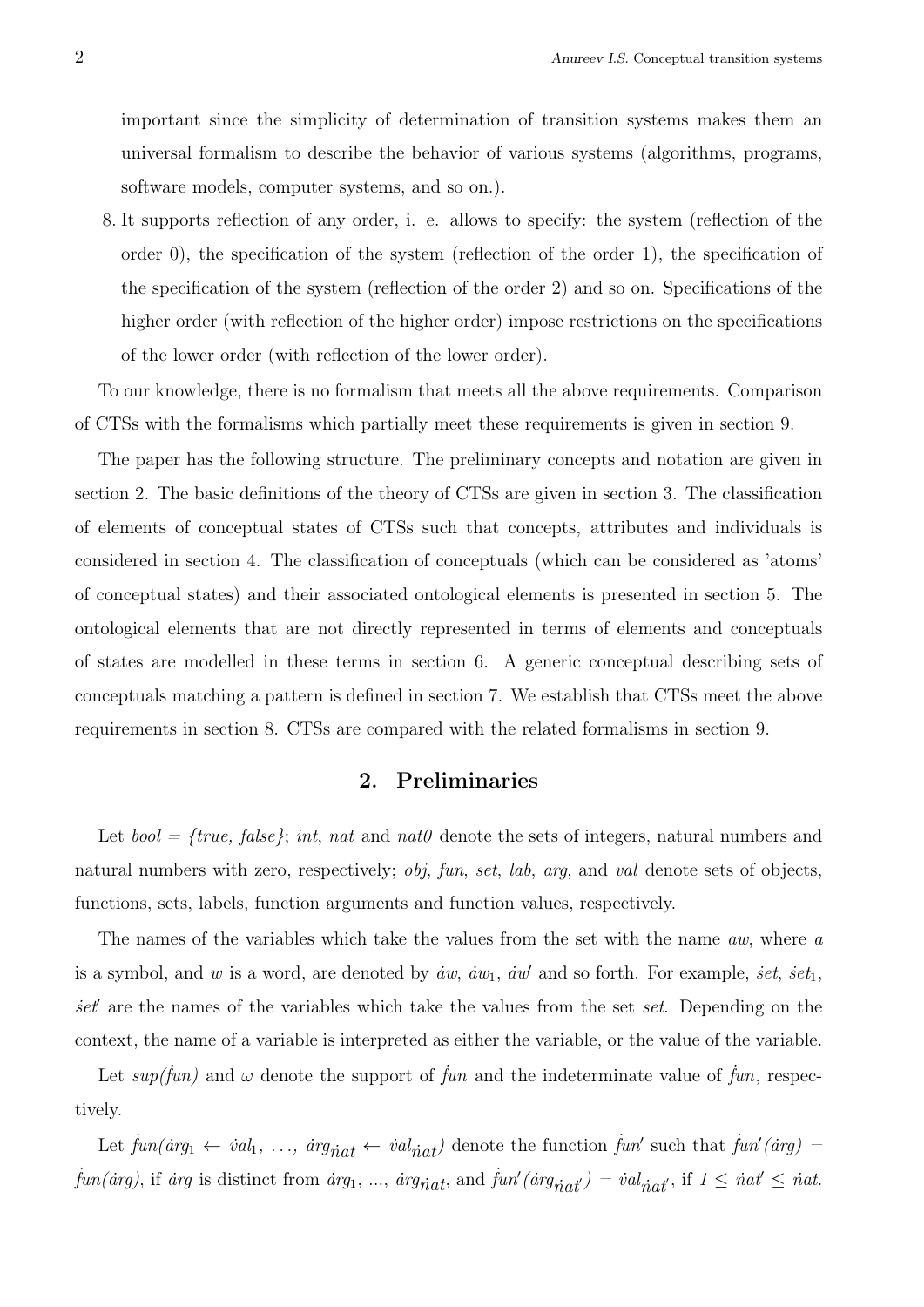Let  $\{arg_1: val_1, \ldots, arg_{\text{init}}: val_{\text{init}}\}$  denote the function  $\hat{f}un$ such that  $sup(jun) = {arg_1, ..., arg_{nat}}$ , and  $\dot{f}un(iarg_1) = \dot{v}al_1, ..., \dot{f}un(iarg_{nat}) = \dot{v}al_{nat}$ . The arguments  $\frac{arg_1}{\ldots}$ ,  $\frac{arg_{\hat{n}at}}{ar}$  are pairwise distinct.

The terms used in the paper are context-dependent. Contexts have the form  $[\![\phi bj_1, \ldots, \phi bj_{\hat{n}at}]\!]$ , where the embedded contexts  $\phi bj_1, \ldots, \phi bj_{\hat{n}at}$  have the form:  $[\![\phi bj_1, \ldots, \phi bj_{\hat{n}at}]\!]$ . or *˙obj*.

The context in which some embedded contexts are omitted is called a partial context. All omitted embedded contexts are considered bound by the existential quantifier, unless otherwise specified.

Let  $\partial b_j \llbracket \partial b_{j1}, \ldots, \partial b_{j} \llbracket \partial b_{j1}, \ldots, \partial b_{j} \llbracket \partial b_{j1}, \ldots, \partial b_{j} \llbracket \partial b_{j1}, \ldots, \partial b_{j} \llbracket \partial b_{j1}, \ldots, \partial b_{j} \llbracket \partial b_{j1}, \ldots, \partial b_{j} \llbracket \partial b_{j1}, \ldots, \partial b_{j} \llbracket \partial b_{j1}, \ldots, \partial b_{j} \llbracket \partial b_{j1}, \ldots, \partial b_{j} \llbracket \partial b_{j1}, \ldots, \partial b_{j} \ll$ 

### 3. Basic definitions of the theory of conceptual transition systems

Let *cts* and *sys* be sets of CTSs and systems specified by these CTSs, respectively. Let *˙cts* specifies *sys*.

### 3.1. The example of the specified system

Let  $q\text{e}oSys \in sys$  be a system which is specified by *its* and is a through illustrative example of this paper.

The conceptual structure of *geoSys* includes the following entities:

- the kinds of geometric spaces (Euclidean, Riemannian, Lobachevskian and so on) specified by the labels *Euclidean*, *Riemannian*, *Lobachevskian* and so on;
- the kinds of geometric figures (triangles, rectangles, cubes and so on) specified by the concepts *triangle*, *rectangle*, *cube* and so on;
- geometric elements (certain geometric figures in a certain space) specified by individuals. Let *geoEle* be a set of geometric elements;
- the numerical characteristics of geometric figures (length, area, volume and so on) specified by the attributes *length*, *area*, *volume* and so on;
- the units (of measurement) of the numerical characteristics (inches, centimeters, metres and so on) specified by the labels *inch*, *centimeter*, *metre* and so on;
- the numeral systems for representing the values of the numerical characteristics (binary, octal, decimal and so on) specified by the natural numbers *2*, *8*, *10* and so on;
- the dimensions of geometric spaces specified by the natural numbers *1*, *2*, *3* and so on.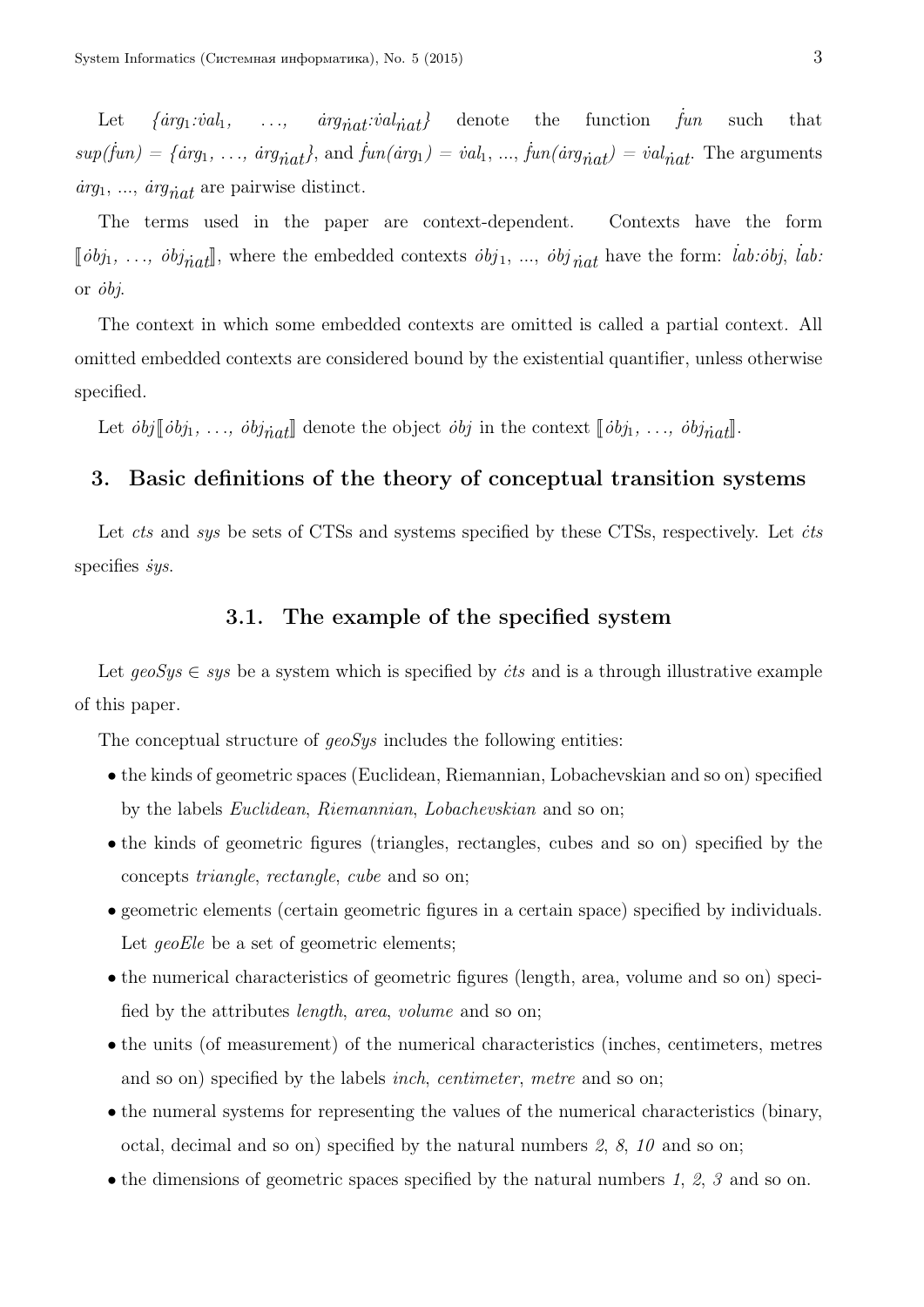The change of the system *geoSys* can, for example, include various geometric transformations such that parallel a shift, rotation, homothety and so on.

### 3.2. Conceptual transition systems

A transition system  $\dot{c}ts = (sta, TraRel)$  is called a conceptual transition system in  $\llbracket ato \rrbracket$ , if *ato* is a set of atoms in  $\lbrack \lbrack \dot{c} \rbrack s \rbrack$ , *sta* is a set of conceptual states in  $\lbrack \lbrack \dot{c} \rbrack s \rbrack$ , and  $traRel \in tra \rightarrow$ *bool* is a transition relation in  $\llbracket \text{cts} \rrbracket$ , where  $\text{tra} = \text{sta} \times \text{sta}$  is a set of transitions in  $\llbracket \text{cts} \rrbracket$ . The system *its* executes a transition *tra*, if *traRel(tra)*. The notion of conceptual state is based on notions of state, element and conceptual which are defined below.

A set *ato* is called a set of atoms in  $[[\dot{c}ts]],$  if  $\omega \notin ato, int \subseteq ato,$  and  $true, false \in ato$ . Atoms in  $\lVert \dot{c} \dot{c} \rVert$  are elementary 'bricks' of *its*. They are used to define elements, conceptuals and states in  $\|\textit{cts}\|$ .

Elements in  $\|\dot{c}\dot{t}\|$  are basic structures of  $\dot{c}\dot{t}s$ . In particular, they specify elements of  $\dot{s}ys$ . Let *ele* be a set of elements in  $\lceil cts \rceil$ . An object *obj* is called an element in  $\lceil cts \rceil$ , if the following properties hold:

- 1.  $\partial bj$  is an atom in  $\lVert \dot{c} \cdot ds \rVert$ , or
- 2. *obj* has the form  $\{lab_1:ele_1, ..., lab_{\hat{n}at}:ele_{\hat{n}at}\}$ , where the labels  $lab_1, ..., lab_{\hat{n}at}$  are pairwise distinct, or
- 3.  $\dot{\textit{obj}}$  has the form  $(\textit{ele}_1, \ldots, \textit{ele}_{\textit{riatb}})$ , or
- 4.  $\dot{\textit{obj}}$  has the form  $\{ \textit{ele}_1, \ldots, \textit{ele}_{\textit{ntab}} \}.$

Elements of the forms 2, 3, and 4 are called labelled, ordered and unordered (element) structures, respectively. Let *labStr*, *ordStr*, *unoStr* and  $eleStr = labStr \cup ordStr \cup unoStr$  be sets of labelled structures, ordered structures, unordered structures and element structures, respectively. The elements *()* and *{}* are called empty structures (the empty ordered structure and the empty unordered structure, respectively).

Let  $1 \leq \textit{nat'} \leq \textit{nat}$ . Let  $\textit{eleStr}(\textit{nat'})$  and  $\textit{eleStr}(\textit{Klab}_{\textit{nat'}})$  denote  $\textit{ele}_{\textit{nat'}}$ , if  $\textit{eleStr}$  has the form  $(\text{e}ile_1, \ldots, \text{e}le_{\text{nat}})$  and  $\{\text{lab}_1 : \text{e}le_1, \ldots, \text{lab}_{\text{nat}} : \text{e}le_{\text{nat}}\}$ , respectively.

The function  $len \in ele \rightarrow nat0$  is called a length in  $\llbracket ele:\rrbracket$ , if  $len(\text{etc}) = 0$ , and  $len(\text{eleStr})$  is the number of elements in *ėleStr*.

The equality operation  $=$  on elements is defined as follows:  $\dot{e}le = \dot{e}le'$  if and only if  $\text{len}(\dot{e}le)$  $= len(\text{\'ele} \ell) = \text{nat},$  and

• *˙ele* and *˙ele′* are equal atoms, or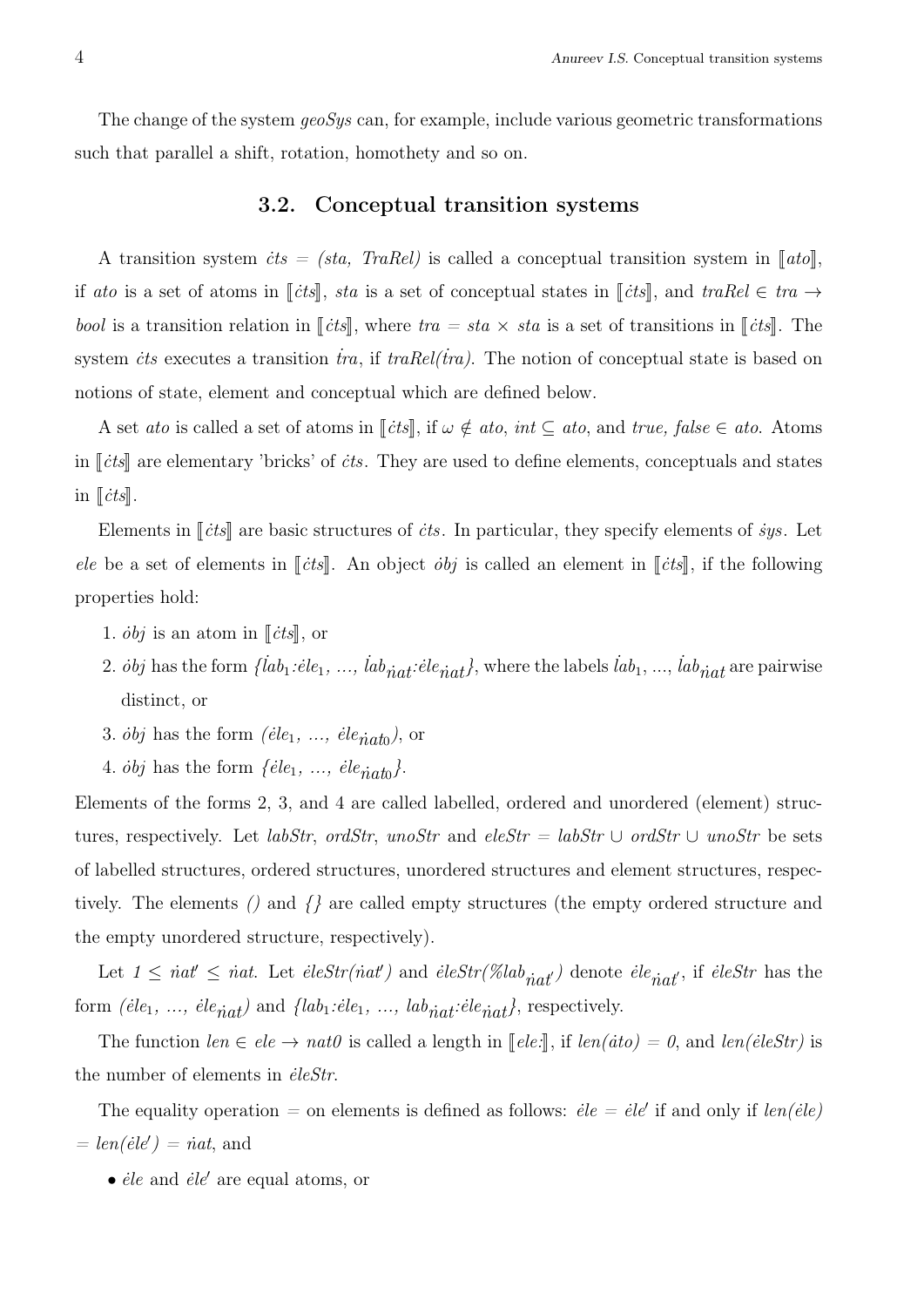• *˙ele = (˙ele*1*, . . ., ˙ele ˙nat*<sup>0</sup> *)*, *˙ele′ = (˙ele′* 1 *, . . ., ˙ele′ ˙nat*<sup>0</sup> *)*, *˙ele*<sup>1</sup> *= ˙ele′* 1 , ..., *˙ele ˙nat*<sup>0</sup> *= ˙ele′ ˙nat*<sup>0</sup> , or

• *˙ele = {˙ele*1*, . . ., ˙ele ˙nat*<sup>0</sup> *}*, *˙ele′ = {˙ele′* 1 *, . . ., ˙ele′ ˙nat*<sup>0</sup> *˙nat*<sup>0</sup> *}*, *˙ele*<sup>1</sup> *= ˙ele′* 1 , ..., *˙ele ˙nat*<sup>0</sup> *= ˙ele′* , or

•  $\dot{e}le$  = { $iab_1:eile_1$ , ...,  $iab_{\dot{n}at} : \dot{e}le_{\dot{n}at}$ },  $\dot{e}le'$  = { $iab'_1 : \dot{e}le'_1$ , ...,  $iab'_{\dot{n}at} : \dot{e}le'_{\dot{n}at}$ },  $iab_1 = iab'_1, ..., \,iab_{\hat nat} = iab'_{\hat nat}, \, \dot e le_1 = \dot e le'_1, \, ..., \, \dot e le_{\hat nat} = \dot e le'_{\hat nat}.$ 

Conceptuals in  $\lbrack \lbrack \dot{c} \rbrack$  are the special kind of elements which specify ontological elements of *sys.* An element *iabStr* is called a conceptual in [*cts*], if all its labels are integers. Let *con* be a set of conceptuals.

Example. Let *˙con = (−3:10, −2:inch, −1:area, 0:˙geoEle, 1:triangle, 2:Euclidean, 3:2)*. Then the following properties hold:

- *˙con* is a conceptual in *˙cts*;
- *˙con* specifies the area (the label *−1* ) of the triangle (the label *1* ) *˙geoEle* (the label *0* ) in three-dimensional (the label *3* ) Euclidean (the label *2* ) space, measured in inches (the label *−2* ) in the decimal system (the label *−3* ).

A function  $\dot{f}un \in con \to ele$  is called a conceptual state in  $[[\dot{c}ts]]$ . A state in  $[[\dot{c}ts]]$  is called conceptual because it specifies the conceptual structure of the system *˙sys*, associating conceptuals with their values.

A function  $sem \in con \times sta \rightarrow ele$  is called a semantics in  $[con!]$ , if  $sem(con, sta) = sta(con)$ . The element  $sem(con, sta)$  is called the value in  $\Vert con, sta \Vert$ .

Example. Let *˙con = (−3:10, −2:inch, −1:area, 0:˙geoEle, 1:triangle, 2:Euclidean, 3:2)*, and  $sta(con) = 3$ . Then the following properties hold:

- $sem(con, sta) = 3;$
- $\mathcal{S}$  is the value in  $\lbrack \lbrack \dot{con}, \dot{sta} \rbrack$ ;
- the area of the triangle *˙geoEle* in two-dimensional Euclidean space is equal to *3* inches in the decimal system in  $\lbrack \lbrack$ *i*ta $\lbrack$ *i*.

*•*

*•*

#### 3.3. Structure of conceptuals

An element *ėle* is called an element in  $\lbrack \lbrack \cos, int \rbrack$ , if  $\dot{e}$  *ie =*  $\dot{e}on(int)$ *.* A number *int* is called an element order in  $\lbrack \lbrack \dot{con}, \dot{e} \rbrack e]$ , if  $\dot{e} \rbrack e = \dot{c} \text{on}( \dot{e} \dot{e} \dot{e})$ . Let  $e \rbrack e \rbrack e \rbrack e \rbrack e$  be a set of element orders.

Example. Let *˙con = (−3:10, −2:inch, −1:area, 0:˙geoEle, 1:triangle, 2:Euclidean, 3:2)*. Then the following properties hold: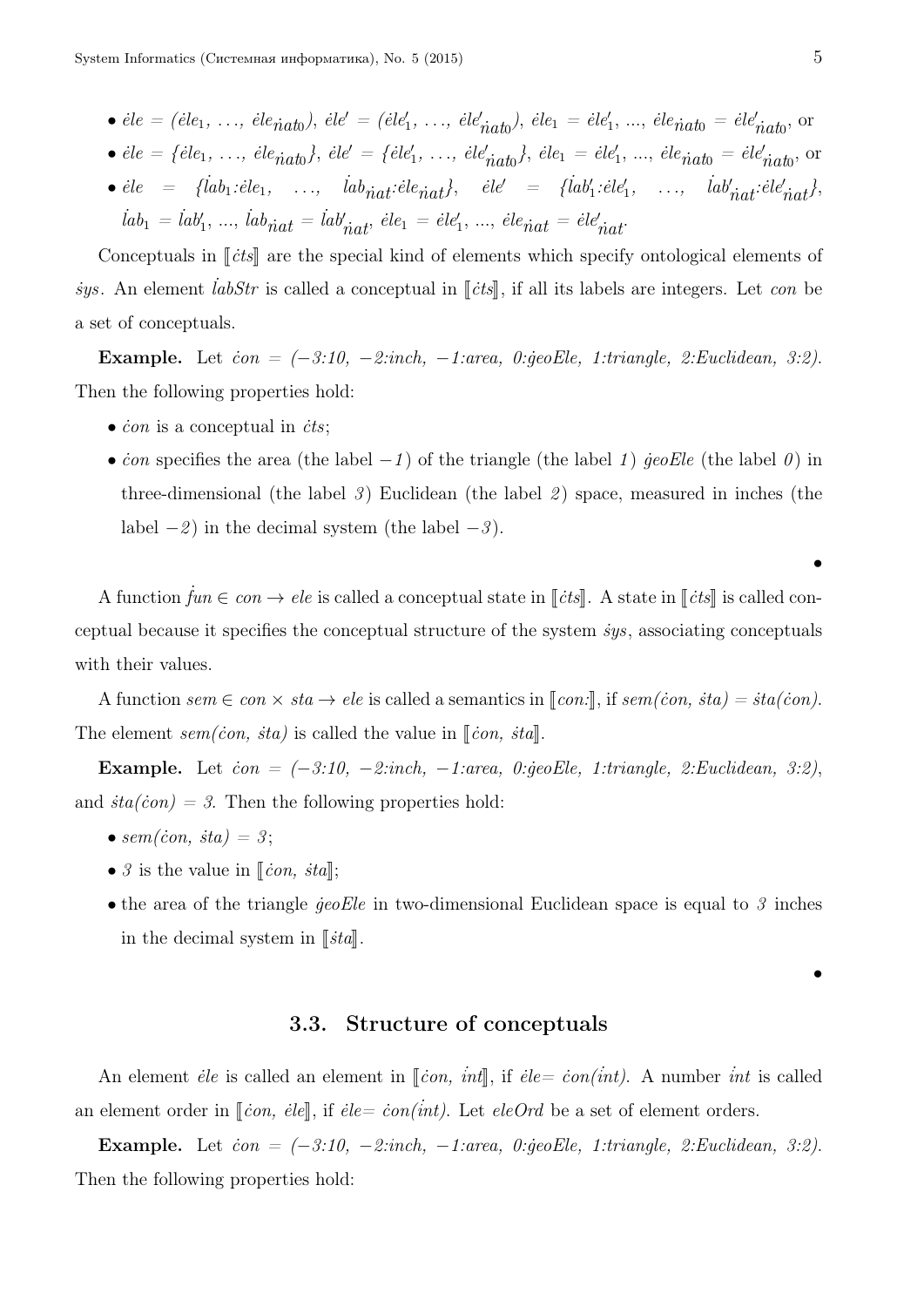*•*

- *10*, *inch*, *area*, *jeoEle*, *triangle*, *Euclidean*, *2* are elements in  $\llbracket \text{con} \rrbracket$  in  $\llbracket -3 \rrbracket$ ,  $\llbracket -2 \rrbracket$ ,  $\llbracket -1 \rrbracket$ ,  $\llbracket \theta \rrbracket$ ,  $\llbracket \textit{1} \rrbracket$ ,  $\llbracket \textit{2} \rrbracket$ ,  $\llbracket \textit{3} \rrbracket$ , respectively;
- *−3*, *−2*, *−1*, *0*, *1*, *2*, *3* are element orders in [*ion*] in [10], [*inch*], [*area*], [*jeoEle*],  $[triangle], [Euclidean], [3],$  respectively.

**Proposition 1.** The value  $\omega$  is not an element in  $\lbrack \lbrack \cos \theta \rbrack$ .

**Proof.** This follows from the fact that  $\omega$  is not an element in  $\lbrack \lbrack \dot{c} \rbrack$ .  $\Box$ 

**Proposition 2.** The number of elements in  $\lbrack \lbrack \text{con} \rbrack$  is finite.

**Proof.** This follows from the fact that  $sup(con)$  is finite, and  $\omega$  is not an element in  $\lceil \n{con} \rceil$ .  $\Box$ 

**Proposition 3.** If *ėle* is an element in  $\lbrack \lbrack \text{con} \rbrack$ , then the number of element orders in  $\lbrack \lbrack \text{con},$  $\ell$ *iel* is finite.

**Proof.** This follows from the fact that  $sup(con)$  is finite, and  $\omega$  is not an element in  $\lceil \n{con} \rceil$ .  $\Box$ 

Example. Let *˙con = (−3:10, −2:inch, −1:area, 0:˙geoEle, 1:triangle, 2:Euclidean, 3:10)*. Then the following properties hold:

- − *3* and *3* are element orders in  $\lbrack \lbrack \dot{con}, 10 \rbrack$ ;
- if *ėle* is an element in  $\lbrack \lbrack \dot{con} \rbrack$  which is distinct from 10, then there is the unique element order in  $\|\dot{c}on, \text{\'ele}\|.$

**Proposition 4.** The number of element orders in  $\lbrack \lbrack \dot{con} \rbrack$  is finite.

**Proof.** This follows from the fact that  $sup(con)$  is finite.  $\Box$ 

An order *ėleOrd* | *con, ėle* | is called a minimal element order in *∣ion, ėle* |, if *int* is not an element order in  $\lbrack \lbrack \dot{con}, \dot{e} \rbrack \rbrack$  for each *int* such that *int* $\lt$  *ieleOrd*. An order  $\dot{e}$ leOrd $\lbrack \lbrack \dot{con} \rbrack$  is called a minimal element order in  $\lbrack \lbrack \dot{con} \rbrack$ , if *int* is not an element order in  $\lbrack \lbrack \dot{con} \rbrack$  for each *int* such that  $int < \text{eleOrd}$ . An element *ėle* is called a minimal element in  $[\![\text{con}]\!]$ , if there exists  $\text{eleOrd}[\![\text{con}],$  $\vec{e}[e]$  such that  $\vec{e}[eO\hat{r}]$  is a minimal element order in  $\lbrack \lbrack \vec{e} \rbrack$ .

Example. Let *˙con = (−3:10, −2:inch, −1:area, 0:˙geoEle, 1:triangle, 2:Euclidean, 3:10)*. Then the following properties hold:

- *−3*, *−2*, *−1*, *0*, *1*, *2*, *3* are element orders in  $\lceil$ *čon* $\rceil$  in  $\lceil$ *10* $\rceil$ ,  $\lceil$ *inch* $\rceil$ ,  $\lceil$ *area* $\rceil$ ,  $\lceil$ *jeoEle* $\rceil$ ,  $\llbracket triangle\rrbracket$ ,  $\llbracket Euclidean\rrbracket$ ,  $\llbracket 10\rrbracket$ , respectively;
- $\bullet$  *−3* is a minimal element order in  $\lceil \mathit{con} \rceil$ ;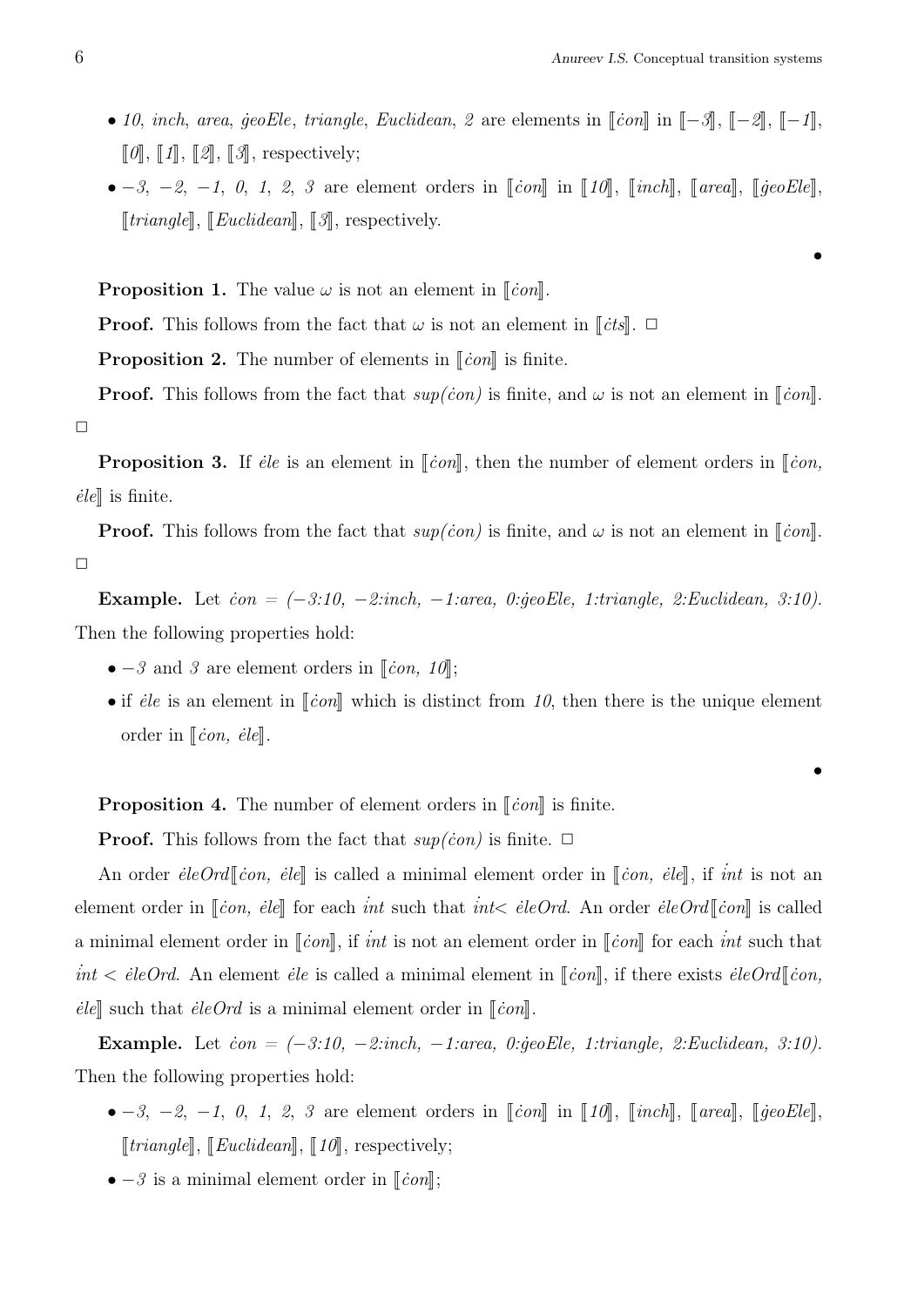•  $10$  is a minimal element in  $\lceil \operatorname{con} \rceil$ .

An order *ėleOrd* | *čon, ėle* | is called a maximal element order in [*čon, ėle*], if *int* is not an element order in  $\lbrack \lbrack \dot{con}, \dot{e} \rbrack$  for each *int* such that  $\dot{e} \cdot \dot{e} \cdot \dot{e} \cdot \dot{e} \cdot \dot{e} \cdot \dot{e} \cdot \dot{e} \cdot \dot{e} \cdot \dot{e} \cdot \dot{e} \cdot \dot{e} \cdot \dot{e} \cdot \dot{e} \cdot \dot{e} \cdot \dot{e} \cdot \dot{e} \cdot \dot{e} \cdot \dot{e} \cdot \dot{e} \cdot \dot{e} \cdot \dot{e} \cdot \dot{e} \$ a maximal element order in  $\lbrack \lbrack \dot{con} \rbrack$ , if *int* is not an element order in  $\lbrack \lbrack \dot{con} \rbrack$  for each *int* such that  $e^{\int eC}$  *int.* An element *ėle* is called a maximal element in  $\lceil \frac{con}{n} \rceil$ , if there exists  $\dot{e} \cdot \text{leOrd} \lceil \frac{con}{n} \rceil$  $\vec{e}$ le<sup> $\parallel$ </sup> such that  $\vec{e}$ le $Ord$  is a maximal element order in  $\lceil \vec{c} \text{on} \rceil$ .

Example. Let *˙con = (−3:10, −2:inch, −1:area, 0:˙geoEle, 1:triangle, 2:Euclidean, 3:10)*. Then the following properties hold:

- *−3*, *−2*, *−1*, *0*, *1*, *2*, *3* are element orders in  $\lceil$ *čon* $\rceil$  in  $\lceil$ *10* $\rceil$ ,  $\lceil$ *inch* $\rceil$ ,  $\lceil$ *area* $\rceil$ ,  $\lceil$ *jeoEle* $\rceil$ ,  $[triangle], [Euclidean], 10, respectively;$
- $\beta$  is a maximal element order in  $\lceil \operatorname{con} \rceil$ ;
- 10 is a maximal element in  $\lbrack \lbrack \dot{con} \rbrack$ ;
- $10$  is both minimal and maximal element in  $\lbrack \lbrack \dot{con} \rbrack$ .

An element *ėle* is called a null element in  $\lbrack \lbrack \dot{con} \rbrack$ , if *ėle* is an element in  $\lbrack \lbrack \dot{con}, \theta \rbrack$ .

Example. Let *˙con = (−3:10, −2:inch, −1:area, 0:˙geoEle, 1:triangle, 2:Euclidean, 3:2)*. Then  $\ddot{q}eoEle$  is a null element in  $\lbrack \!\lbrack \dot{con} \rbrack$ .

### 3.4. Conceptuals and elements of states

A conceptual *˙con* is called a conceptual in <sup>J</sup>*˙sta*K, if *sem(˙con, ˙sta) ̸*<sup>=</sup> *<sup>ω</sup>*.

Example. Let *˙con = (−3:10, −2:inch, −1:area, 0:˙geoEle, 1:triangle, 2:Euclidean, 3:2)*, and  $\dot{sta}(\dot{con}) = 3$ . Then *ion* is a conceptual in  $\lbrack \lbrack \dot{stat} \rbrack$ 

An element *ėle* is called an element in [*sta, int, con*[*sta*]], if *ėle* is an element in [*con*, *int*. The number *int* is called an order in [*ėle, sta, con*]. The conceptual *con* is called a concretization conceptual in *∣↓ele, sta, int*<sup>∤</sup>.

Example. Let *˙con = (−3:10, −2:inch, −1:area, 0:˙geoEle, 1:triangle, 2:Euclidean, 3:2)*, and  $sta(con) = 3$ . Then the following properties hold:

- *10*, *inch*, *area*, *jeoEle*, *trianle*, *Euclidean*, *3* are elements in  $\lceil \frac{1}{2} \rceil$  in  $\lceil -3 \rceil$ ,  $\lceil -2 \rceil$ ,  $\lceil -1 \rceil$ ,  $\llbracket \theta \rrbracket$ ,  $\llbracket \varOmega \rrbracket$ ,  $\llbracket \varOmega \rrbracket$ ,  $\llbracket \varOmega \rrbracket$  in  $\llbracket \text{con} \rrbracket$ , respectively;
- *−3*, *−2*, *−1*, *0*, *1*, *2*, *3* are orders in [10], [inch], [area], [geoEle], [triangle], [Euclidean],  $\llbracket 2\rrbracket$  in  $\llbracket \text{stat} \rrbracket$  in  $\llbracket \text{con} \rrbracket$ , respectively;

*•*

*•*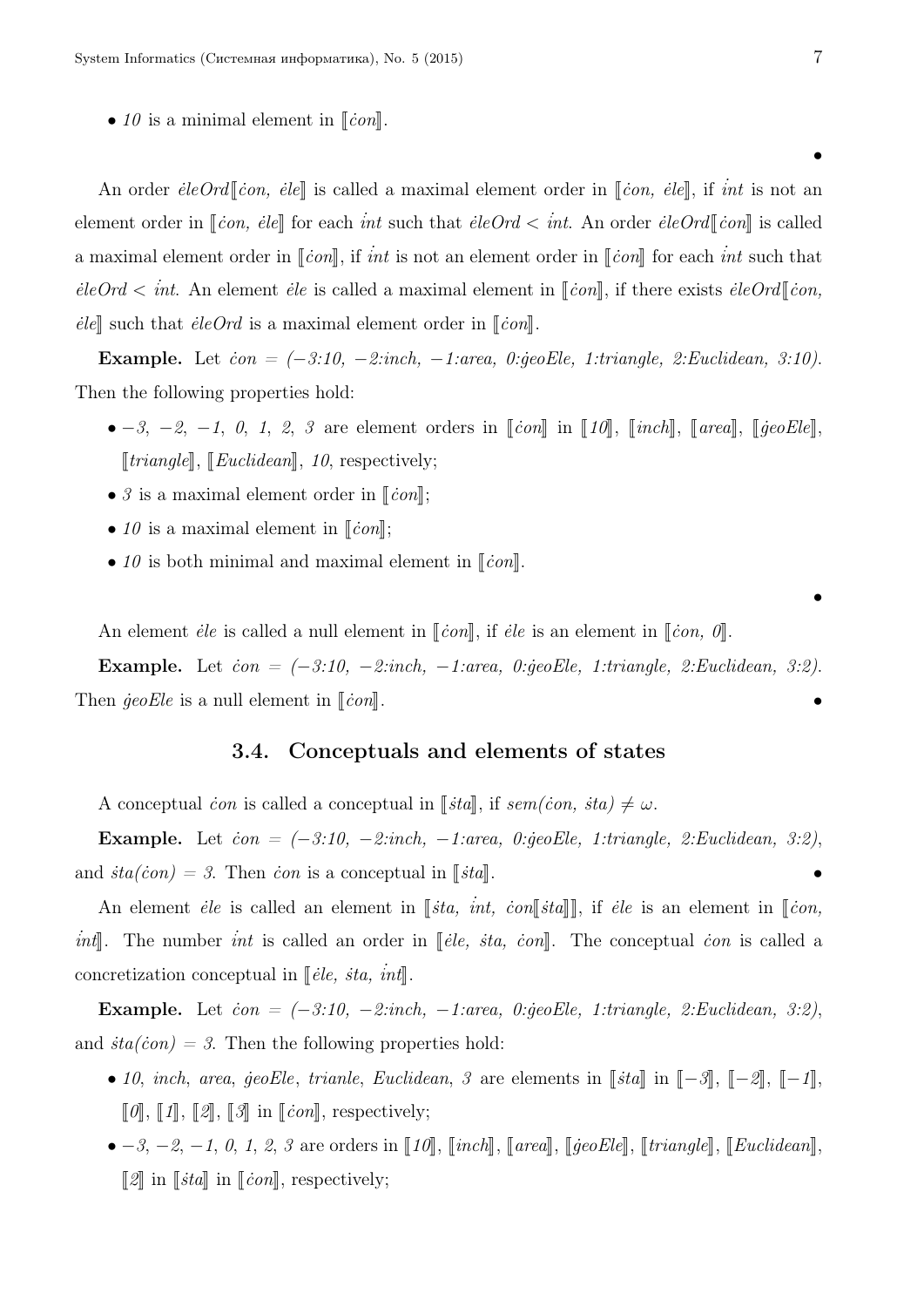•  $\dot{c}$ *on* is a concretization conceptual in  $\llbracket 10 \rrbracket$ ,  $\llbracket \text{incl} \rrbracket$ ,  $\llbracket \text{area} \rrbracket$ ,  $\llbracket \text{geoEle} \rrbracket$ ,  $\llbracket \text{triangle} \rrbracket$ ,  $\llbracket \text{Euclidean} \rrbracket$ , *[2]* in *[sta]* in *[−3]*, *[−2]*, *[−1]*, *[0]*, *[1]*, *[2]*, *[3]*, respectively.

**Proposition 5.** For all *ėle* and *int* there exist *ita* and *con*<sup> $\left[$ *ita* $\right]$  such that *ėle* is an element</sup>  $\text{in } [\text{sta}, \text{int}, \text{con}].$ 

**Proof.** We define *sta* and *ion* as follows:  $\dot{con}(int) = \dot{e}le$ , and  $\dot{sta}(con) \neq \omega$ . Then  $\dot{e}le$  is an element in  $\left[\sin \frac{t}{\sin \theta}, \sin \frac{t}{\sin \theta}\right]$ .  $\Box$ 

### 4. Classification of elements of states

Elements in  $\|\xi t\|$  are subclassified into individuals, concepts and attributes.

Individuals in *∫ita*<sup>*N*</sup> specify elements of *sys*. An element *ėle ista*<sup>*N*</sup> is called an individual in  $\left[\n\begin{bmatrix} \n\dot{s} \n\end{bmatrix}, \n\begin{bmatrix} \n\dot{s} \n\end{bmatrix}, \n\begin{bmatrix} \n\dot{t} \n\end{bmatrix}, \n\begin{bmatrix} \n\dot{\varepsilon} \n\end{bmatrix} \n\begin{bmatrix} \n\dot{\varepsilon} \n\end{bmatrix}$ .  $\dot{\varepsilon} \n\begin{bmatrix} \n\dot{s} \n\end{bmatrix}, \n\begin{bmatrix} \n\dot{s} \n\end{bmatrix}, \n\begin{bmatrix} \n\dot{s} \n\end{bmatrix}, \n\begin{bmatrix} \n\dot{s} \n\end{bmatrix}, \n$ 

Example. Let  $\dot{c}$  *con = (-3:10, -2:inch, -1:area, 0:geoEle, 1:triangle, 2:Euclidean, 3:2)*, and  $\dot{sta} = (con.3)$ . Then  $\dot{geo}Ele$  is an individual in  $\lbrack \lbrack \dot{sta} \rbrack \rbrack$  in  $\lbrack \lbrack \dot{con} \rbrack$ .

Concepts in [*sta*] generalizes the usual concepts of the ontology of *sys* which are interpreted as sets of elements of *sys*. An element  $\vec{e} \in \llbracket \vec{f} \cdot \vec{e} \mid \vec{g} \cdot \vec{e} \land \vec{e} \mid \vec{g} \cdot \vec{e} \land \vec{e} \mid \vec{g} \cdot \vec{e} \land \vec{e} \mid \vec{g} \cdot \vec{e} \land \vec{e} \mid \vec{g} \cdot \vec{e} \land \vec{e} \mid \vec{g} \cdot \vec{e} \land \vec{e} \mid \vec{g} \cdot \vec{e} \land \vec{e} \mid \vec{g} \mid \$ is an element in  $\lbrack \lbrack$ *ista, nat, con* $\lbrack \rbrack$ . Let *conc* be a set of concepts.

Example. Let *˙con = (−3:10, −2:inch, −1:area, 0:˙geoEle, 1:triangle, 2:Euclidean, 3:2)*, and  $sta = (con:3)$ . Then *triangle*, *Euclidean*, 3 are concepts in [*sta*] in [1], [2], [3] in [*con*], respectively.  $\bullet$ 

Attributes in  $\lceil \mathit{stat} \rceil$  generalizes the usual attributes of the ontology of *sys* which are interpreted as characteristics of elements of *sys*. An element  $\dot{e}le \parallel \dot{s}ta \parallel$  is called an attribute in  $\parallel \dot{s}ta$ , *nat, con* [*sta*]|, if *ėle* is an element in [*sta,* −*nat, con*]|. A number *inat* is called an order in  $[$ atr:*ėle, sta, con* $]$ . The label *atr* is used to distinguish orders of concepts from orders of attributes, since the element *ėle* can be both a concept and an attribute in [*ita, iat, con*]. The conceptual *ion* is called a concretization conceptual in  $\llbracket \text{atr:} \text{eile}, \text{sta}, \text{nat} \rrbracket$ . Let  $\text{atr}$  be a set of attributes.

Example. Let *˙con = (−3:10, −2:inch, −1:area, 0:˙geoEle, 1:triangle, 2:Euclidean, 3:2)*, and  $sta = (con:3)$ . Then the following properties hold:

- *area, inch, 10* are attributes in  $\llbracket \xi \xi a \rrbracket$  in  $\llbracket \jmath \rrbracket$ ,  $\llbracket \jmath \rrbracket$ ,  $\llbracket \jmath \rrbracket$  in  $\llbracket \dot{con} \rrbracket$ , respectively;
- *1*, *2*, *3* are orders in  $\llbracket \text{atr: } \text{area} \rrbracket$ ,  $\llbracket \text{atr: } \text{in} \mathbb{R}$ ,  $\llbracket \text{atr: } 10 \rrbracket$  in  $\llbracket \text{tan} \rrbracket$  in  $\llbracket \text{conl}$ , respectively;
- *is* a concretization conceptual in  $\llbracket \mathit{atr} \mathit{.} \mathit{area} \rrbracket$ ,  $\llbracket \mathit{atr} \mathit{.} \mathit{inl} \rrbracket$ ,  $\llbracket \mathit{atr} \mathit{.} \mathit{10} \rrbracket$  in  $\llbracket \mathit{ista} \rrbracket$  in  $\llbracket \mathit{1} \rrbracket$ ,  $\llbracket \mathit{2} \rrbracket$ ,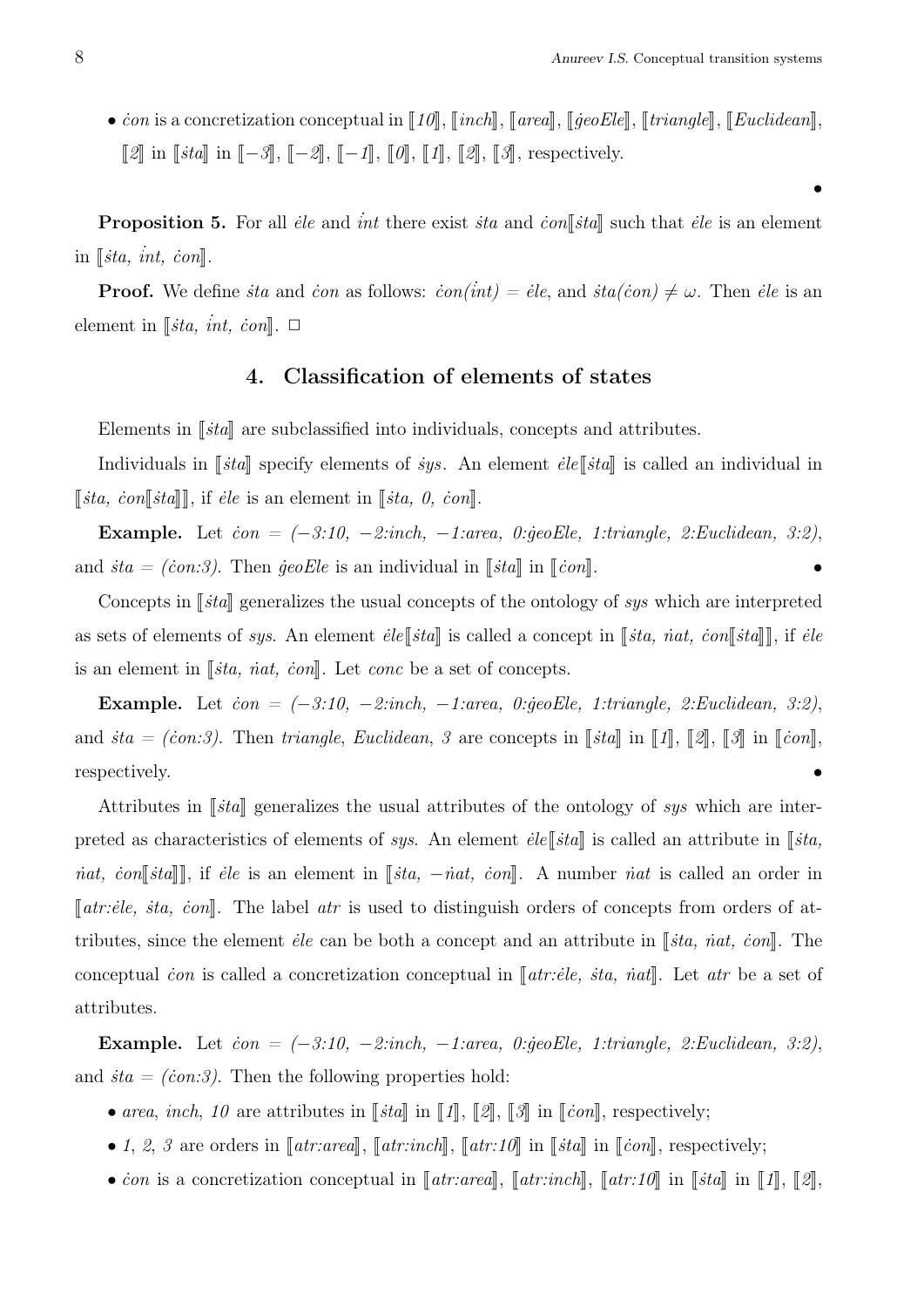*[3]*, respectively.

Concepts and attributes are considered in detail below.

### 4.1. Concepts

The usual concepts of the ontology of *˙sys* which are interpreted as sets of elements of *˙sys* are specified by the special kind of concepts in  $\lceil \frac{3}{4} \rceil$  – direct concepts in  $\lceil \frac{3}{4} \rceil$ . An element  $\vec{e} \cdot \vec{e} \cdot \vec{e} \cdot \vec{e}$ *is called a direct concept in <i>sta, con√sta*<sup>*n*</sup>, *if ele* is a concept in *√<sub>sta</sub>, 1, con*<sup>*n*</sup>. Let *dirConc* be a set of direct concepts.

Example. Let *˙con = (−3:10, −2:inch, −1:area, 0:˙geoEle, 1:triangle, 2:Euclidean, 3:2)*, and  $\dot{a} = (con.3)$ . Then *triangle* is a direct concept in  $\lbrack \lbrack \dot{a} \rbrack \rbrack$  in  $\lbrack \lbrack \dot{con} \rbrack$ . It specifies the element  $\phi$ *eoEle* as a triangle in  $\lceil \phi$ *ita* $\rceil$ .

An element *ėle* is called an element in [*conc:conc, sta, concOrd:nat<sub>1</sub>, eleOrd:nat<sub>2</sub>, con*[*sta*]], if *˙conc* is a concept in <sup>J</sup>*˙sta, ˙nat*1*, ˙con*K, *˙ele* is an element in <sup>J</sup>*˙con, ˙nat*<sup>2</sup>K, and *˙nat*<sup>2</sup> *<sup>&</sup>lt; ˙nat*1. Thus, elements of the concept *˙conc* can be concepts of orders which are less than the order of *˙conc*, individuals and attributes of any orders.

Example. Let *˙con = (−3:10, −2:inch, −1:area, 0:˙geoEle, 1:triangle, 2:Euclidean, 3:2)*, and  $sta = (con:3)$ . Then the following properties hold:

- 1. 10, *inch*, *area*,  $\phi$ *eoEle* are elements in  $\llbracket$ *conc:triangle* $\llbracket$  in  $\llbracket$ *ista* $\llbracket$  in  $\llbracket$ *concOrd:1* $\llbracket$  in *[eleOrd:-3***],** [eleOrd:-2], [eleOrd:−1], [eleOrd:0] in [con], respectively. In particular, this means that the triangle *˙geoEle* has the area which is measured in inches represented in the decimal system in  $\lceil \mathit{sta} \rceil$ ;
- 2. 10, *inch*, *area*,  $\ddot{g}eoE$ le, *triangle* are elements in  $\llbracket cone:Eucludian\rrbracket$  in  $\llbracket \dot{std} \rrbracket$  in  $\llbracket coneOrd:2\rrbracket$ in *[eleOrd:-3*], *[eleOrd:-2*], *[eleOrd:−1*], *[eleOrd:0*], *[eleOrd:1*] in *[con]*, respectively. In particular, this means that the triangle  $\text{geoEle}$  belongs to Euclidean space in  $\llbracket \text{sta} \rrbracket$ ;
- 3. 10, *inch*, *area*,  $\ddot{g}eoEle$ , *triangle*, *Eucludian* are elements in  $\llbracket cone:2\rrbracket$ , in  $\llbracket sta\rrbracket$  in  $\llbracket coneOrd:3\rrbracket$ in  $[eleOrd.-3], [eleOrd.-2], [eleOrd.-1], [eleOrd.-1], [eleOrd.0], [eleOrd.1], [eleOrd.2], in [con],$ respectively. In particular, this means that the triangle *geoEle* belongs to two-dimensional space in  $\lbrack \lbrack$ *ista* $\rbrack$ .

**Proposition 6.** If *conc* is a concept in  $\lceil \mathit{sta} \rceil$ , and *ėle* is an element in  $\lceil \mathit{conc.:ionc, sta.} \rceil$ *concOrd:1*, then *ėle* is either an individual in  $\llbracket sta\rrbracket$ , or *ėle* is an attribute in  $\llbracket sta\rrbracket$ .

*•*

*•*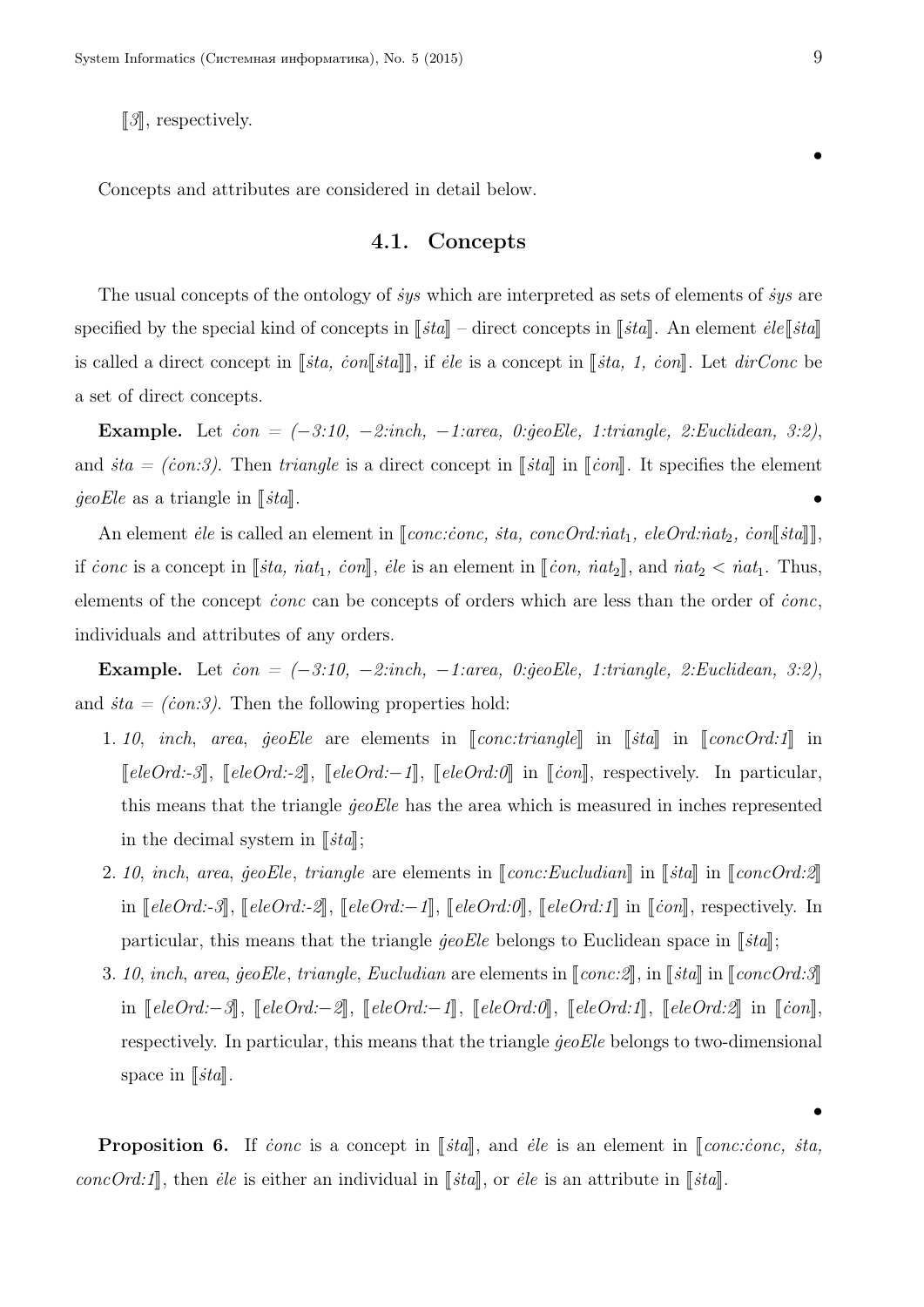*•*

**Proof.** This follows from the definition of direct concepts. □

A set *set* is called the content in  $\llbracket conc.iconc, sta, concOrd.~int_1$ , *eleOrd:nat*<sub>2</sub>, *con* $\llbracket sta \rrbracket$ , if *set* is a set of elements in  $[conc:conc, sta, concOrd:nat_1, eleOrd:nat_2, con].$  The content of a concept describes its semantics.

Example. Let *˙con = (−3:10, −2:inch, −1:area, 0:˙geoEle, 1:triangle, 2:Euclidean, 3:2)*, and  $sta = (con:3)$ . Then the following properties hold:

- $\{2, \text{ inch}, \text{ area}, \text{ geoEle}\}$  is the content in  $\llbracket \text{conc:triangle} \rrbracket$  in  $\llbracket \text{sta} \rrbracket$ ;
- $\{2, \text{ inch}, \text{ area}, \text{ geo} Ele, \text{ triangle}\}$  is the content in  $\llbracket \text{conc:} Eucludian \rrbracket$  in  $\llbracket \text{sta} \rrbracket$ ;
- $\{2, \text{ inch}, \text{ area}, \text{ geoEle}, \text{ triangle}, \text{ Eucluding} \}$  is the content in  $\llbracket \text{conc.} \text{2} \rrbracket$  in  $\llbracket \text{sta} \rrbracket$ .

Example. Let  $\dot{con}_1 = (-3.10, -2.$ inch,  $-1.$ area, 0: $\dot{ge}$ oEle<sub>1</sub>, 1:triangle, 2:Euclidean, 3:3), *˙con*<sup>2</sup> *= (−3:10, −2:inch, −1:area, 0:˙geoEle*2*, 1:triangle, 2:Riemannian, 3:3)*, *˙con*<sup>3</sup> *= (−3:10, −2:inch,* −1:*area,* 0:*geoEle*<sub>1</sub>*,* 3:2), and *ita = (ion*<sub>1</sub>:3, *ion*<sub>2</sub>:4, *ion*<sub>3</sub>:2). Then the following properties hold:

- $\{ \text{geoEle}_1, \text{geoEle}_2 \}$  is the content in  $\llbracket \text{conc.} \text{triangle}, \text{sta}, \text{conc.} \text{Ord.} \text{if } 1, \text{ eleOrd.} \text{if } 0 \llbracket \text{if } 1, \text{if } 1, \text{if } 0 \llbracket \text{if } 1, \text{if } 0 \llbracket \text{if } 1, \text{if } 0 \llbracket \text{if } 1, \text{if } 0 \llbracket \text{if } 1, \text{if } 0 \llbracket \text{if } 1, \text{if } 0$ that the individuals  $\vec{geo} E l e_1$  and  $\vec{geo} E l e_2$  are triangles in  $\lceil \vec{sta} \rceil$ ;
- *{triangle}* is the content in *[conc:Eucludian]*, *[conc:Riemannian]* in *[sta, concOrd:2,*  $eleOrd.1$ , respectively. This means that Euclidean and Riemannian spaces can include triangles in  $\llbracket sta \rrbracket$ ;
- $\{Euclidean, Riemannian\}$  is the content in  $[conc.3, sta, concOrd.3, eleOrd.2].$  This means that three-dimensional space can be either Euclidean or Riemannian in  $\llbracket sta \rrbracket$ ;
- $\{ \text{geoE} \mid \text{le} \text{ote} \}$  is the content in  $\llbracket \text{conc.2}, \text{sta}, \text{conc.} \text{Ord.3}, \text{eleOrd.0}.$  This means that twodimensional space includes the individual  $\text{geoEle}_1$  in  $\llbracket \text{sta} \rrbracket$ .

An element *ėle* is called an element in  $\llbracket conc.iconc, sta, concOrd.~int_1$ , *eleOrd:nat*<sub>2</sub>, *con* $\llbracket sta\rrbracket$ , *med:* $\text{nat0}, \text{if}$  *if <i>ile* is an element in [*ionc, ita, concOrd:nat<sub>1</sub></sub>, eleOrd:nat<sub>2</sub>, <i>con*, and *nat*0 is the number of element orders *inat* in  $\llbracket \text{con} \rrbracket$  such that  $\text{int}_2 < \text{int} < \text{int}_1$ . The integer  $\text{int0}$  is called a mediatorial decree in [*ėle, conc, sta, concOrd:nat<sub>1</sub>, eleOrd:nat<sub>2</sub>, con*]. It specifies how many mediators separate *ėle* from *conc* in *con*. The element *ėle'* is called a mediator in *[ele, conc, ita, concOrd:nat*<sub>1</sub>*, eleOrd:nat*<sub>2</sub>*, con*<sup>[</sup>*sta*]], if *ele'* is an element in [*con, nat*]], and *nat*<sub>2</sub> < *nat* <  $\dot{n}at_1$ .

Example. Let  $\dot{c}$ on =  $(-3.10, -2.$ :inch,  $-1.$ :area, 0: $\dot{q}$ eoEle, 1:triangle, 2:Euclidean, 3:2),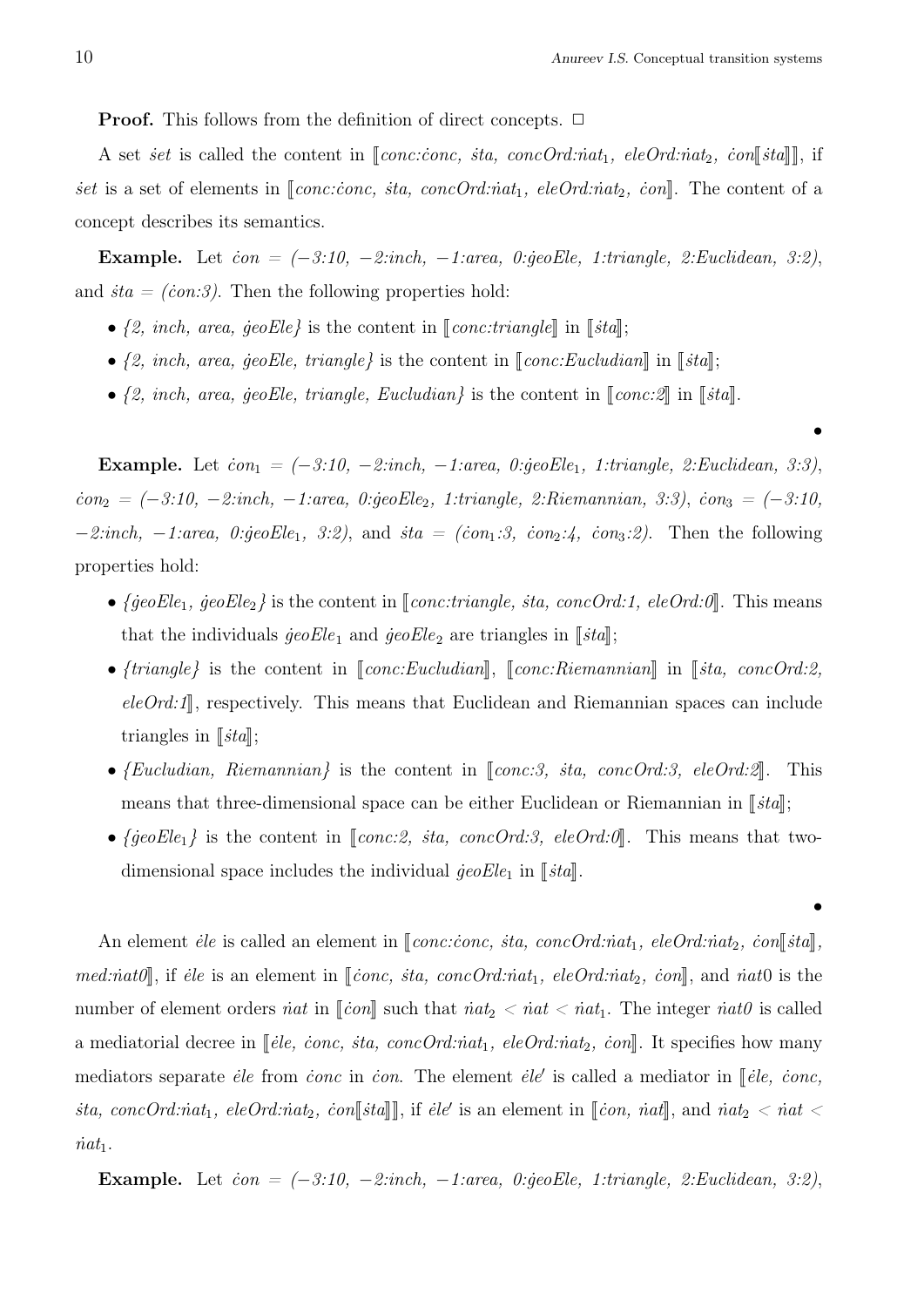and  $\dot{s}ta = (con:3)$ . Then  $\ddot{g}eoEl$ e is an element in the following contexts:

- $\llbracket \text{conc.} \text{triangle,} \text{sta,} \text{conc.} \text{Ord.} \text{1}, \text{eleOrd.} \text{0}, \text{con} \llbracket \text{with the medical decimal degree } \theta \text{ and without }$ mediators;
- $\llbracket cone: Euclidean, sta, concOrd.2, eleOrd.0, con\llbracket with the mediated degree 1 and the$ mediator *triangle*;
- $\lceil \text{conc.2}, \text{sta}, \text{conc.Ord.3}, \text{eleOrd.0}, \text{con} \rceil$  with the mediatorial decree 2 and the mediators *triangle* and *Euclidean*.

An element *ėle* is called a direct element in [*conc:conc, sta, concOrd:nat*<sub>1</sub>*, eleOrd:nat*<sub>2</sub>*, ion*||*sta*|| ||, if *ėle* is an element in || *conc:ionc, sta, concOrd:nat*<sub>1</sub>*, eleOrd:nat*<sub>2</sub>*, con, med:0* ||.

Example. Let *˙con = (−3:10, −2:inch, −1:area, 0:˙geoEle, 1:triangle, 2:Euclidean, 3:2)*, and  $\dot{sta} = (con:3)$ . Then the following properties hold:

- $\phi$ *ieoEle* is a direct element in  $\phi$ *[conc:triangle, sta, concOrd:1, eleOrd:0*];
- *triangle* is a direct element in  $\llbracket cone:Eucludian, sta, concOrd:2, eleOrd:1\rrbracket;$
- *Eucludian* is a direct element in  $[conc.2, sta, concOrd.3, eleOrd.2].$

**Example.** Let  $\dot{con}_1 = (-3.10, -2.$ inch,  $-1.$ area, 0: $\dot{ge}$ oEle<sub>1</sub>, 1:triangle, 2:Euclidean, 3:3), *˙con*<sup>2</sup> *= (−3:10, −2:inch, −1:area, 0:˙geoEle*2*, 1:triangle, 2:Riemannian, 3:3)*, *˙con*<sup>3</sup> *= (−3:10, −2:inch,* −1:area, 0:*geoEle*<sub>1</sub>, 3:2), and *ita = (ion*<sub>1</sub>:3, *ion*<sub>2</sub>:4, *ion*<sub>3</sub>:2). Then the following properties hold:

- 1.  $\text{geoEle}_1$  and  $\text{geoEle}_2$  are direct elements in  $\llbracket \text{conc.} \text{triangle}, \text{sta} \rrbracket$ ;
- 2. *triangle* is a direct element in  $\llbracket conc:Eucludian \rrbracket$  and  $\llbracket conc:Riemannian \rrbracket$  in  $\llbracket sta \rrbracket$ ;
- 3. *Eucludian* and *Riemannian* are direct elements in  $\llbracket cone:3, sta\rrbracket$ ;
- 4.  $\text{geoEle}_1$  is a direct element in  $\llbracket \text{conc.2}, \text{sta} \rrbracket$ .

A set *set* is called the direct content in  $\llbracket conc:cone, sta, concOrd:nat_1, eleOrd:nat_2, con\llbracket sta \rrbracket,$ *if set* is a set of direct elements in *<i>[conc:conc, sta, concOrd:nat<sub>1</sub></sub>, eleOrd:nat<sub>2</sub>, con<i>*.

Example. Let  $\dot{con}_1 = (-3.10, -2.$ inch,  $-1.$ area, 0: $\dot{ge}$ oEle<sub>1</sub>, 1:triangle, 2:Euclidean, 3:3), *˙con*<sup>2</sup> *= (−3:10, −2:inch, −1:area, 0:˙geoEle*2*, 1:triangle, 2:Riemannian, 3:3)*, *˙con*<sup>3</sup> *= (−3:10, −2:inch,* −1:*area,* 0:*geoEle*<sub>1</sub>*,* 3:2), and *ita = (ion*<sub>1</sub>:3, *ion*<sub>2</sub>:4, *ion*<sub>3</sub>:2). Then the following properties hold:

•  ${ \{ \text{geoEle}_1, \text{ geoEle}_2 \} }$  is the direct content in  ${ \lceil \text{conc.} \text{triangle}, \text{ sta} \rceil }$ ;

*•*

*•*

*•*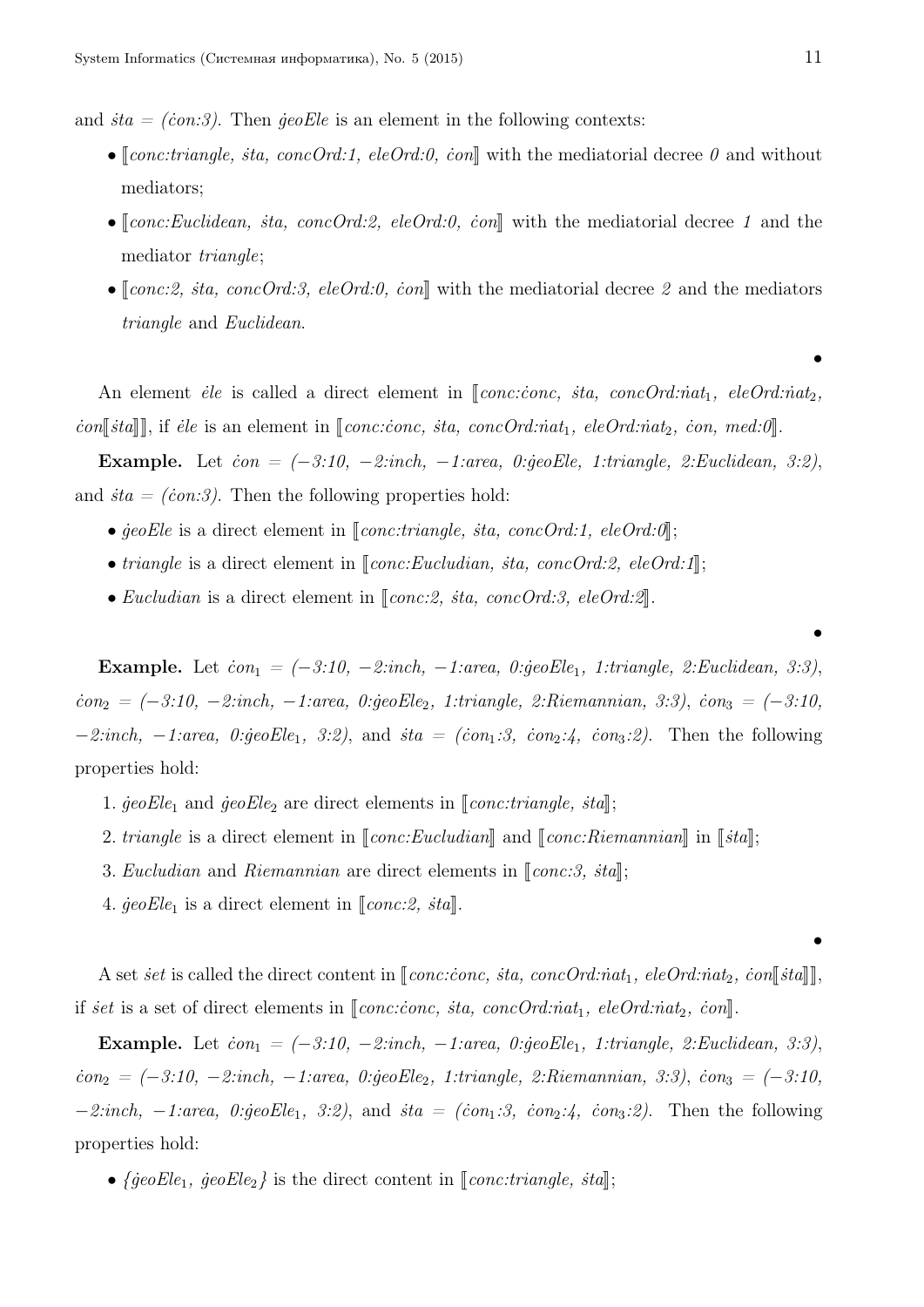*•*

- $\{triangle\}$  is the direct content in  $\llbracket conc:Euclidean \rrbracket$ ,  $\llbracket conc:Riemannian \rrbracket$  in  $\llbracket sta \rrbracket$ , respectively;
- $\{Euclidean, Riemannian\}$  is the direct content in  $\llbracket cone:3, sta\rrbracket;$
- $\{ \text{geoEle}_1 \}$  is the direct content in  $\llbracket \text{conc.2, sta} \rrbracket$ .

A set *set* is called the content in  $\llbracket conc:conc, sta, concOrd.int_1$ ,  $eleOrd.int_2$ ,  $con\llbracket sta\rrbracket$ , *med:nat*<sub>3</sub>, if *set* is a set of elements in *[conc:conc, sta, concOrd:nat*<sub>1</sub>*, eleOrd:nat*<sub>2</sub>*, con,*  $med:nat_3$ ].

Example. Let  $\dot{con}_1 = (-3.10, -2.$ inch,  $-1.$ area, 0: $\dot{geo}Ele_1$ , 1:triangle, 2:Euclidean, 3:2), *˙con*<sup>2</sup> *= (−3:10, −2:inch, −1:area, 0:˙geoEle*2*, 1:triangle, 2:Riemannian, 3:2)*, *˙con*<sup>3</sup> *= (−3:10, −2:inch,* −1:perimeter, 0:geoEle<sub>3</sub>, 2:Euclidean, 3:2), and *ita = (ion*<sub>1</sub>:3, *ion*<sub>2</sub>:4, *ion*<sub>3</sub>:2). Then the following properties hold:

- $\{ \text{geoEle}_1, \text{geoEle}_2 \}$  is the content in  $\llbracket \text{conc.2}, \text{sta}, \text{conc.Ord.3}, \text{eleOrd.0}, \text{med.2} \rrbracket$ ;
- $\{ \text{geoEle}_3 \}$  is the content in  $\llbracket \text{conc.2, sta, concOrd.3, eleOrd.0, med.1} \rrbracket$ ;
- *{area}* is the content in *[conc:2, sta, concOrd:3, eleOrd:−1, med:3]*;
- *{perimeter}* is the content in *[conc:2, sta, concOrd:3, eleOrd:−1, med:2]*

### 4.2. Classification and interpretation of concepts

Concepts are classified according to their orders.

A concept *conc* in [*sta, concOrd:1*] specifies a usual concept of the ontology of *sys*. Elements in  $\llbracket conc.iconc, sta, concOrd.1]\rrbracket$  are attributes and individuals in  $\llbracket sta\rrbracket$ .

Example. Let  $\dot{con}_1 = (-3.10, -2.$ inch,  $-1.$ area, 0: $\dot{ge}$  $Ele_1$ , 1:triangle, 2:Euclidean, 3:2),  $\dot{con}_2 = (-3.2, -2cm, -1:perimeter, 0: \text{geo} E l e_2, 1: \text{triangle}, 2:Euclidean, 3:2),$  and  $\dot{a} = (\dot{con}_1.3, -1.2)$ *˙con*2*:4)*. Then the following properties hold:

- 1. The direct concept *triangle* specifies triangles in  $\lceil \frac{3}{4} \rceil$ .
- 2. The individuals  $\text{geoEle}_1$  and  $\text{geoEle}_2$  are elements of the order  $\theta$  of the direct concept *triangle* in  $\lceil \frac{3}{4} \rceil$ . This means that  $\frac{3}{4}$  *i*eo  $\frac{3}{4}$  and  $\frac{3}{4}$  *ieo*  $\frac{3}{4}$  are triangles in  $\lceil \frac{3}{4} \rceil$ .
- 3. The attributes *area* and *perimeter* are elements of the order *−1* of the direct concept *triangle* in  $\lceil \frac{3}{4} \rceil$ . This means that triangles can have area and perimeter in  $\lceil \frac{3}{4} \rceil$ .
- 4. The attributes *inch* and *cm* are elements of the order *−2* of the direct concept *triangle* in  $\lceil \frac{stat}{\ldots} \rceil$ . This means that numerical characteristics of triangles can be measured in inches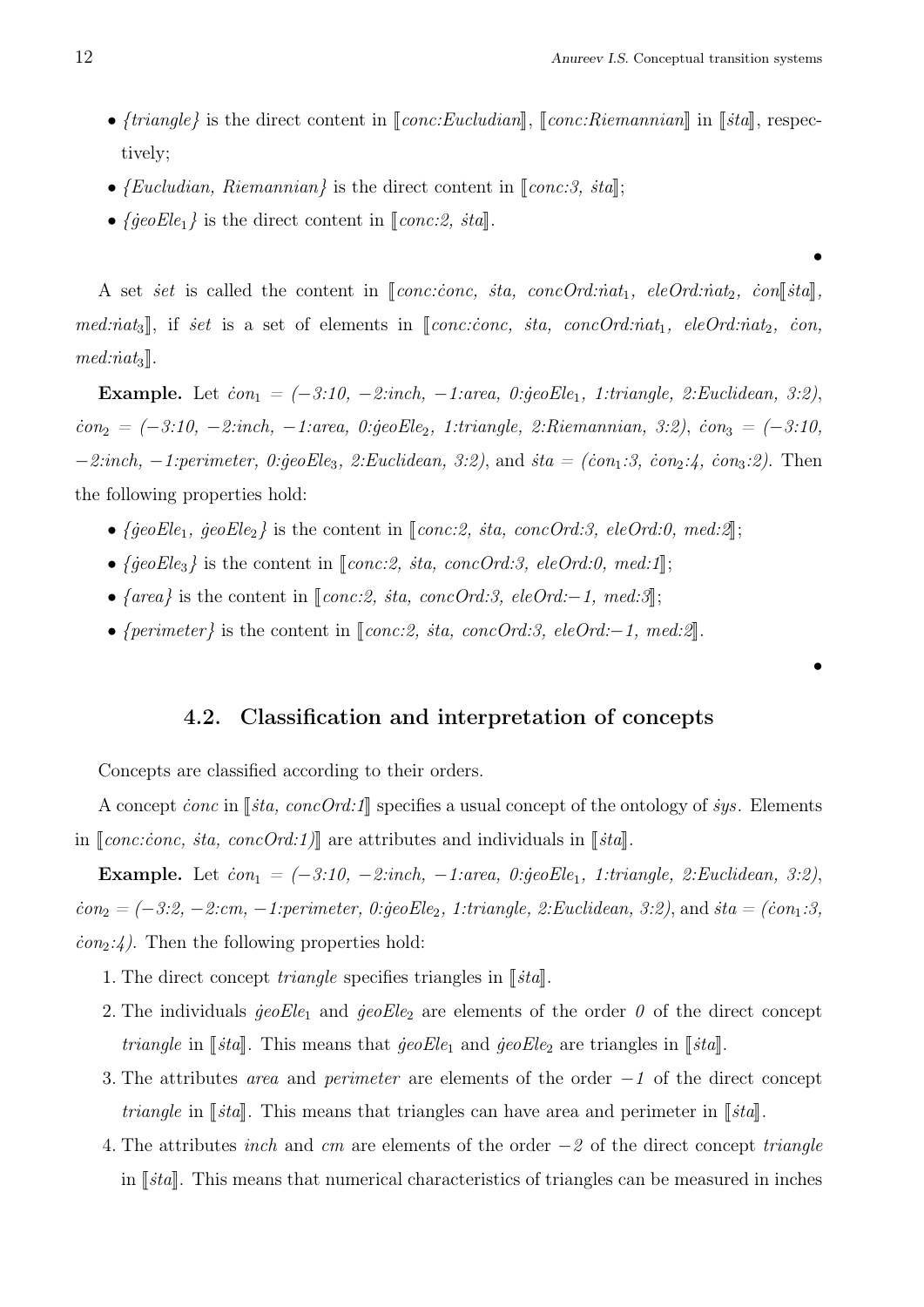and centimetres in [*sta*].

5. The attributes *10* and *2* are elements of the order *−3* of the direct concept *triangle* in [*sta*]. This means that the values of numerical characteristics of triangles can be represented in decimal and binary systems in  $\|\dot{t}a\|$ .

A concept *conc* in *∣⋅sta, concOrd:2*| specifies a concept space of the ontology of *sys*. Elements in  $\llbracket conc: conc, sta, concOrd:2\rrbracket$  are attributes, individuals and direct concepts in  $\llbracket sta\rrbracket$ .

**Example.** Let  $\dot{con}_1 = (-3.10, -2. \text{inch}, -1. \text{area}, 0. \text{geoEle}_1, 1. \text{triangle}, 2. \text{Euclidean}, 3.2)$ *i*<sub>c</sub>*on*<sub>2</sub> = (−3:2, −2:cm, −1:perimeter, 0:geoEle<sub>2</sub>, 1:square, 2:Euclidean, 3:2), and *i*ta = (*i*<sup>on</sup><sub>1</sub>:3, *˙con*2*:4)*. Then the following properties hold:

- 1. The concept space *Euclidean* specifies Euclidean space in [*sta*].
- 2. The direct concepts *triangle* and *square* are elements of the order *1* of the concept space *Euclidean* in [*sta*]. This means that triangles and squares can belong to Euclidean space in  $\llbracket sta\rrbracket$ .
- 3. The individuals  $\text{geoEle}_1$  and  $\text{geoEle}_2$  are elements of the order  $\theta$  of the concept space *Euclidean* in [ $\delta t$ <sup>*i*</sup>]. This means that the geometric elements  $\dot{g}eoEle_1$  and  $\dot{g}eoEle_2$  belong to Euclidean space in [*sta*].
- 4. The attributes *area* and *perimeter* are elements of the order *−1* of the concept space *Euclidean* in [*sta*]. This means that geometric elements from Euclidean space can have area and perimeter in [*sta*].
- 5. The attributes *inch* and *cm* are elements of the order *−2* of the concept space *Euclidean* in  $\|\textit{sta}\|$ *.* This means that numerical characteristics of geometric elements from Euclidean space can be measured in inches and centimetres in  $\|\dot{t}a\|$ .
- 6. The attributes *10* and *2* are elements of the order *−3* of the concept space *Euclidean* in [*ita*]. This means that values of numerical characteristics of geometric elements from Euclidean space can be represented in decimal and binary systems in  $\|\xi t\|$ .

A concept *conc* in [*sta, concOrd:3*] specifies a space of concept spaces of the ontology of *sys.* Elements in *conc:conc, sta, concOrd:3* are attributes, individuals, direct concepts and concept spaces in  $\lbrack \mathit{sta} \rbrack$ .

**Example.** Let  $\dot{con}_1 = (-3.10, -2. \text{inch}, -1. \text{area}, 0. \text{geoEle}_1, 1. \text{triangle}, 2. \text{Euclidean}, 3.2)$ *˙con*<sup>2</sup> *= (−3:2, −2:cm, −1:perimeter, 0:˙geoEle*2*, 1:square, 2:Riemannian, 3:2)*, and *˙sta =*

*•*

*•*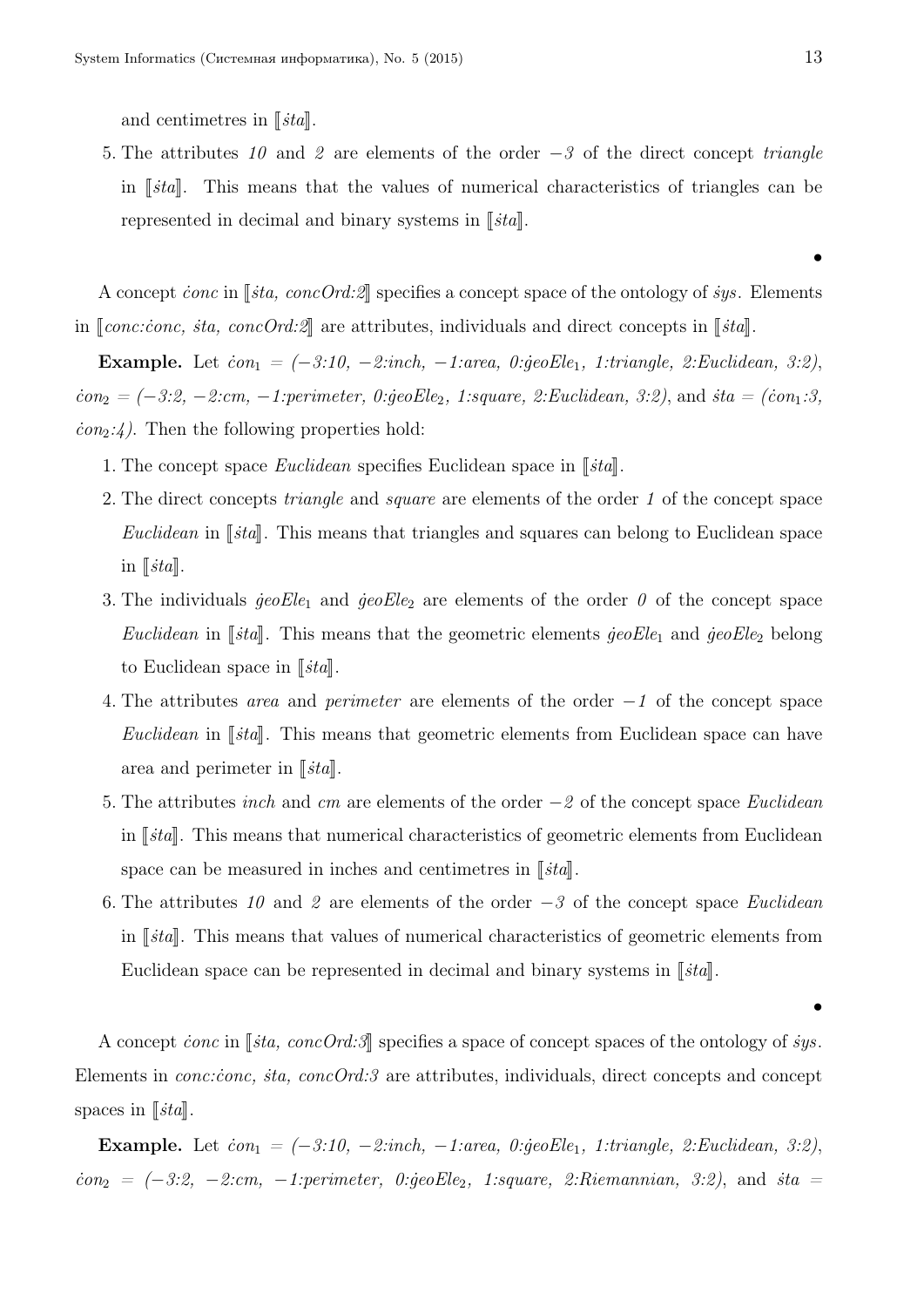$\langle con_1:3, con_2:4 \rangle$ . Then the following properties hold:

- 1. The concept space space 2 specifies two-dimensional space in  $\lceil \mathit{sta} \rceil$ .
- 2. The concept spaces *Euclidean* and *Riemannian* are elements of the order *2* of the concept space space  $2$  in  $\lceil \frac{3}{4}t \cdot \frac{3}{4} \rceil$ . This means that Euclidean and Riemannian spaces can be twodimensional in  $\lbrack \lbrack$ *ista* $\lbrack$ *i*.
- 3. The direct concepts *triangle* and *square* are elements of the order *1* of the concept space space 2 in  $\lceil \frac{1}{3}ta \rceil$ . This means that triangles and squares can belong to two-dimensional space in  $\left[\phi_{\text{}t}t_a\right]$ .
- 4. The individuals  $\text{geoEle}_1$  and  $\text{geoEle}_2$  are elements of the order  $\theta$  of the concept space space 2 in  $\lceil \frac{3}{4} \rceil$ . This means that geometric elements  $\frac{3}{4}$  *ieoEle*<sub>1</sub> and  $\frac{3}{4}$  *ieoEle*<sub>2</sub> belong to two-dimensional space in [*sta*].
- 5. The attributes *area* and *perimeter* are elements of the order *−1* of the concept space space 2 in  $\lceil \frac{1}{sta} \rceil$ . This means that geometric elements from two-dimensional space can have area and perimeter in [*sta*].
- 6. The attributes *inch* and *cm* are elements of the order *−2* of the concept space space 2 in  $\lceil \eta \rceil$  *i*<sup>sta</sup>. This means that numerical characteristics of geometric elements from twodimensional space can be measured in inches and centimetres in  $\lceil \mathit{sta} \rceil$ .
- 7. The attributes *10* and *2* are elements of the order *−3* of the concept space space *2* in *Ista*. This means that values of numerical characteristics of geometric elements from two-dimensional space can be represented in decimal and binary systems in  $\|\ddot{t}a\|$ .

A concept *conc* in [*sta, concOrd:int*], where  $int > 3$ , is classified and interpreted in the similar way (by the introduction of the space of concept space spaces and so on.).

### 4.3. The attributes

Attributes use the same terminology as concepts.

The usual attributes of the ontology of *˙sys* which are interpreted as characteristics of elements of *sys* are specified by the special kind of attributes in  $[[\text{std}]$  – direct attributes in  $[[\text{std}]$ .

An element *ėle*<sup>[</sup>*ista*] is called a direct attribute in [*sta, con*[*sta*]], if *ėle* is an attribute in  $\left[\begin{smallmatrix} \textit{sta}, \textit{concOrd:1}, \textit{con}\end{smallmatrix}\right]$ .

Example. Let *˙con = (−3:10, −2:inch, −1:area, 0:˙geoEle, 1:triangle, 2:Euclidean, 3:2)*, and  $sta = (con:3)$ . Then the following properties hold: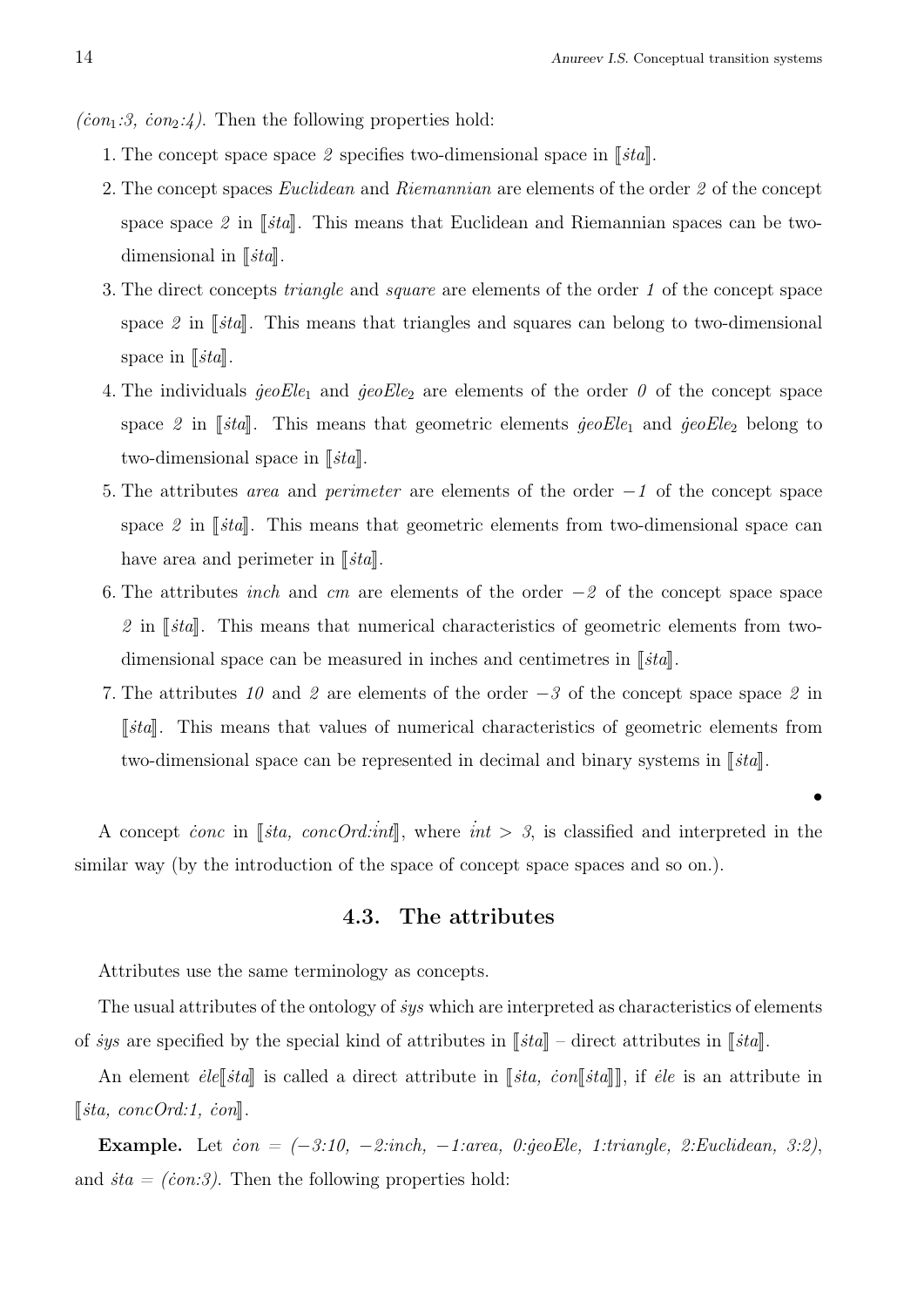- *area* is a direct attribute in [*sta, con*]. It specifies the individual *geoEle* as the element which has an area in  $\lbrack \lbrack$ *i*stall;
- *area* is a direct attribute in  $\lceil \frac{3}{4} \rceil$ . It specifies the set of elements which have an area in  $\|sta\|.$

An element *ėle* is called an element in  $\llbracket att: att, sta, attOrd:int_1, eleOrd:nat_2, con\llbracket stat \rrbracket$ , if *att* is an attribute in  $[[\textit{sta}, \textit{nat}_1, \textit{con}]], \textit{ele}$  is an element in  $[[\textit{con}, \textit{nat}_2]],$  and  $-\textit{nat}_1 < \textit{nat}_2$ . Thus, elements of the attribute *itt* can be attributes of orders which is less than the order of *itt*, individuals and concepts of all orders.

Example. Let *˙con = (−3:10, −2:inch, −1:area, 0:˙geoEle, 1:triangle, 2:Euclidean, 3:2)*, and  $\dot{a} = (\dot{c}on.3)$ . Then the following properties hold:

- 1.  $\text{geoEle}, \text{triangle}, \text{Euclidean} \text{ and } 2 \text{ are elements in } [\text{att:area}, \text{ sta}, \text{attOrd:1}] \text{ in } [\text{eleOrd:0}],$  $\n *TeleOrd:1*, \n *TeleOrd:2*, \n *TeleOrd:3* \n *in* \n *[(con]*, \n *respectively. In particular, this is means that*$ the triangle *geoEle* from two-dimensional Euclidean space has an area in [*sta*].
- 2. *area*, *geoEle*, *triangle*, *Euclidean* and 2 are elements in [att:inch, *sta, attOrd:2*] in *[eleOrd:−1*], [eleOrd:0], [eleOrd:1], [eleOrd:2], [eleOrd:3] in [con], respectively. In particular, this means that the area of the triangle *˙geoEle* from two-dimensional Euclidean space is measured in inches in  $\lbrack \lbrack$ *i*ta $\lbrack$ *i*.
- 3. *inch*, *area*, *geoEle*, *triangle*, *Euclidean* and 2 are elements in  $\llbracket att:10, sta, attOrd:3\rrbracket$  in <sup>J</sup>*eleOrd:−2*K, <sup>J</sup>*eleOrd:−1*K, <sup>J</sup>*eleOrd:0*K, <sup>J</sup>*eleOrd:1*K, <sup>J</sup>*eleOrd:2*K, <sup>J</sup>*eleOrd:3*<sup>K</sup> in <sup>J</sup>*˙con*K, respectively. This means that the area of the triangle *jeoEle* from two-dimensional Euclidean space measured in inches is represented in the decimal system in  $\|\dot{t}a\|$ .

**Proposition 7.** If *itt* is an attribute in  $\left[\phi$ *ista*, and *ėle* is an element in  $\left[\phi$ *att:itt, ita, attOrd:1*, then *ėle* is either an individual or a concept in  $\lceil \mathit{sta} \rceil$ .

**Proof.** This follows from the definition of direct attributes. □

A set *set* is called the content in  $\llbracket$ att: $\dot{a}tt$ , *sta, attOrd:nat*<sub>1</sub>*, eleOrd:nat*<sub>2</sub>*, con* $\llbracket$ *sta* $\rrbracket$ *,* if *set* is a set of elements in  $\llbracket$ *att:att, sta, attOrd:nat<sub>1</sub>, eleOrd:nat<sub>2</sub>, <i>con* $\llbracket$ . The content of an attribute describes its semantics.

Example. Let *˙con = (−3:10, −2:inch, −1:area, 0:˙geoEle, 1:triangle, 2:Euclidean, 3:2)*, and  $\dot{sta} = (con.3)$ . Then the following properties hold:

•  ${geoEle, triangle, Euclidean, 2}$  is the content in  $[$ *att:area, ita* $]$ ;

*•*

*•*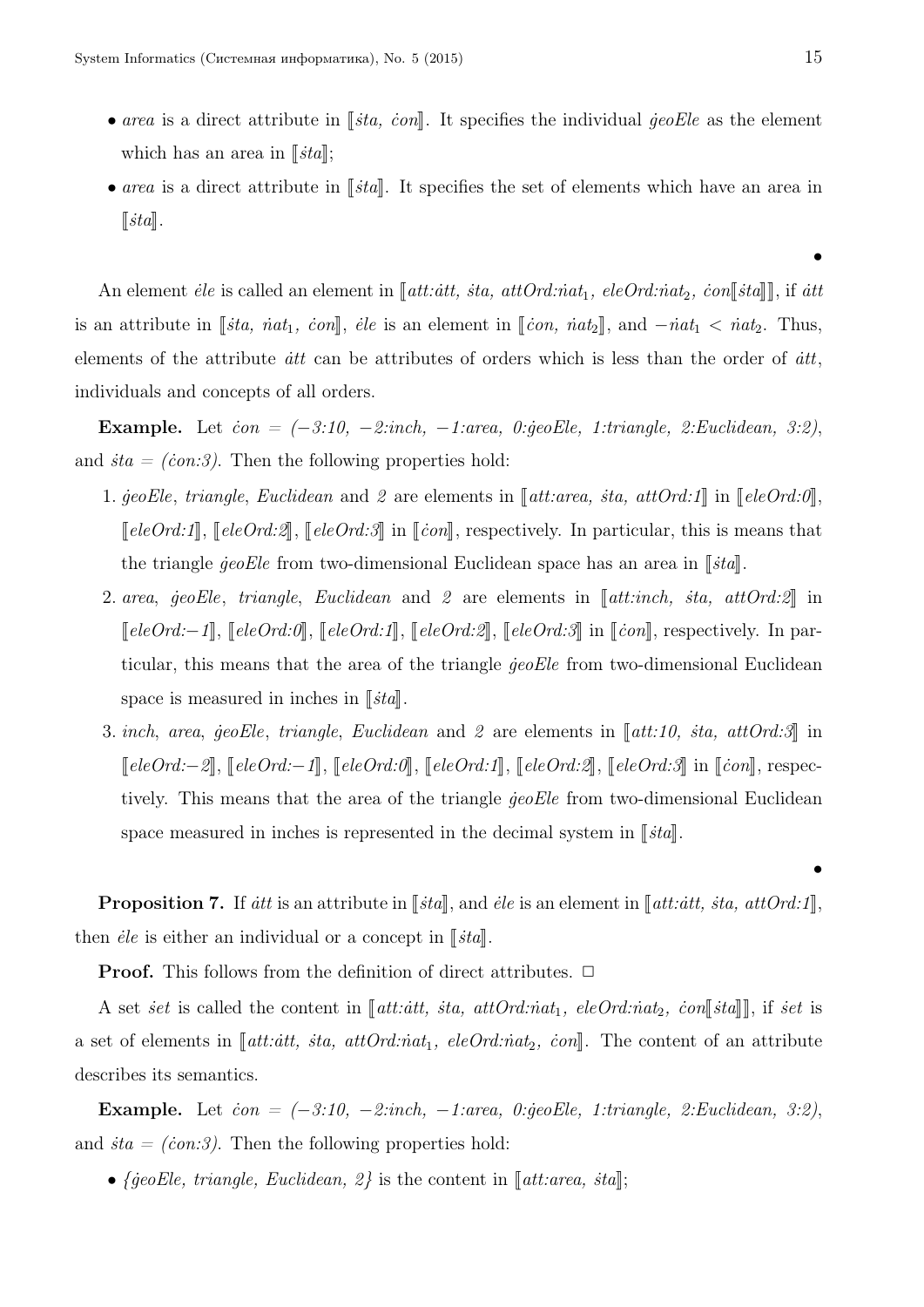*•*

*•*

- *{area, geoEle, triangle, Euclidean, 2}* is the content in  $[$ *att:inch, sta* $];$
- $\{inch, area, \, geoEle, \, triangle, \, Euclidean, \, 2\}$  is the content in  $\llbracket att: 10, \, sta \rrbracket$

An element *ėle* is called an element in  $\llbracket att: att, sta, attOrd:nat<sub>1</sub>, eleOrd:nat<sub>2</sub>, con $\llbracket stat\rrbracket$$ *med:˙nat0*K, if *˙ele* is an element in <sup>J</sup> *˙att, ˙sta, attOrd:˙nat*1*, eleOrd:˙nat*2*, ˙con*K, and *˙nat0* is the number of element orders *inat* in  $\llbracket \text{con} \rrbracket$  such that  $\text{int}_2 < \text{int} < \text{int}_1$ . A number  $\text{int0}$  is called a mediatorial degree in  $\llbracket \text{ele}, \text{att:att}, \text{sta}, \text{attOrd:nat}_1, \text{eleOrd:nat}_2, \text{con} \rrbracket$ . It specifies how many mediators separate *ėle* from *ått* in *ċon*. An element *ėle'* is called a mediator in [*ėle, att: àtt, sta,*  $\alpha$ *ttOrd:* $\dot{n}at_1$ *, eleOrd:* $\dot{n}at_2$ *,*  $\dot{con}$  $\llbracket \dot{s}ta \rrbracket$ *, if <i>ėle'* is an element in  $\llbracket \dot{con}$ ,  $\dot{n}at \rrbracket$ , and  $\dot{n}at_2 < \dot{n}at < \dot{n}at_1$ .

Example. Let *˙con = (−3:10, −2:inch, −1:area, 0:˙geoEle, 1:triangle, 2:Euclidean, 3:2)*, and  $\dot{a} = (con.3)$ . Then  $\dot{q}eoEle$  is an element in the following contexts:

- $[$ *att:area, sta, attOrd:1, eleOrd:0, con*|| with the mediatorial degree  $\theta$  and without mediators;
- $[$ att:inch, *sta, attOrd:2, eleOrd:0, con*, with the mediatorial degree *1* and the mediator *area*;
- $\lceil \det(10, \text{sta}, \text{attOrd.3}, \text{eleOrd.0}, \text{con} \rceil \rceil)$  with the mediatorial degree 2 and the mediators *area* and *inch*.

An element *ėle* is called a direct element in  $\Vert$ att:*att, sta, attOrd:nat*<sub>1</sub>*, eleOrd:nat*<sub>2</sub>*, con* $\Vert$ *sta* $\Vert$ , if *ėle* is an element in  $\llbracket \text{att:} \text{att}, \text{sta}, \text{attOrd:} \text{nat}_1, \text{eleOrd:} \text{nat}_2, \text{con}, \text{med:0} \rrbracket.$ 

Example. Let *˙con = (−3:10, −2:inch, −1:area, 0:˙geoEle, 1:triangle, 2:Euclidean, 3:2)*, and  $\dot{sta} = (con.3)$ . Then the following properties hold:

- 1. *jeoEle* is a direct element in [att:area, *sta, attOrd:1, eleOrd:0*]. This means that the **individual**  $\text{geoEle}$  has an area in *√ista*<sup>*†*</sup>.
- 2. *area* is a direct element in  $[\text{att.} \text{inch}, \text{sta}, \text{attOrd.} 2, \text{eleOrd.} 1].$  This means that an area can be measured in inches in  $\lbrack \lbrack$ *i*ta $\lbrack$ *i*.
- 3. *inch* is a direct element in  $\llbracket att: 10, sta, attOrd:3, eleOrd:2\rrbracket$ . This means that values of numerical characteristics of geometric elements measured in inches can be represented in the decimal system in [*sta*].

A set *set* is called the direct content in  $\llbracket$ att: $\dot{a}tt$ ,  $\dot{s}ta$ ,  $attOrd:int_1$ ,  $eleOrd:int_2$ ,  $\dot{co}n\llbracket \dot{s}ta \rrbracket$ , if *set* is a set of direct elements in [*att:att, sta, attOrd:nat<sub>1</sub></sub>, eleOrd:nat<sub>2</sub>, <i>con*]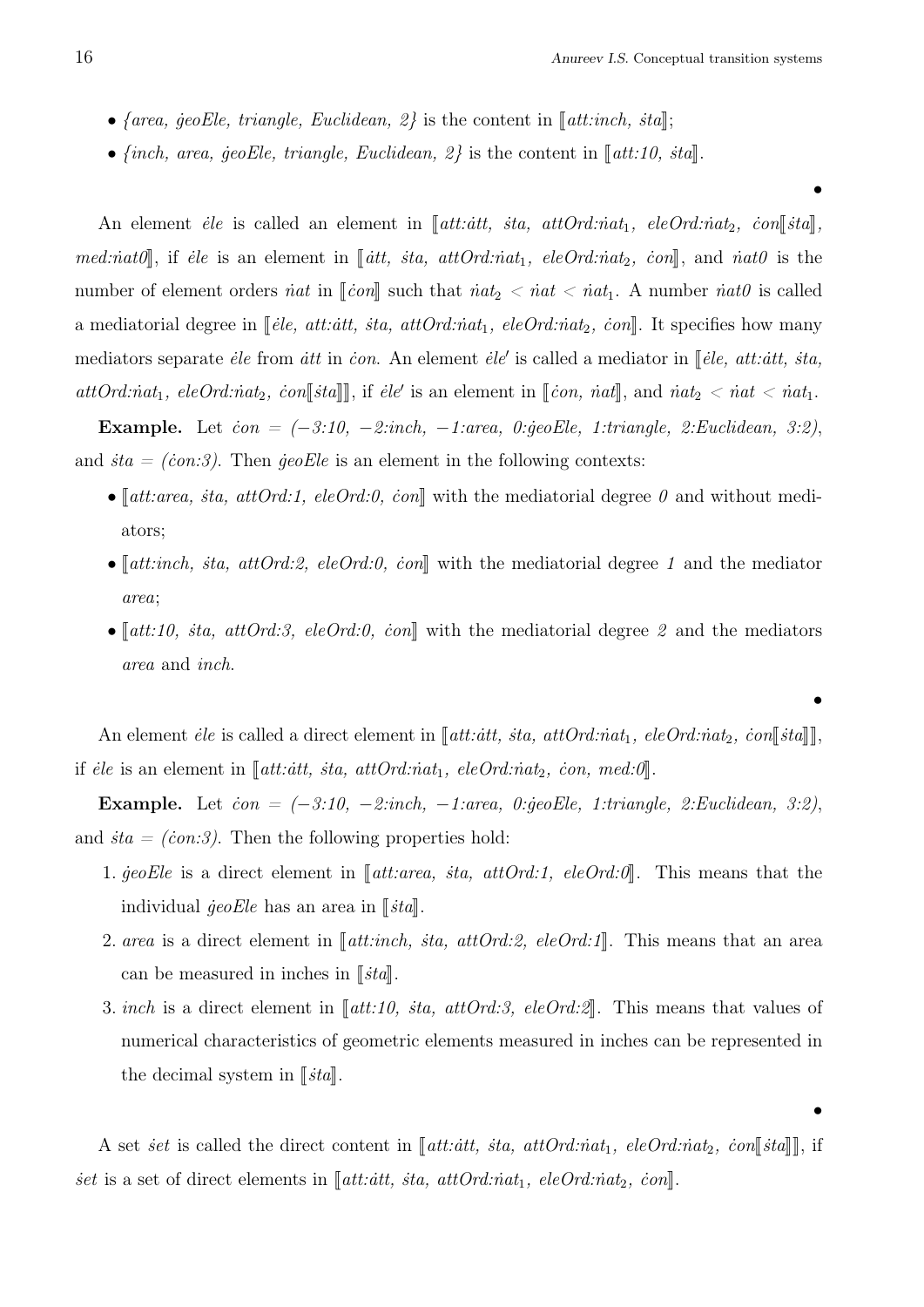Example. Let  $\dot{con}_1 = (-3.10, -2.$ inch,  $-1.$ area, 0: $\dot{ge}$ oEle<sub>1</sub>, 1:triangle, 2:Euclidean, 3:2), *˙con*<sup>2</sup> *= (−3:10, −2:cm, −1:area, 0:˙geoEle*2*, 1:triangle, 2:Euclidean, 3:2)*, *˙con*<sup>3</sup> *= (−3:2, 0:geoEle*<sub>1</sub>, 3:2), and *sta* = (*con*<sub>1</sub>:3, *con*<sub>2</sub>:4, *con*<sub>3</sub>:2). Then the following properties hold:

- $\{ \text{geoEle}_1, \text{geoEle}_2 \}$  is the direct content in  $\llbracket \text{att:area}, \text{sta} \rrbracket;$
- $\{area\}$  is the direct content in  $\llbracket att: inch \rrbracket$  and  $\llbracket att:cm \rrbracket$  in  $\llbracket stat \rrbracket$ ;
- $\{inch, cm\}$  is the direct content in  $\llbracket att: 10, sta \rrbracket;$
- $\{ \text{geoEle}_1 \}$  is the direct content in [att:2, *sta*].

A set *set* is called the content in  $\llbracket$  att: $\dot{a}tt$ ,  $\dot{s}ta$ ,  $\dot{c}oncOrd.\dot{r}at_1$ ,  $\dot{e}leOrd.\dot{r}at_2$ ,  $\dot{c}on\llbracket \dot{s}ta \rrbracket$ ,  $\textit{med}.\dot{r}at0 \rrbracket$ , *if set* is a set of elements in  $\llbracket$  *att:att, sta, attOrd:nat*<sub>1</sub>*, eleOrd:nat*<sub>2</sub>*, con, med:nat0* $\llbracket$ .

Example. Let  $\dot{con}_1 = (-3.10, -2.$ inch,  $-1.$ area, 0: $\dot{geo}Ele_1$ , 1:triangle, 2:Euclidean, 3:2), *˙con*<sup>2</sup> *= (−3:10, −2:inch, −1:area, 0:˙geoEle*2*, 1:triangle, 2:Riemannian, 3:2)*, *˙con*<sup>3</sup> *= (−3:10, −2:inch, 0:geoEle<sub>3</sub>, 1:square, 2:Euclidean, 3:2), and <i>ita = (ion*<sub>1</sub>:3, *ion*<sub>2</sub>:4, *ion*<sub>3</sub>:2). Then the following properties hold:

- $\{ \text{geoEle}_1, \text{geoEle}_2 \}$  is the content in  $\llbracket \text{att:10, sta, attOrd:3, eleOrd:0, med:2} \rrbracket$ ;
- $\{ \text{geoEle}_3 \}$  is the content in  $\llbracket \text{att:10, sta, attOrd:3, eleOrd:0, med:1} \rrbracket$ ;
- $\{triangle\}$  is the content in [att:10, *sta, concOrd:3, eleOrd:1, med:3*];
- $\{square\}$  is the content in  $\llbracket att: 10, sta, attOrd:3, eleOrd:1, med:2\rrbracket$ .

#### 4.4. Classification and interpretation of attributes

Attributes are classified according to their orders.

An attribute *itt* in [*ista, attOrd:1*] specifies a usual attribute of the ontology of *sys*. Elements in  $\llbracket$ *att:att, ita, attOrd:1* $\llbracket$  are individuals and concepts in  $\llbracket$ *ita* $\llbracket$ .

Example. Let  $\dot{con}_1 = (-3.10, -2.$ inch,  $-1.$ area, 0: $\dot{ge}$ *eEle*<sub>1</sub>, 1:triangle, 2:Euclidean, 3:2), *˙con*<sup>2</sup> *= (−3:10, −2:inch, −1:area, 0:˙geoEle*2*, 1:square, 2:Riemannian, 3:3)*, and *˙sta = (˙con*1*:3,*  $\langle \text{con}_2:4 \rangle$ . Then the following properties hold:

- 1. The direct attribute *area* specifies an area of geometric elements in  $\left[\mathit{stat}\right]$ .
- 2. The individuals  $\text{geoEle}_1$  and  $\text{geoEle}_2$  are elements of the order  $\theta$  of the direct attribute *area* in  $\lceil \dot{sta} \rceil$ . This means that  $\dot{geo} E l e_1$  and  $\dot{geo} E l e_2$  has an area in  $\lceil \dot{sta} \rceil$ .
- 3. The concepts *triangle* and *square* are elements of the order *1* of the direct attribute *area* in  $\lceil \int |s \cdot s| \rceil$ . This means that triangles and squares can have an area in  $\lceil \int |s \cdot s| \rceil$ .

*•*

*•*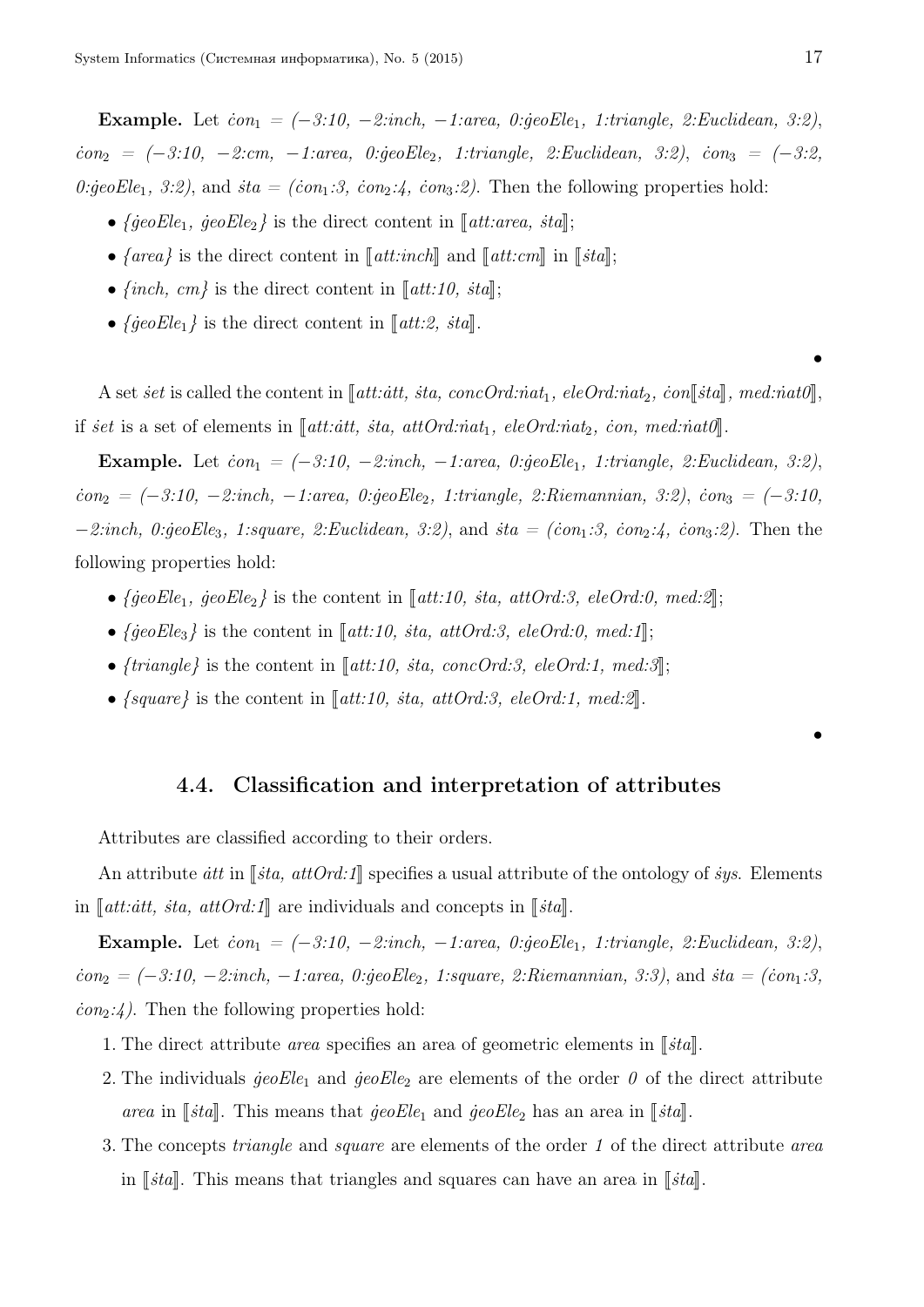*•*

- 4. The concept spaces *Euclidean* and *Riemannian* are elements of the order *2* of the direct attribute *area* in  $\lceil \frac{3}{5}t \cdot a \rceil$ . This means that numerical characteristics of geometric elements from Euclidean and Riemannian spaces can have an area in [*sta*].
- 5. The concept space spaces *2* and *3* are elements of the order *3* of the direct attribute *area* in *[sta]*. This means that values of numerical characteristics of geometric elements from two-dimensional and three-dimensional spaces can have an area in [*sta*].

An attribute *itt* in  $\lceil \frac{1}{3}t \cdot a, \frac{atOrd \cdot \mathcal{D}}{at \cdot \mathcal{D}} \rceil$  specifies an attribute space of the ontology of *sys*. Elements in  $\llbracket$ *att:att, ita, attOrd:2* $\llbracket$  are direct attributes, individuals and concepts in  $\llbracket$ *ita* $\llbracket$ *.* 

**Example.** Let  $\dot{con}_1 = (-3.10, -2.$ inch,  $-1.$ area, 0: $\dot{ge}$ oEle<sub>1</sub>, 1:triangle, 2:Euclidean, 3:2), *i*<sub>c</sub>*on*<sub>2</sub> = (−3:10, −2:inch, −1:perimeter, 0:geoEle<sub>2</sub>, 1:square, 2:Riemannian, 3:3), and *i*ta =  $\left(\dot{c}on_1:\mathcal{F},\dot{c}on_2:\mathcal{L}\right)$ . Then the following properties hold:

- 1. The attribute space *inch* specifies numerical characteristics of geometric elements measured in inches in  $\lceil \mathit{sta} \rceil$ .
- 2. The direct attributes *area* and *perimeter* are elements of the order *−*1*1* of the attribute space *inch* in [*sta*]. This means that areas and perimeters of geometric elements can be measured in inches in  $\lbrack \lbrack$ *i*ta $\lbrack$ *i*.
- 3. The individuals *˙geoEle*<sup>1</sup> and *˙geoEle*<sup>2</sup> are elements of the order *0* of the attribute space *inch* in *[sta]*. This means that geometric elements *geoEle*<sub>1</sub> and *geoEle*<sub>2</sub> can have numerical characteristics measured in inches in  $\lceil \mathit{sta} \rceil$ .
- 4. The concepts *triangle* and *square* are elements of the order *1* of the attribute space *inch* in *Ista*. This means that numerical characteristics of triangles and squares can be measured in inches in  $\lbrack \mathit{S}ta \rbrack$ .
- 5. The concept spaces *Euclidean* and *Riemannian* are elements of the order *2* of the attribute space *inch* in  $\lceil \frac{3}{4} \rceil$ . This means that numerical characteristics of geometric elements from Euclidean and Riemannian spaces can be measured in inches in  $\|\xi t\|$ .
- 6. The concept space spaces *2* and *3* are elements of the order *3* of the attribute space *inch* in [*sta*]. This means that numerical characteristics of geometric elements from two-dimensional and three-dimensional spaces can be measured in inches in  $\|\textit{sta}\|$ .

An attribute *att* in [*sta, attOrd:3*] specifies a space of attribute spaces of the ontology of *sys.* Elements in  $\llbracket$  att:*att, sta, attOrd:1* $\llbracket$  are attribute spaces, direct attributes, individuals and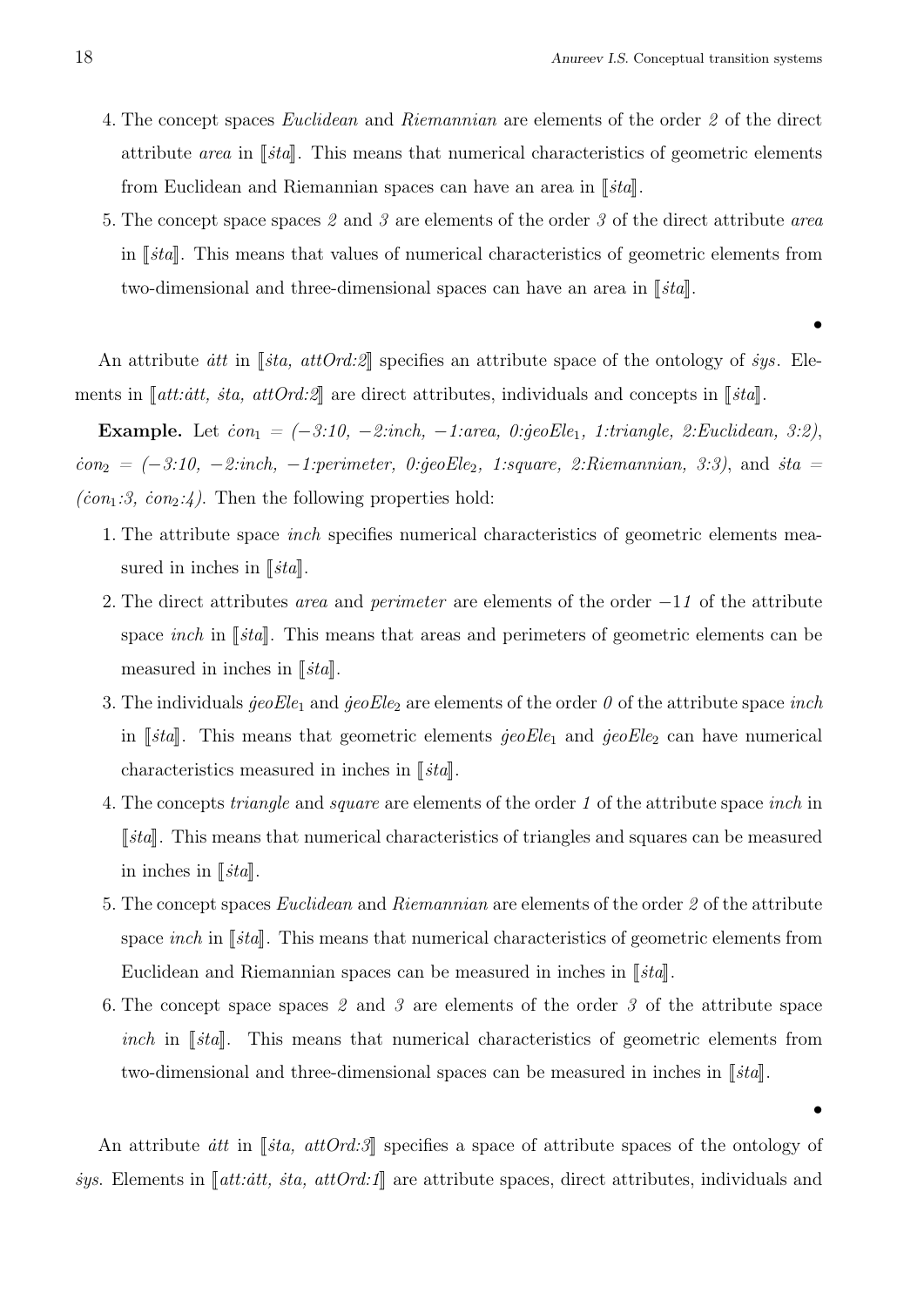#### concepts in  $\|\n$ *ita* $\|$ .

Example. Let  $\dot{con}_1 = (-3.10, -2.$ inch,  $-1.$ area, 0: $\dot{ge}$ oEle<sub>1</sub>, 1:triangle, 2:Euclidean, 3:2), *˙con*<sup>2</sup> *= (−3:10, −2:cm, −1:perimeter, 0:˙geoEle*2*, 1:square, 2:Riemannian, 3:3)*, and *˙sta =*  $\left(\dot{c}on_1:\mathcal{F},\dot{c}on_2:\mathcal{L}\right)$ . Then the following properties hold:

- 1. The attribute space space *10* specifies geometric elements, values of numerical characteristics of which are represented in the decimal system.
- 2. The attribute spaces *inch* and *cm* are elements of the order *−2* of the attribute space space  $10$  in  $\lceil \frac{1}{3}t \cdot \frac{1}{3} \rceil$ . This means that values of numerical characteristics of geometric figures measured in inches can be represented in the decimal system in  $\lceil \mathit{sta} \rceil$ .
- 3. The direct attributes *area* and *perimeter* are elements of the order *−*1*1* of the attribute space space  $10$  in  $\left[\frac{3}{10}\right]$ . This means that values of areas and perimeters of geometric elements can be represented in the decimal system in  $\|\dot{t}a\|$ .
- 4. The individuals  $\text{geo}Ele_1$  and  $\text{geo}Ele_2$  are elements of the order  $\theta$  of the attribute space space 10 in  $\left[\phi \right]$ . This means that values of numerical characteristics of geometric elements  $\ddot{g}eoEle_1$  and  $\ddot{g}eoEle_2$  can be represented in the decimal system in  $\lceil \dot{t}a \rceil$ .
- 5. The concepts *triangle* and *square* are elements of the order *1* of the attribute space space  $10$  in  $\lceil \eta \rceil$  *j*<sub>sta</sub>. This means that values of numerical characteristics of triangles and squares can be represented in the decimal system in  $\lceil \mathit{sta} \rceil$ .
- 6. The concept spaces *Euclidean* and *Riemannian* are elements of the order *2* of the attribute space space  $10$  in  $\left[\dot{g}ta\right]$ . This means that numerical characteristics of geometric elements from Euclidean and Riemannian spaces can be represented in the decimal system in [*sta*].
- 7. The concept space spaces *10* and *2* are elements of the order *3* of the attribute space space 10 in  $\left[\phi \right]$ . This means that the values of numerical characteristics of geometric elements from two-dimensional and three-dimensional spaces can be represented in the decimal system in [*sta*].

An attribute *itt* in  $\left[\sin \frac{t}{\pi}a, \frac{atOrd\sin \pi}{\pi}a, \sin \frac{t}{\pi}b\right]$ , where  $\sinh 2\theta$ , is classified and interpreted in the similar way (by the introduction of spaces of attribute space space and so on.).

### 4.5. Notes about elements of states

Concepts and attributes are opposite (symmetric in some respects) entities. Concepts generalize (combine into groups) elements of *˙cts*. In contrast, attributes concretize (divide into

*•*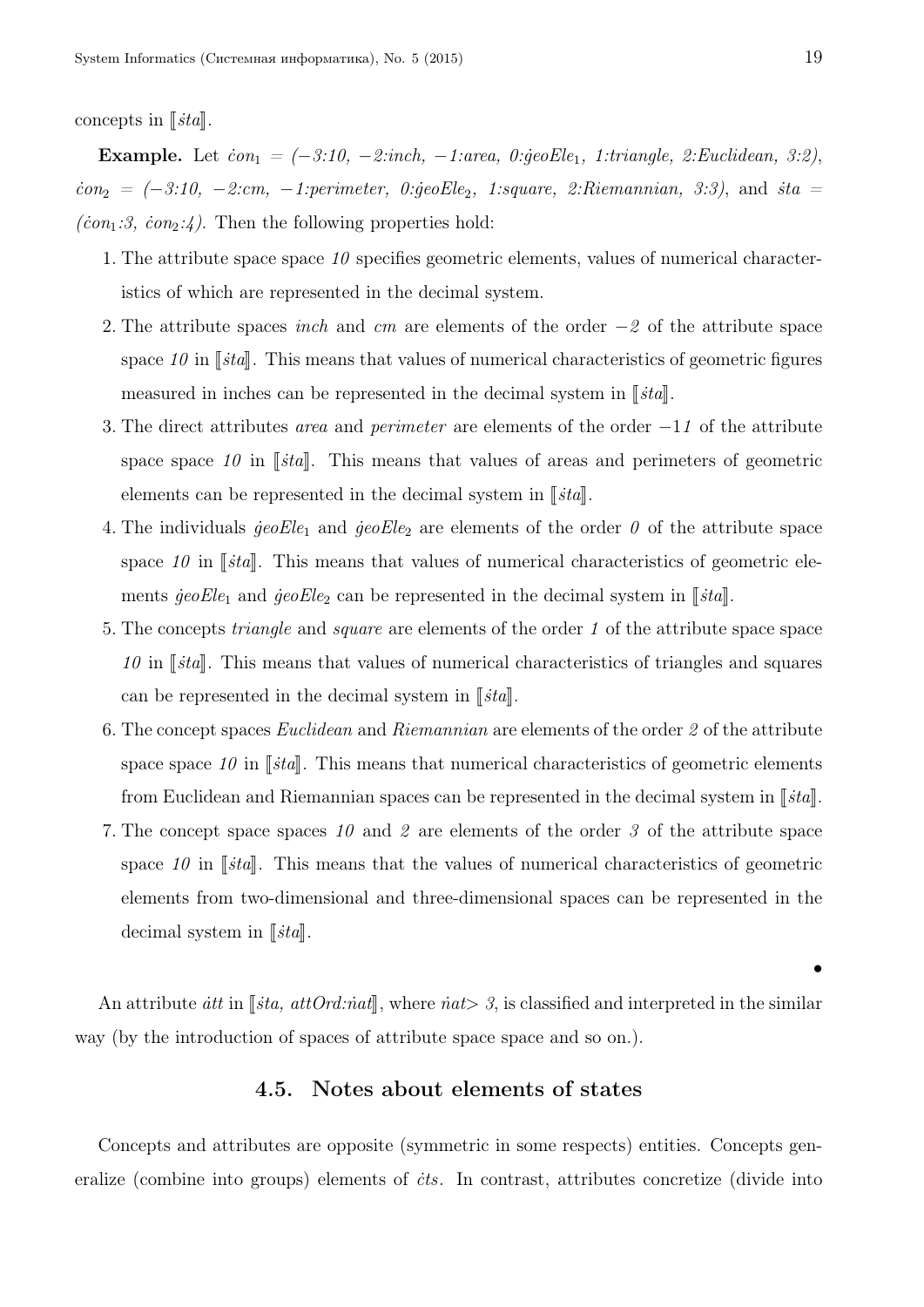sub-elements) elements of *cts*.

In addition to specification of elements of  $\dot{s}ys$ , an individual  $\dot{e}le \, \parallel \dot{s}ta \, \parallel$  can be interpreted in two ways:

- in the attribute context, *ėle* is interpreted as an attribute in  $\|\textit{sta}, \textit{atOrd.0}\|$ . In this case, it specifies a global attribute of *˙sys*;
- in the concept context, *ėle* is interpreted as a concept in *[sta, concOrd:0*]. In this case, it specifies a concept which has the single instance *˙ele*.

### 5. Classification of conceptuals

### 5.1. General principles and definitions

The two-level scheme of classification of conceptuals is used. The upper (first) level is defined by the maximal order of attributes of a conceptual. This level is described by the notion of concretization order of a conceptual. The lower (second) level is defined by the set of all element orders of a conceptual. This level is described by the notion of integral order of a conceptual.

#### 5.1.1. Concretization orders of conceptuals

The number  $\theta$  is called an order in  $\lceil \mathit{con} \rceil$ , if the minimal order in *ion* is greater than or equal to 0. A number *inat* is called an order in  $\lbrack \lbrack \dot{con} \rbrack$ , if  $- \dot{n}at$  is a minimal order in *con*.

Example. Let  $\dot{con}_1 = (-3.10, -2.$ inch,  $-1.$ area, 0: $\dot{ge}$ *oEle*<sub>1</sub>, 1:triangle, 2:Euclidean, 3:2), *˙con*<sup>2</sup> *= (−2:inch, −1:area, 0:˙geoEle*1*, 1:triangle, 2:Euclidean, 3:2)*, *˙con*<sup>3</sup> *= (−1:area, 0:˙geoEle*1*,*  $1:triangle, 2:Euclidean, 3:2$ ,  $\dot{c}on_4 = (0:geoEle_1, 1:triangle, 2:Euclidean, 3:2)$ ,  $\dot{c}on_5 =$  $(1:triangle, 2:Euclidean, 3:2), \text{con}_6 = (2:Euclidean, 3:2), \text{and } \text{con}_7 = (3:2).$  Then the following properties hold:

- 1. The conceptuals  $\dot{c}on_1$ ,  $\dot{c}on_2$ ,  $\dot{c}on_3$  have the orders 3, 2, 1, respectively.
- 2. The conceptuals  $\dot{c}on_4$ ,  $\dot{c}on_5$ ,  $\dot{c}on_6$ ,  $\dot{c}on_7$  have the order 0.

Conceptuals of the order *˙nat* concretizes conceptuals of the orders which are less than *˙nat*. They define the special kinds of such conceptuals and are used to classify them. Concretization is performed by attributes of the order *˙nat* and their values. Therefore, the order of a conceptual is also called the concretization order of the conceptual.

#### 5.1.2. Integral orders of conceptuals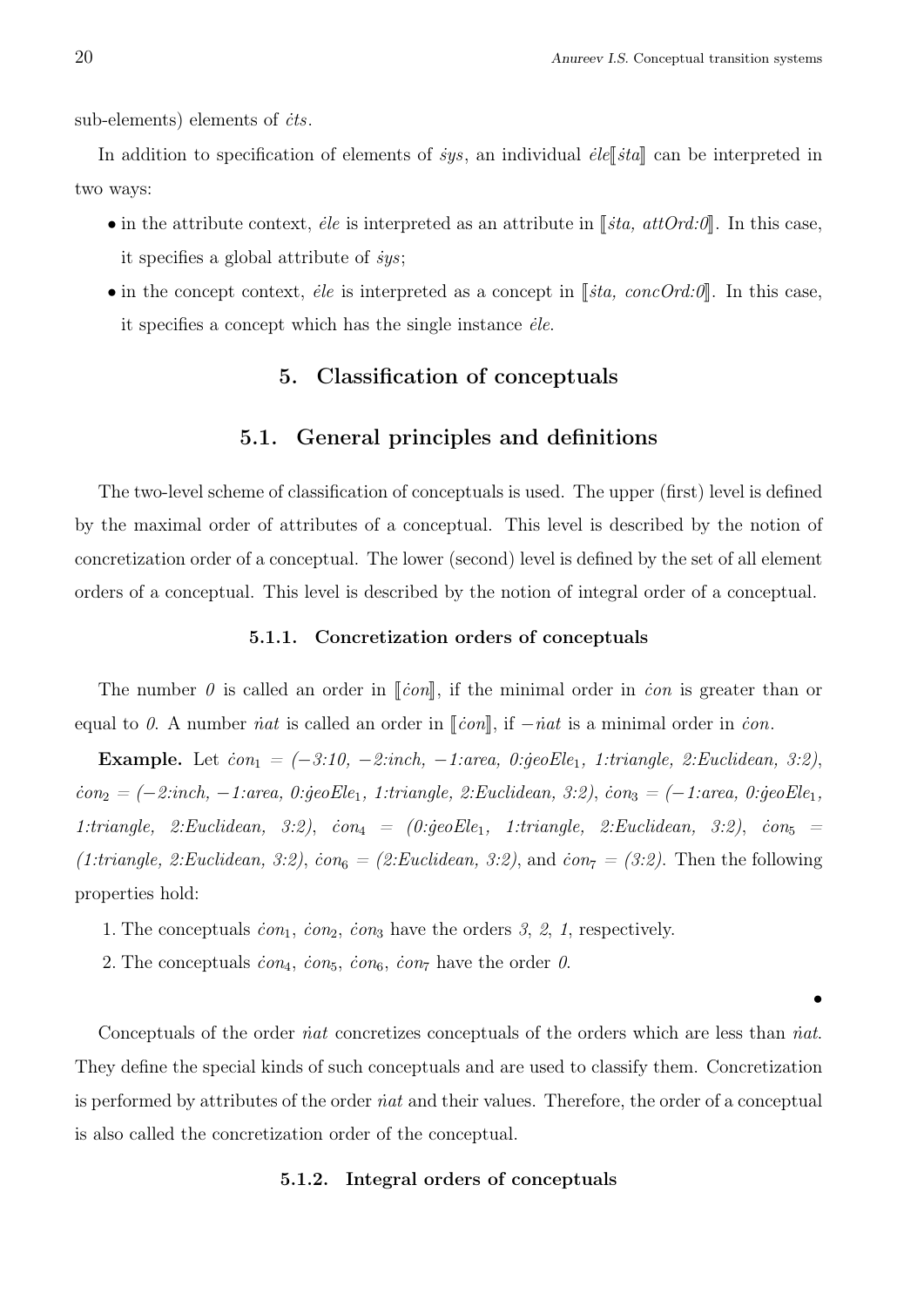A set *set* is called an integral order in  $\lbrack \lbrack \dot{con} \rbrack$ , if *set* is a set of all element orders in  $\lbrack \lbrack \dot{con} \rbrack$ . Let *intOrd* be a set of integral orders.

Proposition 8. A conceptual *˙con* has the single integral order.

**Proof.** This follows from the definition of the integral order of a conceptual. □

Example. Let *˙con*<sup>1</sup> *= (−3:10, −2:inch, −1:area, 0:˙geoEle*1*, 1:triangle, 2:Euclidean, 3:2)*, *˙con*<sup>1</sup> *= (−3:10, −1:area, 1:triangle, 3:2)*, *˙con*<sup>1</sup> *= (−2:inch, −1:area, 2:Euclidean, 3:2)*. Then  $intOrd[\![con_1]\!] = {-3, -2, -1, 0, 1, 2, 3}, intOrd[\![con_2]\!] = {-3, -1, 1, 3}, and intOrd[\![con_3]\!]$ *= {−2, −1, 2, 3}*. *•*

A set *set* is called a refined integral order in *√icon*<sup>λ</sup>, if *set* is a result of replacement of zero or more element orders  $\vec{e} \leq \vec{e} \leq \vec{e}$  in the set  $\vec{e} \leq \vec{e} \leq \vec{e}$  by objects  $\vec{e} \leq \vec{e} \leq \vec{e} \leq \vec{e} \leq \vec{e}$ . refined integral order in *˙con* refines an integral order in *˙con*, providing information on some elements of *˙con* with their orders. Let *˙con:˙intOrd* denote a conceptual *˙con* which has the refined integral order *˙intOrd*.

Example. Let  $\dot{c}$  *con = (* $-3:10$ ,  $-2:inch$ ,  $-1:area$ , 0: $\dot{g}$  *eoEle*<sub>1</sub>, 1:triangle, 2:Euclidean, 3:2). Then *{−3, −2, −1, 0, 1, 2, 3}*, *{−3, −2:inch, −1, 0, 1:triangle, 2, 3}* and *{−3:10, −2:inch, −1:area, 0:* $\text{geoE}$ *le<sub>1</sub>, 1:triangle, 2:Euclidean, 3:2}* are refined integral orders in [*ion*].

**Proposition 9.** A conceptual *con* has a finite set of refined integral orders.

Proof. This follows from the definition of the refined integral order and the finite number of element orders of conceptuals.  $\Box$ 

**Proposition 10.** The integral order in  $\lceil \frac{1}{2} \rceil$  is a refined integral order in  $\lceil \frac{1}{2} \rceil$ .

**Proof.** This follows from the definition of the refined integral order of a conceptual. □

Conceptuals of the same concretization order are classified according to their integral orders. Each integral order defines a separate kind of conceptuals.

Conceptuals allow to classify ontological elements in detail. Each kind of conceptuals specifies a separate kind of ontological elements.

# 5.2. Correlation between ontological elements and conceptuals of the order *0*

In this section conceptuals of the order  $\theta$  is classified according to their integral orders and kinds of conceptuals of this classification are correlated with the corresponding kinds of ontological elements.

A conceptual *˙con:{0}* specifies the individual *˙con(0)*.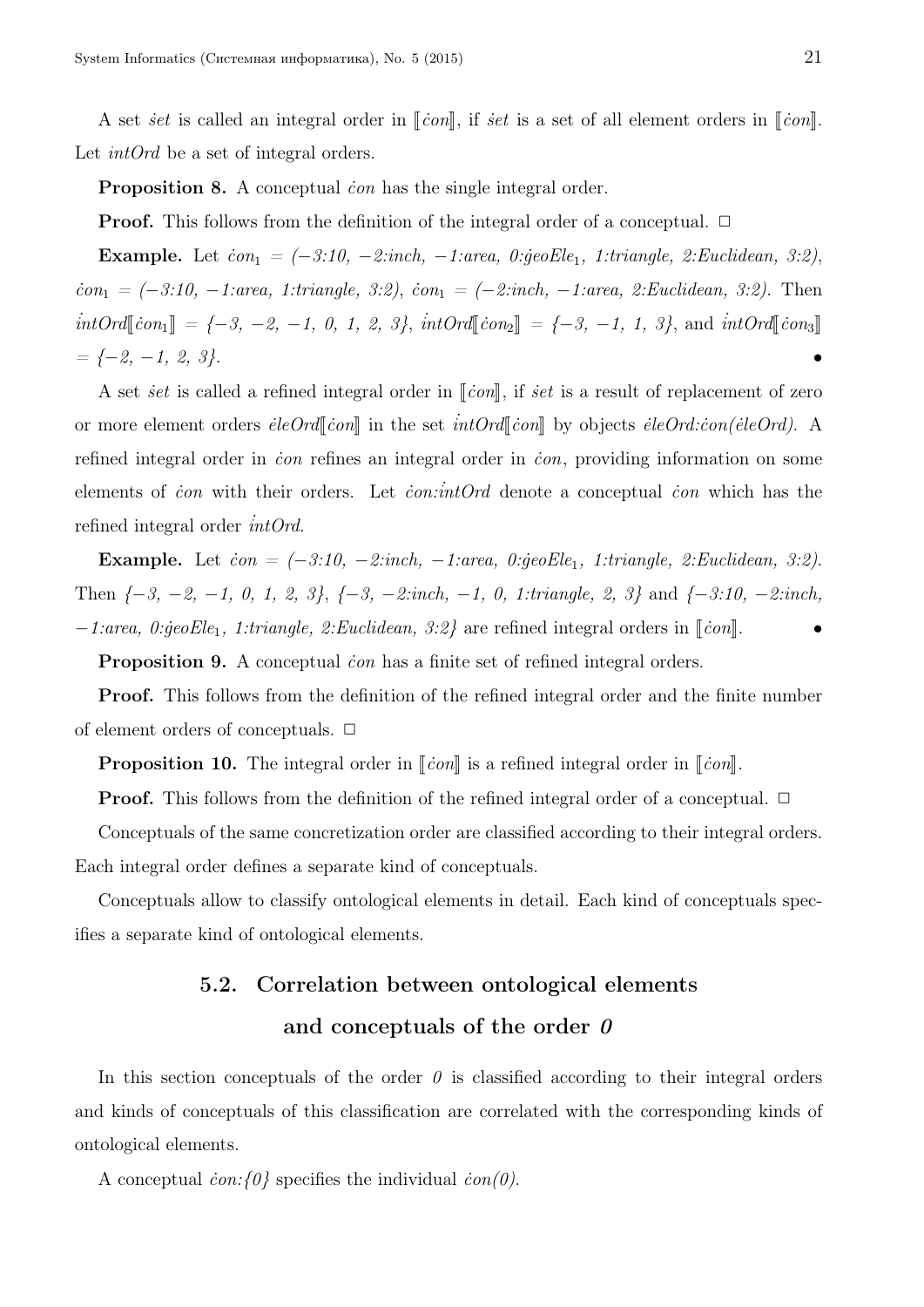Example. The conceptual *(0:* $\text{q}eeE$ *le)* specifies the geometric element  $\text{q}eeE$ *le*. A conceptual *˙con:{0, 1}* specifies the individual *˙con(0)* from the concept *˙con(1)*. Example. The conceptual *(0:geoEle, 1:triangle)* specifies the triangle *geoEle*. A conceptual *˙con:{1}* specifies the concept *˙con(1)*. Example. A conceptual *(1:triangle)* specifies triangles. A conceptual *˙con:{1, 2}* specifies the concept *˙con(1)* from the concept space *˙con(2)*. Example. The conceptual *(1:triangle, 2:Euclidean)* specifies triangles from Euclidean space.

*•*

A conceptual *˙con:{2}* specifies the concept space *˙con(2)*.

Example. The conceptual *(2:Euclidean)* specifies Euclidean space.

A conceptual *˙con:{0, 2}* specifies the individual *˙con(0)* from the concept space *˙con(2)*.

Example. The conceptual *(0:* $\text{q}eoE$ *le, 2:Euclidean)* specifies the geometric element  $\text{q}eoE$ le from Euclidean space. *•*

A conceptual *˙con:{0, 1, 2}* specifies the individual *˙con(0)* from the concept *˙con(1)* from the concept space *˙con(2)*.

Example. The conceptual *(0:geoEle, 1:triangle, 2:Euclidean)* specifies the triangle *geoEle* from Euclidean space. *•*

Correlation between other kinds of conceptuals of the order *0* and the corresponding kinds of ontological elements is performed in a similar way. For example, a conceptual *˙con:{0, 1, 2, 3}* specifies the individual *˙con(0)* from the concept *˙con(1)* from the concept space *˙con(2)* from the concept space space *˙con(3)*.

Example. The conceptual *(0:qeoEle, 1:triangle, 2:Euclidean, 3:2)* specifies the triangle *˙geoEle* from two-dimensional Euclidean space. *•*

# 5.3. Correlation between ontological elements and conceptuals of the order *1*

In this section conceptuals of the order 1 is classified according to their integral orders and kinds of conceptuals of this classification are correlated with the corresponding kinds of ontological elements.

A conceptual *˙con:{-1}* specifies the attribute *˙con(-1)*.

Example. The conceptual *(−1:area)* specifies an area of geometric elements. *•*

A conceptual *˙con:{-1, 0}* specifies the attribute *˙con(-1)* of the individual *˙con(0)*.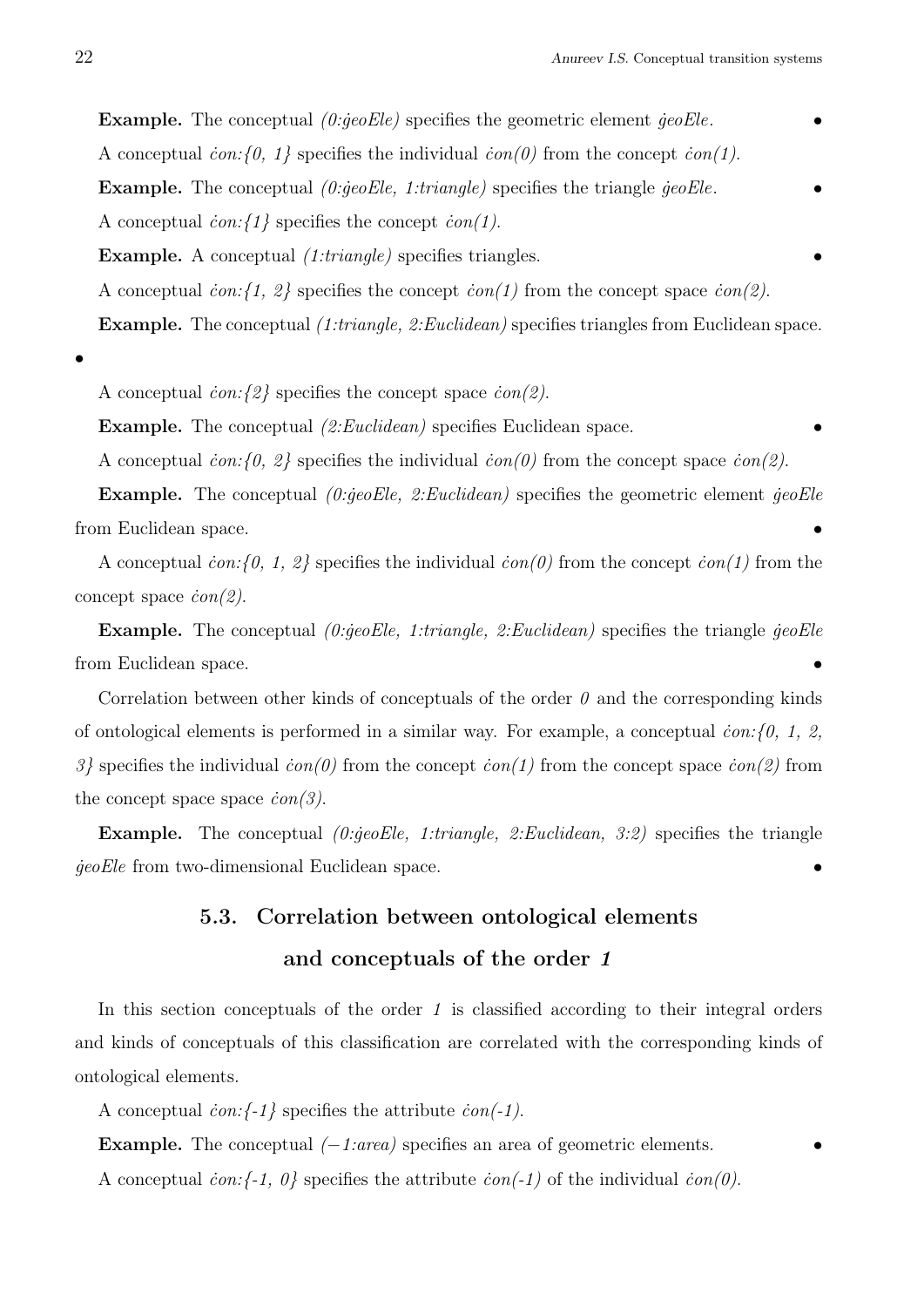Example. The conceptual *(−1:area, 0:˙geoEle)* specifies the area of the geometric element *˙geoEle*. *•*

A conceptual  $\text{con} \{-1, 0, 1\}$  specifies attribute  $\text{con}(-1)$  of the individual  $\text{con}(0)$  from the concept  $\dot{c}on(1)$ .

Example. The conceptual *(−1:area, 0:qeoEle, 1:triangle)* specifies an area of the triangle *˙geoEle*. *•*

A conceptual  $\text{con:} \{-1, 1\}$  specifies attribute  $\text{con}(-1)$  of the concept  $\text{con}(1)$ .

Example. The conceptual *(−1:area, 1:triangle)* specifies areas of triangles. *•*

A conceptual *˙con:{-1, 0, 1, 2}* specifies attribute *˙con(-1)* of the individual *˙con(0)* from the concept  $\dot{c}on(1)$  from the concept space  $\dot{c}on(2)$ .

Example. The conceptual *(−1:area, 0:˙geoEle, 1:triangle, 2:Euclidean)* specifies the area of the triangle *qeoEle* from Euclidean space.

A conceptual *˙con:{-1, 1, 2}* specifies attribute *˙con(-1)* of the concept *˙con(1)* from the concept space *˙con(2)*.

Example. The conceptual *(−1:area, 1:triangle, 2:Euclidean)* specifies areas of triangles from Euclidean space. *•*

A conceptual *˙con:{-1, 0, 2}* specifies attribute *˙con(-1)* of the individual *˙con(0)* from the concept space *˙con(2)*.

Example. The conceptual *(−1:area, 0:geoEle, 2:Euclidean)* specifies the area of the geometric element *qeoEle* from Euclidean space.

A conceptual *˙con:{-1, 2}* specifies attribute *˙con(-1)* of the concept space *˙con(2)*.

Example. The conceptual *(−1:area, 2:Euclidean)* specifies areas of geometric elements from Euclidean space. *•*

Correlation between other kinds of conceptuals of the order *1* and the corresponding kinds of ontological elements is performed in a similar way.

# 5.4. Correlation between ontological elements and conceptuals of the order *2*

In this section conceptuals of the order 2 is classified according to their integral orders and kinds of conceptuals of this classification are correlated with the corresponding kinds of ontological elements.

A conceptual *˙con:{-2, -1}* specifies the attribute *˙con(-1)* in the attribute space *˙con(-2)*.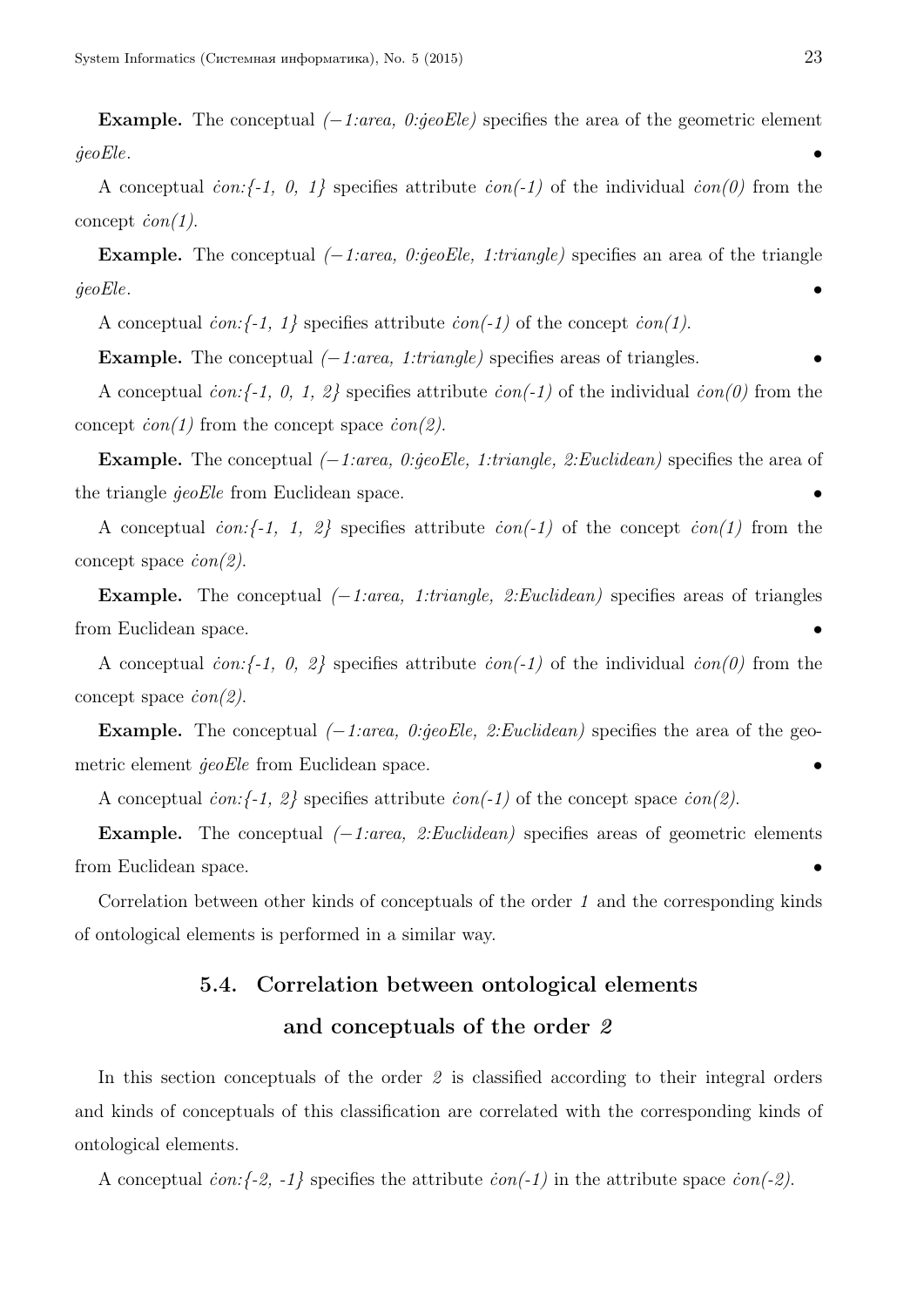Example. The conceptual *(−2:inch, −1:area)* specifies areas in inches. *•*

A conceptual *˙con:{-2, -1, 0}* specifies the attribute *˙con(-1)* of the individual *˙con(0)* in the attribute space *˙con(-2)*.

Example. The conceptual *(−2:inch, −1:area, 0:˙geoEle)* specifies the area of the geometric element  $\phi$ *eoEle* in inches.

A conceptual *˙con:{-2, -1, 0, 1}* specifies the attribute *˙con(-1)* of the individual *˙con(0)* from the concept  $\dot{con}(1)$  in the attribute space  $\dot{con}(-2)$ .

Example. The conceptual *(−2:inch, −1:area, 0:˙geoEle, 1:triangle)* specifies the area of the triangle *geoEle* in inches.

A conceptual *˙con:{-2, -1, 1}* specifies the attribute *˙con(-1)* of the concept *˙con(1)* in the attribute space *˙con(-2)*.

Example. The conceptual *(−2:inch, −1:area, 1:triangle)* specifies areas of triangles in inches. *•*

A conceptual *˙con:{-2, -1, 0, 1, 2}* specifies the attribute *˙con(-1)* of the individual *˙con(0)* from the concept *˙con(1)* from the concept space *˙con(2)* in the attribute space *˙con(-2)*.

Example. The conceptual *(−2:inch, −1:area, 0:˙geoEle, 1:triangle, 2:Euclidean)* specifies the area of the triangle *geoEle* from Euclidean space in inches.

A conceptual *˙con:{-2, -1, 1, 2}* specifies the attribute *˙con(-1)* of the concept *˙con(1)* from the concept space  $\dot{con}(2)$  in the attribute space  $\dot{con}(-2)$ .

Example. The conceptual *(−2:inch, −1:area, 1:triangle, 2:Euclidean)* specifies areas of triangles from Euclidean space in inches. *•*

A conceptual *˙con:{-2, -1, 0, 2}* specifies the attribute *˙con(-1)* of the individual *˙con(0)* from the concept space *˙con(2)* in the attribute space *˙con(-2)*.

Example. The conceptual *(−2:inch, −1:area, 0:˙geoEle, 2:Euclidean)* specifies the area of the geometric element *qeoEle* from Euclidean space in inches.

A conceptual *˙con:{−2, −1, 2}* specifies the attribute *˙con(-1)* of the concept space *˙con(2)* in the attribute space *˙con(-2)*.

Example. The conceptual *(−2:inch, −1:area, 2:Euclidean)* specifies areas of geometric elements from Euclidean space in inches. *•*

A conceptual *˙con:{-2, 0}* specifies the individual *˙con(0)* in the attribute space *˙con(-2)*.

Example. The conceptual *(−2:inch, 0:˙geoEle)* specifies the attributes of the geometric element  $\ddot{q}eoE$ *le* measured in inches.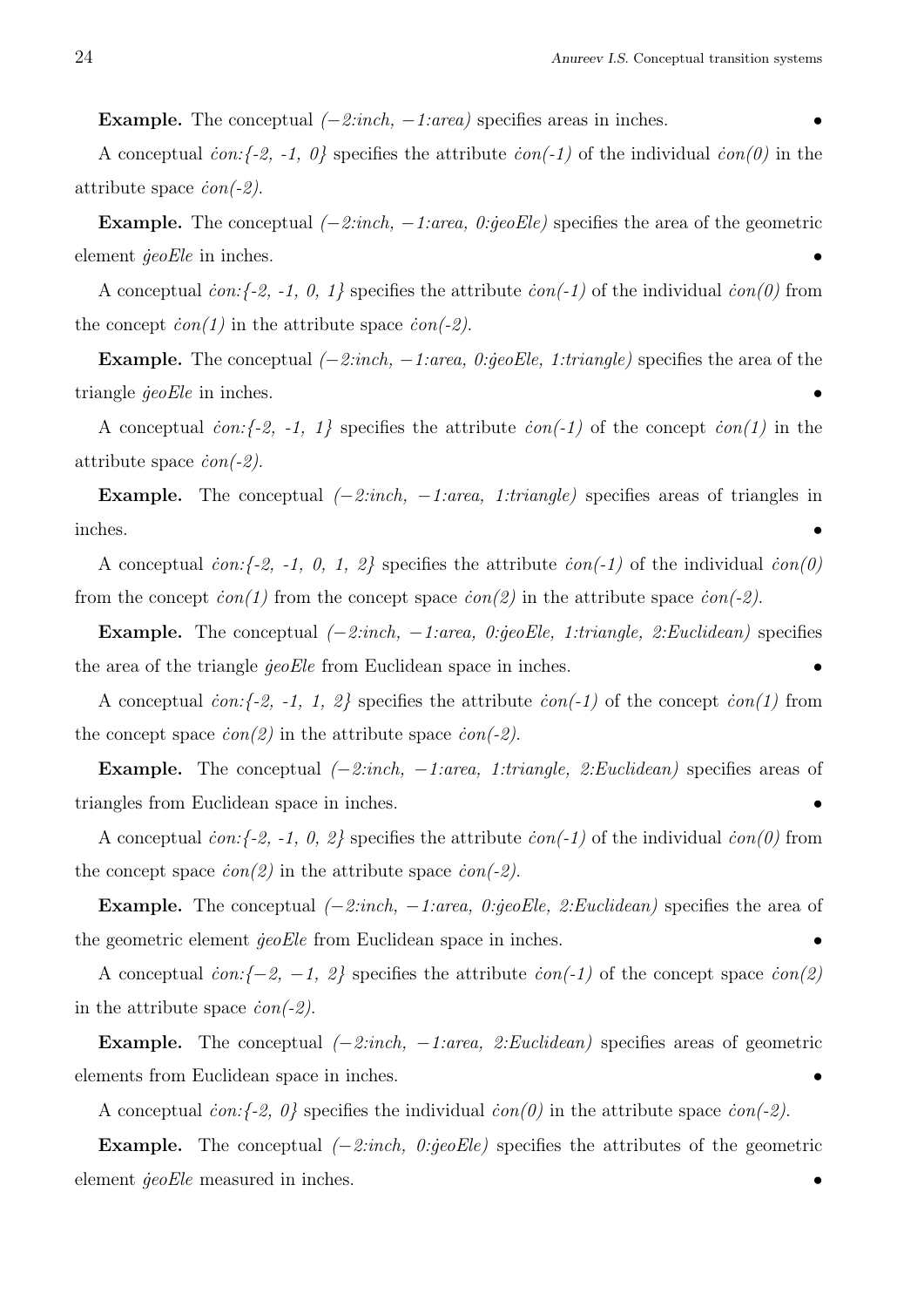A conceptual *˙con:{-2, 0, 1}* specifies the individual *˙con(0)* from the concept *˙con(1)* in the attribute space *˙con(-2)*.

Example. The conceptual *(−2:inch, 0:geoEle, 1:triangle)* specifies the attributes of the triangle  $\frac{g}{e}e$ *Ele* measured in inches.

A conceptual  $\text{con:} \{-2, 1\}$  specifies the concept  $\text{con}(1)$  in the attribute space  $\text{con}(-2)$ .

Example. The conceptual *(−2:inch, 1:triangle)* specifies attributes and individuals of triangles measured in inches. *•*

A conceptual *˙con:{−2, 1, 2}* specifies the concept *˙con(1)* from the concept space *˙con(2)* in the attribute space  $\dot{c}on(-2)$ .

Example. The conceptual *(−2:inch, 1:triangle, 2:Euclidean)* specifies attributes and individuals of triangles from Euclidean space measured in inches. *•*

A conceptual *˙con:{-2, 2}* specifies the concept space *˙con(2)* in the attribute space *˙con(-2)*.

Example. The conceptual *(−2:inch, 2:Euclidean)* specifies attributes, individuals and kinds of geometric figures from Euclidean space measured in inches. *•*

A conceptual *˙con:{-2, 0, 2}* specifies the individual *˙con(0)* from the concept space *˙con(2)* in the attribute space *˙con(-2)*.

Example. The conceptual *(−2:inch, 0:˙geoEle, 2:Euclidean)* specifies the geometric element *˙geoEle* and its attributes from Euclidean space measured in inches. *•*

A conceptual *˙con:{-2, 0, 1, 2}* specifies the individual *˙con(0)* from the concept *˙con(1)* from the concept space *˙con(2)* in the attribute space *˙con(-2)*.

Example. The conceptual *(−2:inch, 0:˙geoEle, 1:triangle, 2:Euclidean)* specifies the triangle *˙geoEle* and its attributes from Euclidean space measured in inches. *•*

Correlation between other kinds of conceptuals of the order *2* and the corresponding kinds of ontological elements is performed in a similar way.

## 5.5. Correlation between ontological elements and conceptuals of the order *3* or higher

Correlation between other kinds of conceptuals of the order *3* or higher and the corresponding kinds of ontological elements is performed in a similar way (by the introduction of the attribute space space and so on.).

Example. The conceptual *(−3:10, −2:inch, −1:area, 0:˙geoEle, 1:triangle, 2:Euclidean, 3:2)* specifies the area of the triangle *˙geoEle* from two-dimensional Euclidean space measured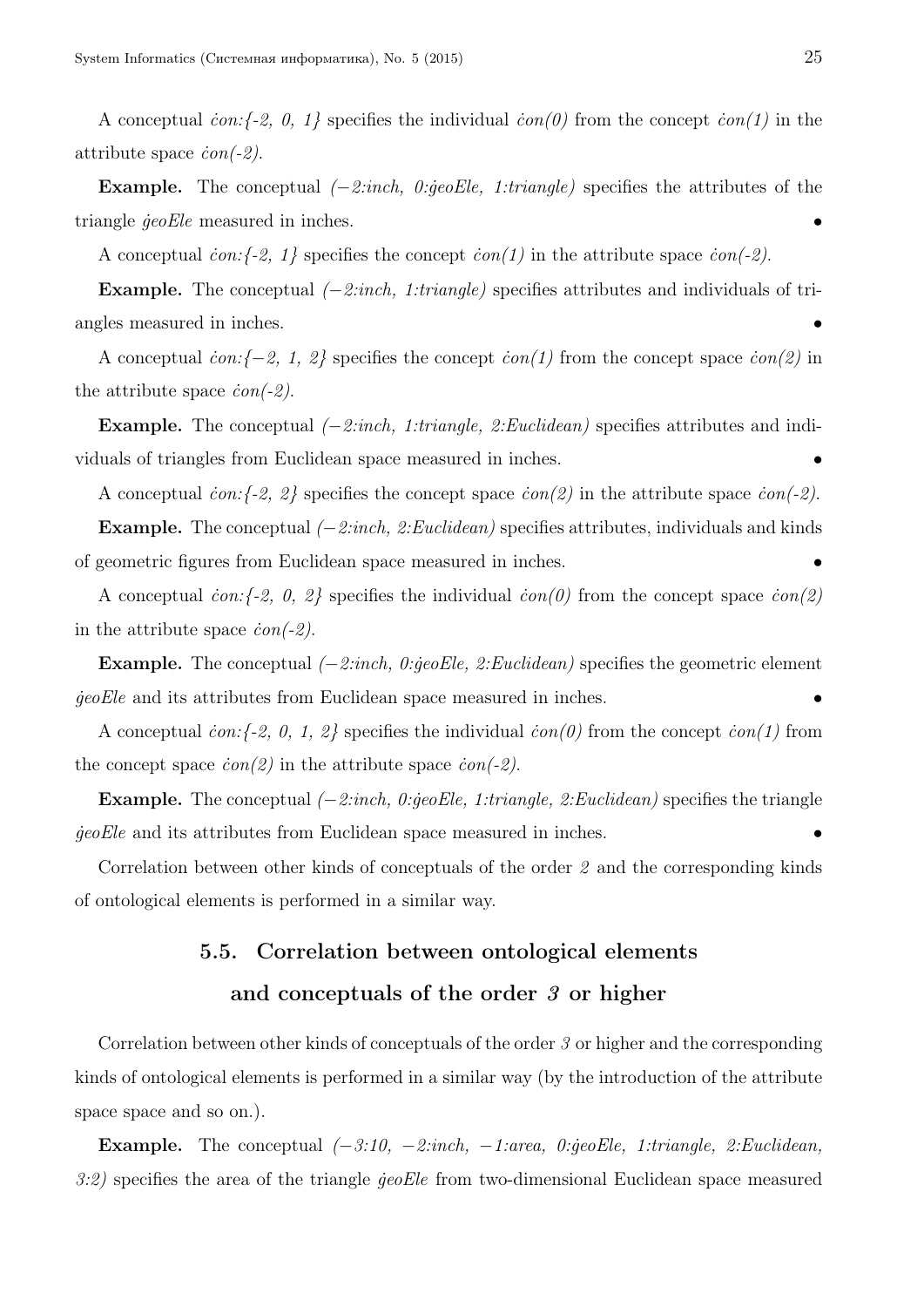in inches in the decimal system. **••** 

### 6. Modelling of ontological elements

The ontological elements which are directly represented in terms of elements and conceptuals of states were considered in previous sections. The ontological elements which are not directly represented in these terms are modelled in this section.

### 6.1. Relations and their instances

Binary relations are modelled by direct concepts, and their instances are modelled by elements of the order  $\theta$  of these concepts, represented by pairs of elements.

Relations of the arity *inat* are modelled by direct concepts, and their instances are modelled by elements of the order *0* of these concepts, represented by tuples of the length *˙nat*.

Relations of the variable arity are modelled by direct concepts, and their instances are modelled by elements of the order  $\theta$  of these concepts, represented by tuples of the variable length.

### 6.2. Types and domains

Types are modelled by direct concepts, and their values are modelled by elements of the order *0* of these concepts.

Domains as the special kind of types are also modelled by direct concepts, and their values are modelled by elements of the order *0* of these concepts.

Types of attributes of the order *˙nat* are modelled by the special attribute *type* of the order *. Values of this attribute are types modelled by direct concepts.* 

### 6.3. Inheritance

The usual inheritance relation on concepts is generalized to the inheritance relation on elements of the same order in [*sta*]. It is modelled by the special direct concept *inherits*, and their instances are modelled by elements of the order *0* of the concept *inherits*, represented by triples of elements. Elements of the triple specify the inheriting element, the inherited element and their order, respectively.

An element  $\text{e}^{\text{i}t}[ \text{d}^{\text{t}} \text{d}^{\text{t}} \text{d}^{\text{t}} \text{d}^{\text{t}} \text{d}^{\text{t}} \text{d}^{\text{t}} \text{d}^{\text{t}} \text{d}^{\text{t}} \text{d}^{\text{t}} \text{d}^{\text{t}} \text{d}^{\text{t}} \text{d}^{\text{t}} \text{d}^{\text{t}} \text{d}^{\text{t}} \text{d}^{\text{t}} \text{d}^{\text{t}} \text{d}^{\text{t}} \text{d}^{\text{t$ *ω*.

Inheritance on elements redefines semantics of conceptuals *sem* as follows: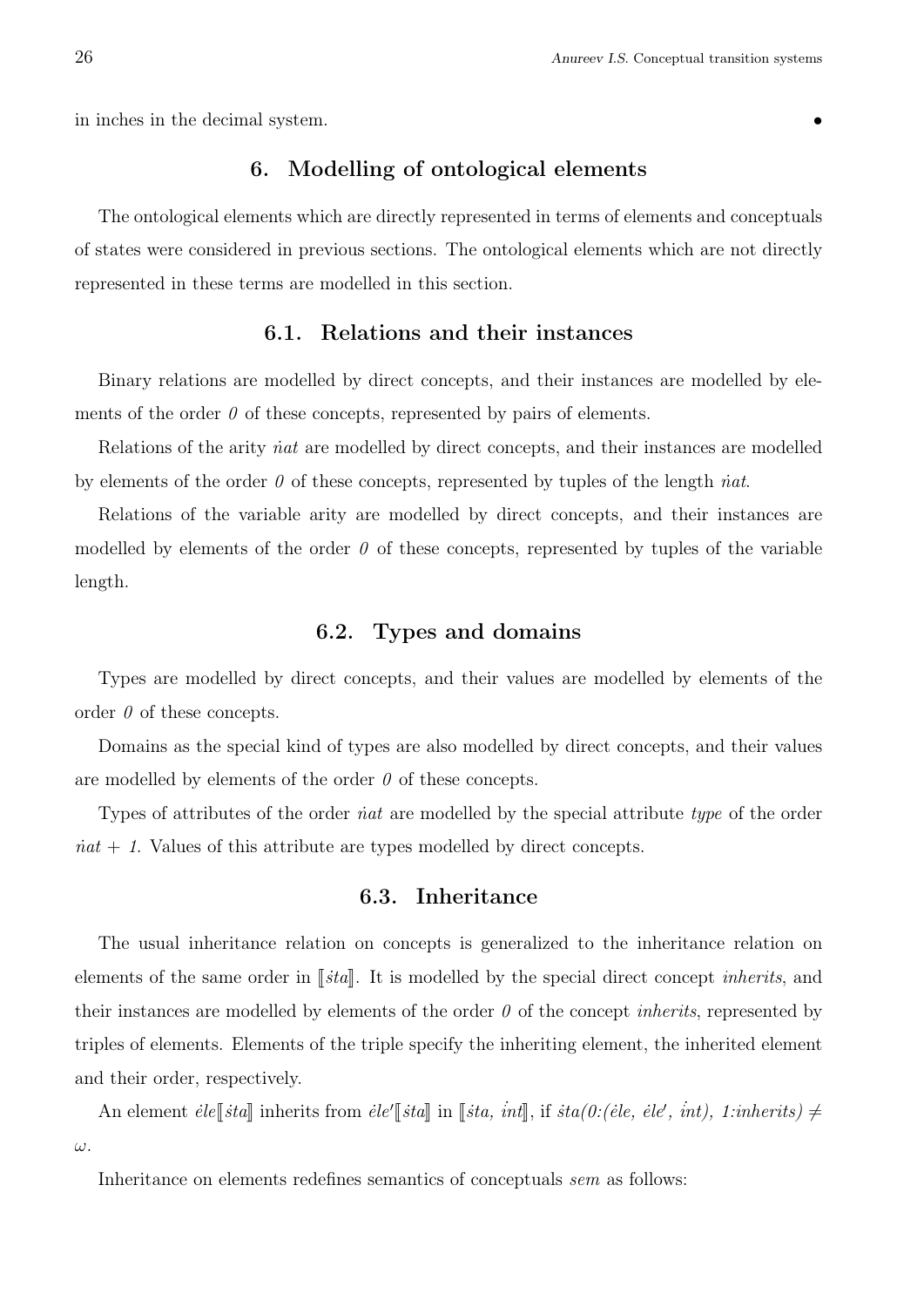- if  $sta(con) \neq \omega$ , then  $sem(con, sta) = sta(con);$
- if
- $-$ *i*sta(*con*) =  $\omega$ ,
- $\vec{i}$  *int* is a maximal order in  $\lbrack \lbrack \vec{c} \rbrack$ ,
- $\vec{r}$  is a set of *ele*<sup> $\lceil \frac{1}{2}$ </sup> such that *con(int)* inherits from *ele* in  $\lceil \frac{1}{2}$ , *int* $\lceil \frac{1}{2} \rceil$ ,
- $-$  *set*  $\neq \emptyset$ ,

$$
-sem (con(int \leftarrow ele), sta) = sem (con(int \leftarrow ele'), sta) for all ele, ele' \in set,
$$

then  $sem(con, sta) = sem(con(int \leftarrow ele), sta)$ , where  $ele \in set;$ 

• otherwise,  $sem(con, sta) = \omega$ .

The special case of inheritance on direct concepts is defined. A concept  $dirConc[[std]]$  inherits from a concept  $\text{dirConc}'[\![\text{std}]\!]$  in  $[\![\text{std}]\!]$ , if  $\text{dirConc}$  inherits from  $\text{dirConc}'$  in  $[\![\text{sta}, 1]\!]$ .

The inheritance relation on elements of the same order in  $\left|\int s\right|$  is generalized to the inheritance relation on ordered structures of elements of the same length in  $\lceil \frac{3}{4} \rceil$ . The corresponding elements of these structures have the same order. This relation is modelled by the special direct concept *inheritsStr*, and their instances are modelled by elements of the order  $\theta$  of this concept, represented by triples of sorted structures of the same length. The elements of the triple specify the ordered structures of inheriting elements, inherited elements and their orders, respectively.

An element  $\frac{\partial r}{\partial S}$  inherits from  $\frac{\partial r}{\partial S}$  in [ $\frac{\partial r}{\partial S}$ ,  $\frac{\partial r}{\partial S}$ , if the following properties hold:

- $\dot{or} dStr = (\dot{in}t_1, \ldots, \dot{in}t_{\dot{nat}});$
- $int_1 < \ldots < int_{nat}$ ;
- $len(ordStr_1) = len(ordStr_2) = init;$
- $sem((0:(\text{ordStr}_1, \text{ordStr}_2, \text{ordStr}), 1:\text{inheritsStr}),$   $\text{stab} \neq \omega$ .

Inheritance on ordered structures redefines semantics of conceptuals *sem*:

• if 
$$
sta(con) \neq \omega
$$
, then  $sem(con, sta) = sta(con);$ 

• if

$$
-\,\mathit{sta}(\mathit{con}) = \omega,
$$

- $-int_1 < \ldots < int_{\text{init}}$  are element orders in *con*,
- for all *int* if  $int \geq int_1$ , and *int* is an element order in *con*, then *int* coincides with one of the numbers  $int_1$ , ...,  $int_{nat}$ ,
- $\vec{r}$  is a set of *ėle*<sup>[</sup>*sta*] such that  $(\dot{con}(int_1), \ldots, \dot{con}(int_{nat}))$  inherits from *ėle* in [*sta*,  $(int_1, \ldots, \text{int}_{\text{nat}})$ ,
- $-$  *set*  $\neq \emptyset$ ,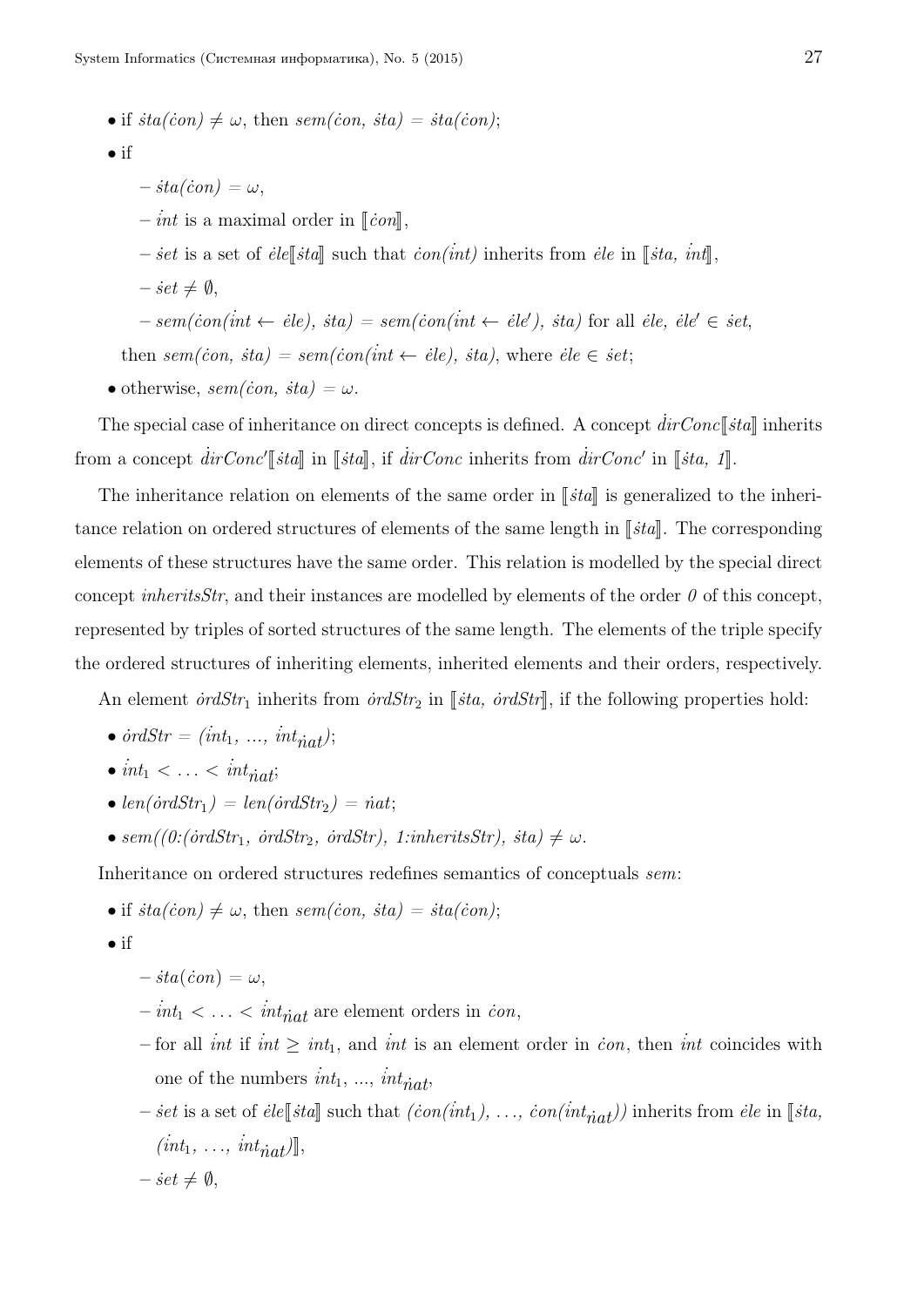$-$  for all *ėle*, *ėle*<sup> $\prime$ </sup>  $\in$   $\dot{se}$ *t*  $sem(con(int_1 \leftarrow \text{ele}(int_1), \ldots, \text{int}_{\text{nat}} \leftarrow \text{ele}(int_{\text{nat}})), \text{sta})$  $sem(con(int_1 \leftarrow \text{eile}'(int_1), \ldots, \text{int}_{\text{nat}} \leftarrow \text{eile}'(int_{\text{nat}})), \text{sta}),$ 

then  $sem(con, sta) = sem(con(int_1 \leftarrow ele(int_1), ..., int_{nat} \leftarrow ele(int_{nat})), sta)$ , where  $\dot{e}$ *le*  $\in$  *set*;

• otherwise,  $sem(con, sta) = \omega$ .

### 7. Generic conceptuals

A generic conceptual defines a set of conceptuals satisfying a certain template and sets the default value for these conceptuals. Conceptuals from this set are called instances of the generic conceptual. The template of the generic conceptual is defined by its form.

### 7.1. The main definitions

Let  $* \in ato$ . A conceptual *ion*[*sta*] is called a generic conceptual in [*sta*], if there exists  $\acute{e}$ *eleOrd* such that  $\acute{c}on(\acute{e}l\acute{e}Ord) \in \{*,(*,\acute{e}l\acute{e}_2),(*,\acute{e}l\acute{e}_3),(*,\ast,\acute{e}l\acute{e}_3)\}.$  The element  $\acute{e}l\acute{e}$  of the form  $\dot{con}(\dot{e}leOrd)$  from this definition is called a substitution place in  $\lbrack\dot{con}, \dot{se}leOrd\rbrack$ . Let *genCon* and *pla* be sets of generic conceptuals and substitution places, respectively. The number *ėleOrd* is called an order in [*pla, con, sta*]. The elements *ėle*<sub>2</sub> and *ėle*<sub>3</sub> are called a type and parameter in  $\llbracket \rho \rrbracket a$ , *ion, sta, eleOrd*, respectively. Let *type* and *par* be sets of types and parameters in  $\llbracket \rho \rbracket a$ , *con, sta, eleOrd*, respectively.

A conceptual  $\text{genCon}$  is called partially typed in [*sta*], if there exist *pla*, *type* and *eleOrd* such that *pla* is a substitution place in  $\llbracket \text{genCon, sta, eleOrd} \rrbracket$ , and *type* is a type in  $\llbracket \text{pla, genCon,}$  $\dot{a}$ *ita, ėle* $Ord\mathbb{R}$ *.* 

A conceptual  $\hat{g}enCon$  is called typed in  $\llbracket \hat{f} \rangle$ , if for all  $\hat{p} \mid a$  and  $\hat{e} \mid e \hat{O} \rangle$ , if  $\hat{p} \mid a$  is a substitution place in  $\llbracket$ *jenCon, sta, ėleOrd* $\rrbracket$ , then there exists *type* such that *type* is a type in  $\llbracket$ *pla, genCon,*  $\textit{sta}, \textit{eleOrd}$ .

A conceptual  $\phi$ *enCon* is called parametric in  $\left[\phi\right]$ , if there exist *pla*, *par* and *eleOrd* such that  $\ddot{p}$ *la* is a substitution place in  $\lbrack \lbrack \dot{q}enCon, sta, eleOrd \rbrack$ , and  $\ddot{p}ar$  is a parameter in  $\lbrack \lbrack \dot{p} \rbrack a, \dot{q}enCon,$  $\textit{sta}, \textit{eleOrd}\$ 

A conceptual *con* is called an instance in  $\llbracket \phi \in \mathbb{C}$  *on, sta*, if the following properties hold:

- if  $\phi = \phi \cdot \phi = \phi \cdot \phi$  is not a substitution place in  $\phi \cdot \phi = \phi \cdot \phi \cdot \phi$ , *int*, then  $\phi \cdot \phi = \phi \cdot \phi \cdot \phi$ . *˙genCon(˙int)*;
- if  $\phi$ *enCon(int)* is a substitution place in  $\phi$ *ienCon, ita, int*, then *con(int)* is an element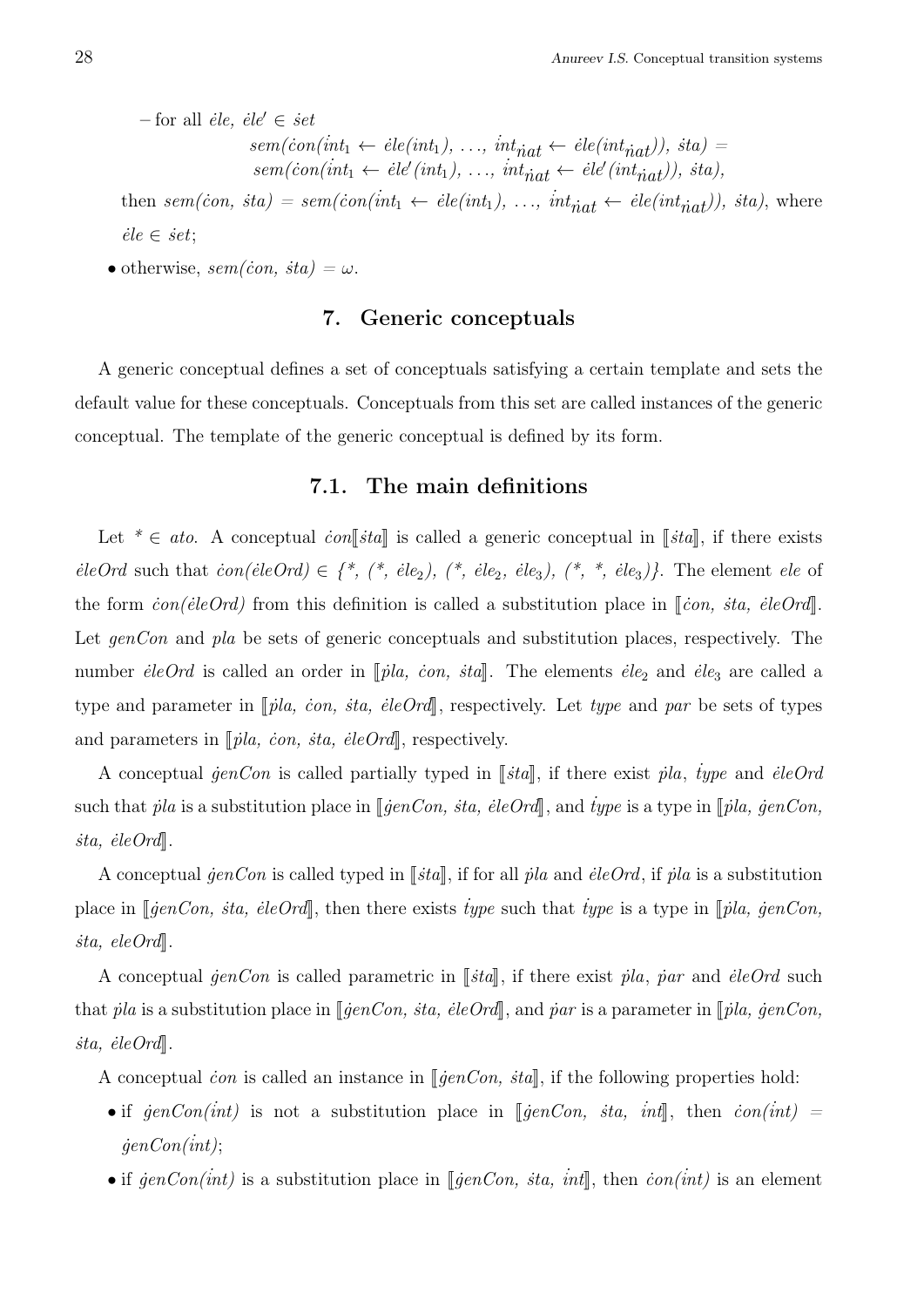in  $\left[$ *ista, int* $\right]$ ;

- if  $\phi = \{(\ast, \phi) \in \{(\ast, \phi) \mid (\ast, \phi) \in \phi \}$ ,  $(\ast, \phi) = \{(\ast, \phi) \mid (\ast, \phi) \in \phi \}$ , then  $\phi = \{(\ast, \phi) \mid (\ast, \phi) \in \phi \}$ *ista, concOrd:1, eleOrd:0*,
- if *˙par* is a parameter in <sup>J</sup> *˙pla*1*, ˙genCon, ˙sta, ˙eleOrd*<sup>1</sup><sup>K</sup> and <sup>J</sup> *˙pla*2*, ˙genCon, ˙sta, ˙eleOrd*<sup>2</sup>K, then  $\dot{con}(\dot{e}leOrd_1) = \dot{con}(\dot{e}leOrd_2)$ .
- A CTS *cts* is called a CTS in *[genCon:*], if the following properties hold:
- (the consistency property) if  $\text{genCon}_1 \neq \text{genCon}_2$ , then there is no *ion* such that *ion* is an instance of  $\mathcal{G}enCon_1$  and  $\mathcal{G}enCon_2$  in  $\llbracket \mathcal{S}ta \rrbracket$ ;
- semantics of conceptuals *sem* is redefined as follows:
	- $-$  if  $sta(con) \neq \omega$ , then  $sem(con, sta) = sta(con);$
	- $-i\mathbf{f}$  *i*sta(*con*) =  $\omega$ , and *con* is an instance in [*jenCon, ita*], then *sem(con, ita)* = *˙sta(˙genCon)*;
	- $-$  otherwise,  $sem(con, sta) = \omega$ .

### 7.2. Examples of generic conceptuals

A conceptual  $\text{genCon:} \{-1, 0, \cdot\}$ ,  $1\}$  specifies the property that the value of the attribute  $\frac{\partial}{\partial \theta}$  *individuals from the concept*  $\frac{\partial}{\partial n}$  *<i>con(1)* is equal to  $\frac{\partial}{\partial n}$  *i*  $\frac{\partial}{\partial n}$ , if it is not defined explicitly.

Example. The conceptual *˙genCon:{−1:area, 0:\*, 1:triangle}* specifies the property that the area of triangles is equal to  $sta(genCon)$  in  $\llbracket sta \rrbracket$ , if it is not defined explicitly.

A conceptual *˙genCon:{-1, 0:\*}* specifies the property that the value of the attribute *˙genCon(- 1)* of individuals is equal to  $sta(genCon)$  in [ $ceil$ , if it is not defined explicitly.

Example. The conceptual *˙genCon:{−1:area, 0:\*}* specifies the property that the area of geometric elements is equal to  $\frac{ia(jenCon)}{in}$  in  $\left[\frac{sta}{n}\right]$ , if it is not defined explicitly.

A conceptual  $\varphi \in \mathbb{R}^n$  *(0:\*, 1}* specifies the property that the value of individuals from the concept  $\hat{genCon}(1)$  is equal to  $\hat{sta}(\hat{genCon})$  in  $\lbrack \!\lbrack \hat{stat} \rbrack$ , if it is not defined explicitly.

Example. The conceptual  $\frac{\partial}{\partial t}$  for  $\frac{\partial}{\partial t}$ , 1:triangle specifies the property that the value of triangles is equal to  $sta(jenCon)$  in  $[[sta]]$ , if it is not defined explicitly. What is the value of a triangle depends on interpretation. *•*

## 7.3. Classification of ontological elements and their properties based on generic conceptuals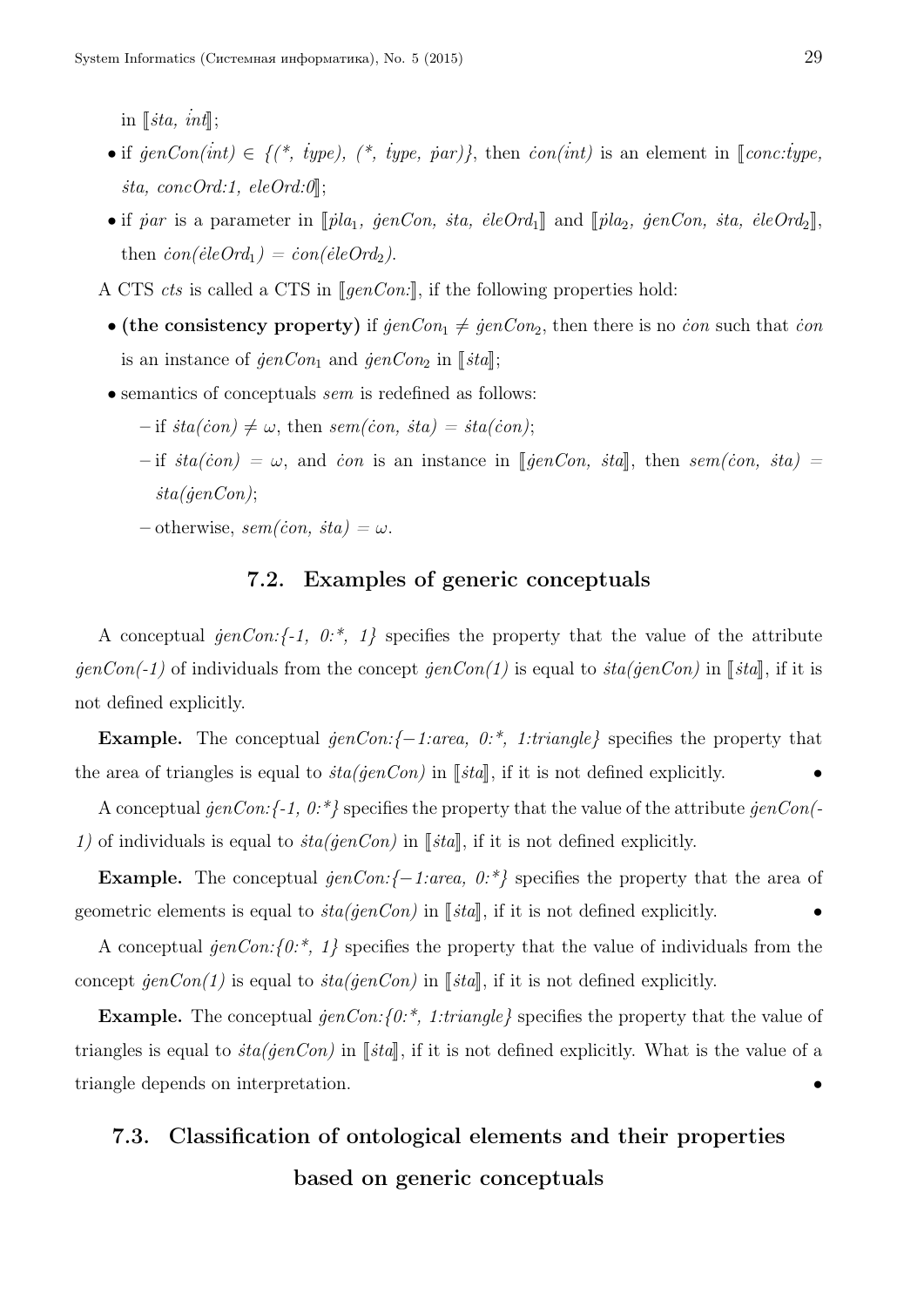Generic conceptuals together with attributes allow to classify ontological elements and their properties in more detail.

A conceptual  $\text{genCon:} \{-2:\text{type}, -1, 0^*, 1\}$  specifies the property that the type of the attribute  $\frac{\partial}{\partial \theta}$  *individuals from the concept*  $\frac{\partial}{\partial n}$  *(1)* is equal to  $\frac{\partial}{\partial n}$  *i*  $\frac{\partial}{\partial n}$ , if it is not defined for individuals explicitly.

Example. The conceptual *˙genCon:{-2:type, −1:area, 0:\*, 1:triangle}* specifies the property that the type of the attribute *area* of triangles is equal to  $sta(genCon)$  in [ $sta$ ], if it is not defined for triangles explicitly. *•*

A conceptual  $\text{genCon:} \{-2:\text{type}, -1, 0.^*\}$  specifies the property that the type of the attribute  $\frac{\partial}{\partial e}$  *individuals* is equal to  $\frac{\partial}{\partial e}$  *i*  $\frac{\partial}{\partial e}$ , if it is not defined for individuals explicitly.

Example. The conceptual *˙genCon:{-2:type, −1:area, 0:\*}* specifies the property that the type of the attribute *area* of geometric elements is equal to  $sta(jenCon)$  in  $\lceil sta\rceil$ , if it is not defined for geometric elements explicitly. *•*

A conceptual *˙genCon:{-2:type, 0:\*}* specifies the property that the type of individuals is equal to  $sta(genCon)$  in [ $sta$ ], if it is not defined for individuals explicitly.

**Example.** The conceptual *jenCon:*{-2:*type,*  $0:\mathbb{R}^2$ } specifies the property that the type of geometric elements is equal to  $sta(genCon)$  in  $[[sta]]$ , if it is not defined for geometric elements explicitly.  $\bullet$ 

A conceptual *˙genCon:{-2:type, 0:\*, 1}* specifies the property that the type of individuals from the concept  $\frac{\partial}{\partial n}(I)$  is equal to  $\frac{\partial}{\partial n}(I)$  in  $\left[\frac{\partial}{\partial n}(I)\right]$ , if it is not defined for such individuals explicitly.

**Example.** The conceptual *jenCon:*{-2:*type, 0:*<sup>\*</sup>, 1:*triangle*} specifies the property that the type of triangles is equal to  $sta(genCon)$  in  $\lceil \frac{3}{\pi}, \frac{3}{\pi} \rceil$ , if it is not defined for triangles explicitly.  $\bullet$ 

### 8. Justification of requirements for conceptual transition systems

In this section, we establish that CTSs meet the requirements stated in section 1:

- 1. *The formalism describes the conceptual structure of the specified system.* The conceptual structure of *sys* is described by elements (attributes, concepts, individuals) and, in more detail, usual and generic conceptuals of states of *˙cts*.
- 2. *The formalism describes the content of the conceptual structure of the specified system, i. e. it describes the specified system in the context of the conceptual structure.* The content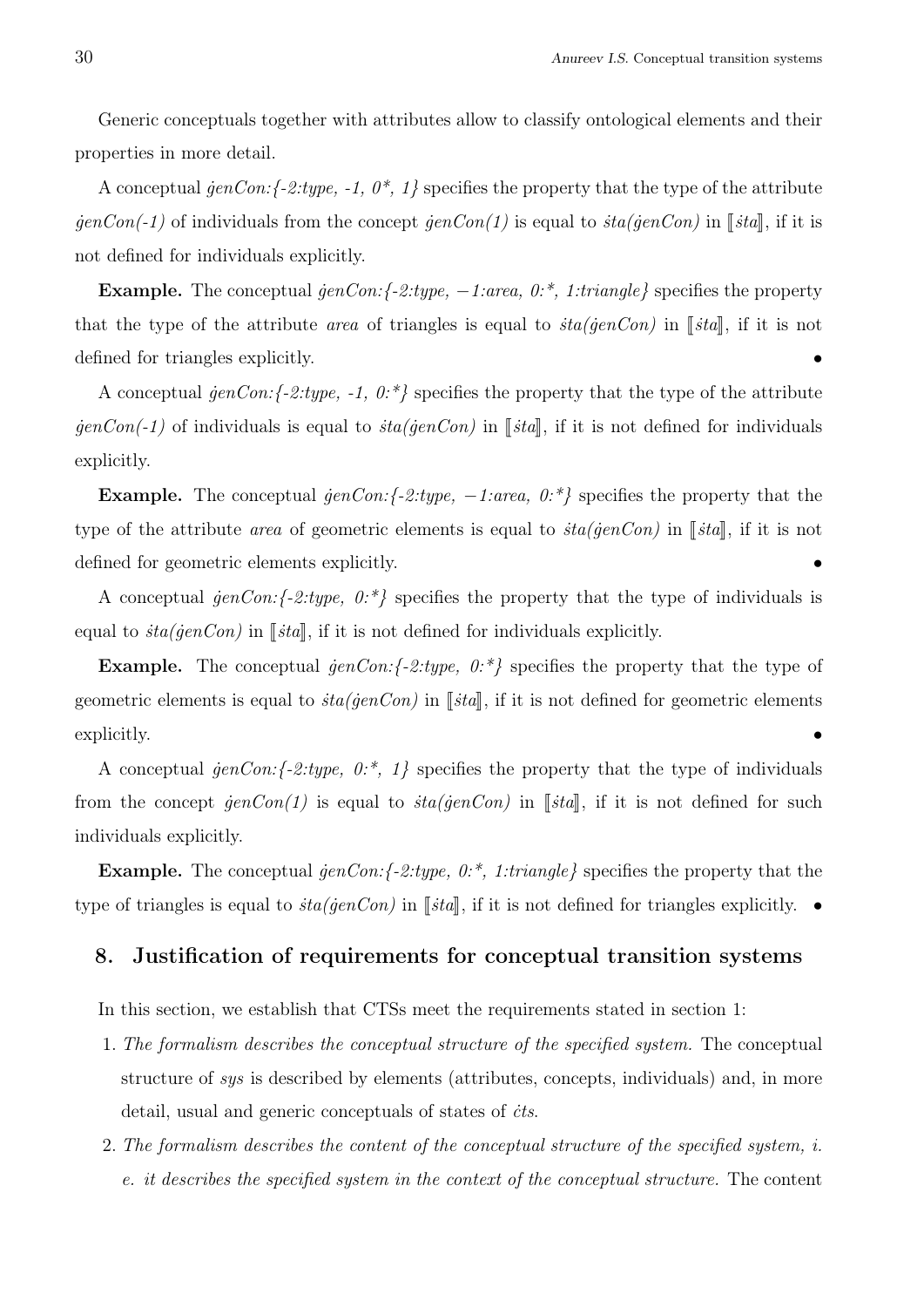of the conceptual structure of *˙sys* is described by conceptual states of *˙cts*.

- 3. *The formalism describes the change of the conceptual structure of the specified system.* The change of the conceptual structure of *˙sys* is described by the transition relation *traRel* on conceptual states of *˙cts* which specify conceptual structures of *˙sys* with different sets of ontological elements.
- 4. *The formalism describes the change of the content of the conceptual structure of the specified system, i. e. it describes the change of the specified system in the context of the conceptual structure.* The change of the content of the conceptual structure of *˙sys* is described by the transition relation *traRel* on conceptual states of *˙cts* which specify the same conceptual structure of *˙sys*. In fact, the distinction between requirements 3 and 4 is relative, for conceptuals allow to define classifications of ontological elements with different granularity.
- 5. *The formalism is quite universal to specify typical ontological elements (concepts, attributes, concept instances, relations, relation instances, individuals, types, domains, and so on.).* Specification of typical ontological elements is presented in sections 4 and 6.
- 6. *The formalism provides a quite complete classification of ontological elements, including the determination of their new kinds and subkinds.* Classification of ontological elements based on the two-level scheme is presented in section 5.
- 7. *The formalism is based on the conception 'state transition' of the usual transition systems, keeping their simplicity and universality and adding a conceptual 'filling'.* CTSs are the special kind of transition systems in which transitions are defined in the ordinary way, and states are quite simple functions specifying the conceptual structure of the specified systems. Therefore, they keep simplicity and universality of the usual transition systems.
- 8. *The formalism supports reflection of any order, i. e. allows to specify: the system (reflection of the order 0), the specification of the system (reflection of the order 1), the specification of the specification of the system (reflection of the order 2) and so on. Specifications of the higher order (with reflection of the higher order) impose restrictions on the specifications of the lower order (with reflection of the lower order).* The order of reflection in the specification of *˙sys* is defined by the maximal (concretization) order of conceptuals in states of *˙cts*, i. e. the maximal order of attributes in states of *˙cts*. The formal description of this property requires additional definitions which are given below.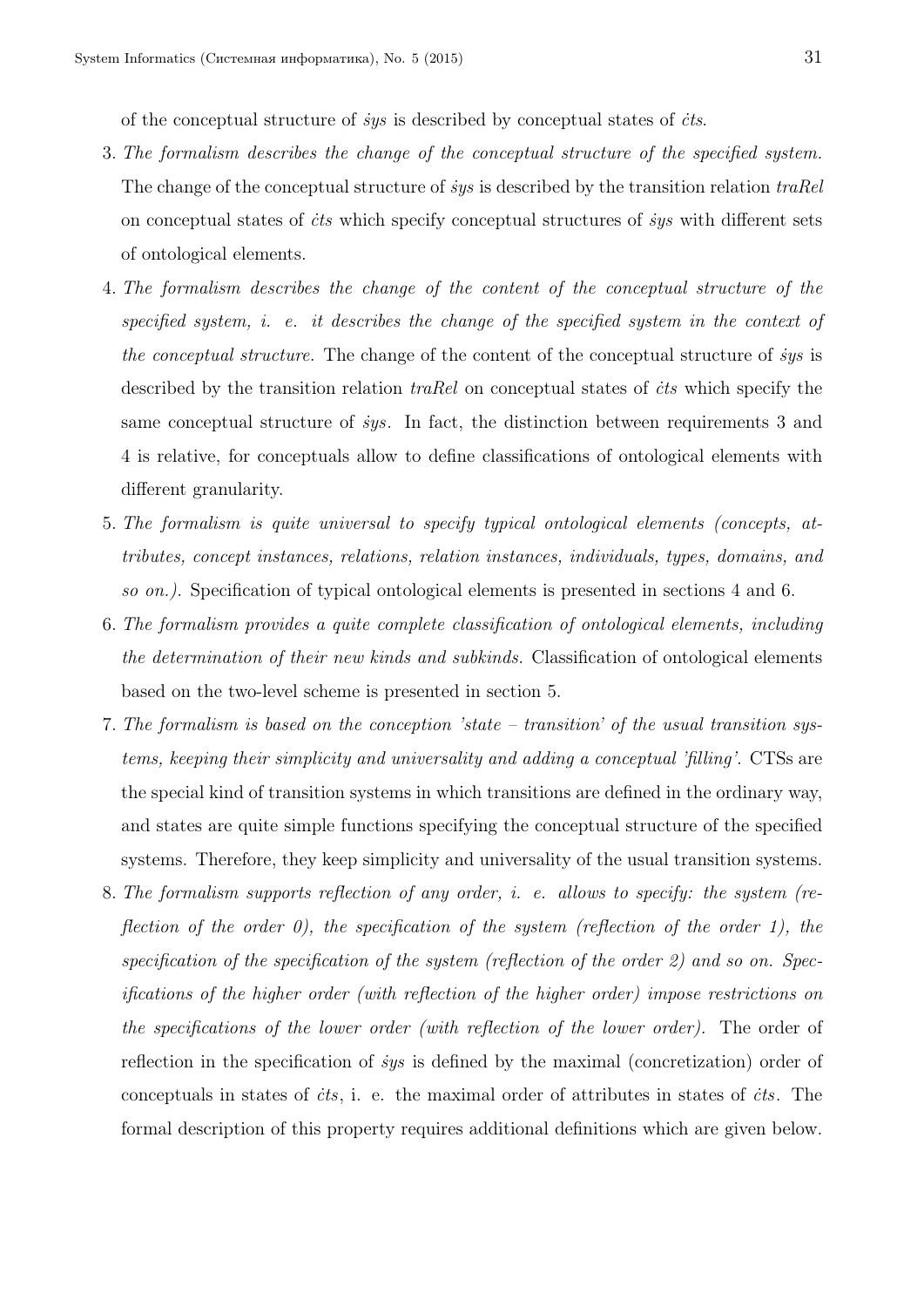We extend the (concretization) order of conceptuals on states, the transition relation and CTSs.

A number *int* is called an order in  $\lVert \xi \cdot \eta \rVert$ , if the following properties hold:

- there is no  $\con\llbracket \dot{t}a \rrbracket$  such that the order in  $\llbracket \dot{c}on \rrbracket$  is greater than *inat*;
- there exists  $\dot{c}on\llbracket \dot{t}a \rrbracket$  such that *iat* is an order in  $\llbracket \dot{c}on \rrbracket$ .

A state *ita* is called admissible in  $[[\textit{cts}]],$  if there exists *ita'* such that  $\textit{traRel}(\textit{ita}, \textit{ita}'),$  or *traRel(˙sta′ , ˙sta)*.

A number *iat* is called an order in  $\Vert \text{traRel} \Vert$ , if the following properties hold:

- there is no *sta* such that *sta* is admissible in  $\lVert \dot{c} \cdot t \cdot s \rVert$ , and the order in  $\lVert \dot{s} \cdot t \cdot s \rVert$  is greater than *˙nat*;
- there exists *ita* such that *ita* is admissible in  $\Vert$ *its* $\Vert$ , and *iat* is an order in  $\Vert$ *ita* $\Vert$ .

A number *inat* is called an order in  $\lbrack \lbrack \dot{c} \rbrack$ , if *inat* is an order in  $\lbrack \lbrack \lbrack \dot{c} \rbrack \rbrack$ .

A system *its* is called a specification in  $\lbrack \lbrack sys, \dot{nat0} \rbrack$ , if  $\dot{nat0}$  is an order in  $\lbrack \lbrack \dot{cts} \rbrack$ . A number *nat0* is called an order (of specification or reflection) in  $\lceil \frac{sys}{s} \cdot \frac{cts}{s} \rceil$ .

States, the transition relation and CTSs of greater orders concretize states, the transition relation and CTSs of lower orders, define the special their kinds and are used to classify them.

*Thus, the requirements stated in section 1 are met for CTSs.*

### 9. Related formalisms

We compare CTSs with three related formalisms: abstract state machines [1, 2], ontological transition systems [5] and domain-specific transition systems [7]. The comparison is based on the requirements stated in section 1.

### 9.1. Abstract state machines

Abstract state machines [1, 2] are the special kind of transition systems in which transitions are defined in the ordinary way, and states are algebraic systems. The application of abstract state machine to specifying various systems can be found in [8]. In contrast to CTSs which have no implementation language, abstract state machines have two implementation languages: ASML [9] and XASM [10].

We consider the fulfillment of the requirements for this formalism:

1. *The formalism describes the conceptual structure of the specified system.* The conceptual structure of the specified system is modelled by the appropriate choice of symbols of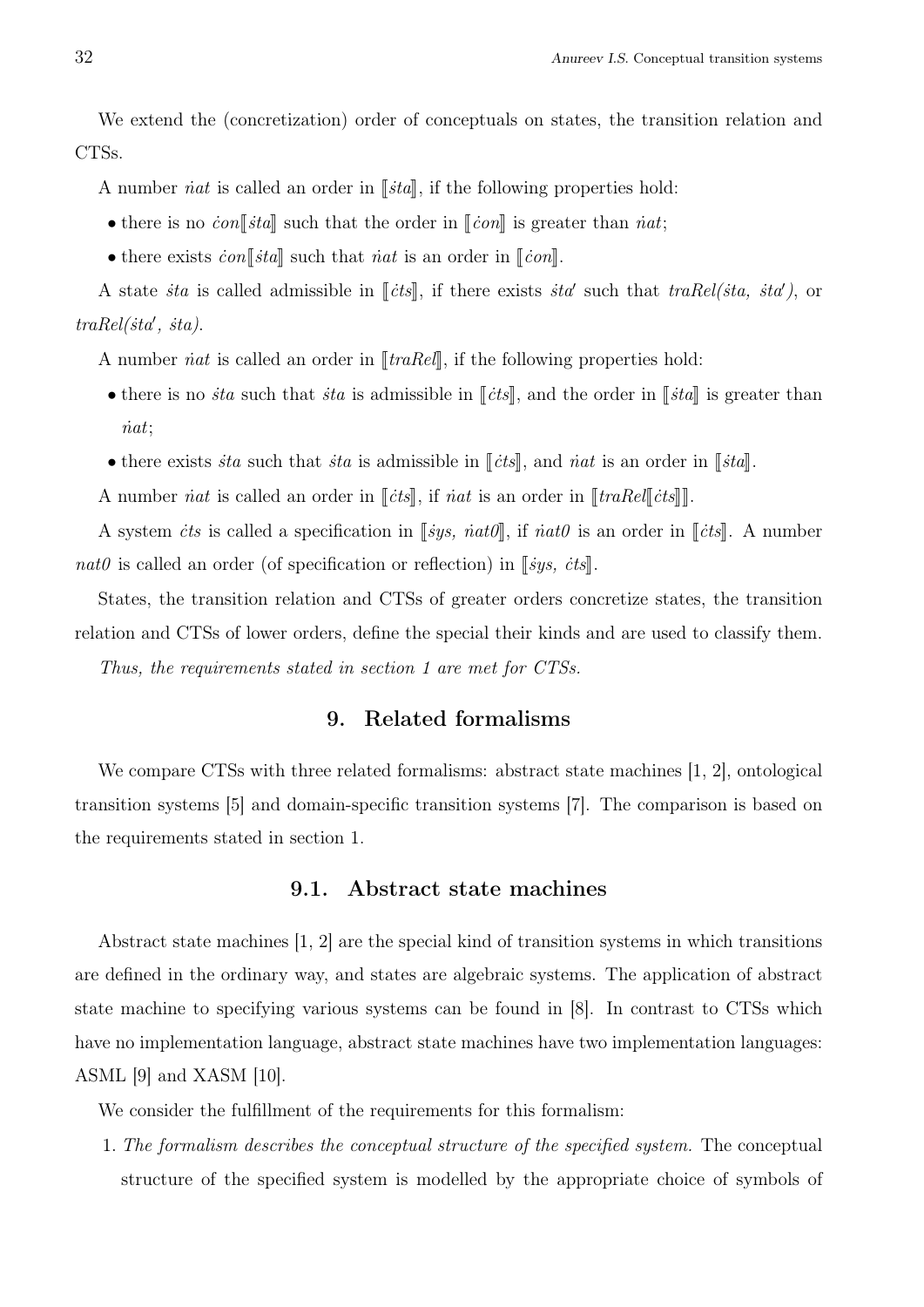the signature of an algebraic system. Thus, both abstract state machines and CTSs describe the conceptual structure of specified systems, but CTSs make it by more natural ontological way.

- 2. *The formalism describes the content of the conceptual structure of the specified system.* The content of the conceptual structure of the specified system is modelled by the interpretation of signature symbols in a particular state.
- 3. *The formalism describes the change of the conceptual structure of the specified system.* The change of the conceptual structure of the specified system is described by the transition relation on algebraic structures of different signatures.
- 4. *The formalism describes the change of the content of the conceptual structure of the specified system.* The change of the content of the conceptual structure of the specified system is described by the transition relation on algebraic structures of the same signature.
- 5. *The formalism is quite universal to specify typical ontological elements.* In contrast to CTSs, typical ontological elements are not naturally specified by abstract state machines.
- 6. *The formalism provides a quite complete classification of ontological elements, including the determination of their new kinds and subkinds.* In contrast to CTSs, abstract state machines do not allow to classify naturally ontological elements and define their new kinds and subkinds.
- 7. *The formalism is based on the conception 'state transition' of the usual transition systems, keeping their simplicity and universality and adding a conceptual 'filling'.* Abstract state machines are the special kind of transition systems in which transitions are defined in the usual way, and states are functions of algebraic systems. Therefore, they keep simplicity and universality of the usual transition systems sufficiently. The difference between abstract state machines and CTSs consists in that they are based on different (ontological and algebraic, respectively) approaches to the definition of states.
- 8. *The formalism supports reflection of any order.* In contrast to CTSs, abstract state machines do not support reflection of any order in natural way.

### 9.2. Ontological transition systems

Ontological transition systems [5] are the special kind of labelled transition systems in which transitions are defined in the usual way, transition labels are actions which change states, and states are ontology content retrieval functions. The ontology in ontological transition systems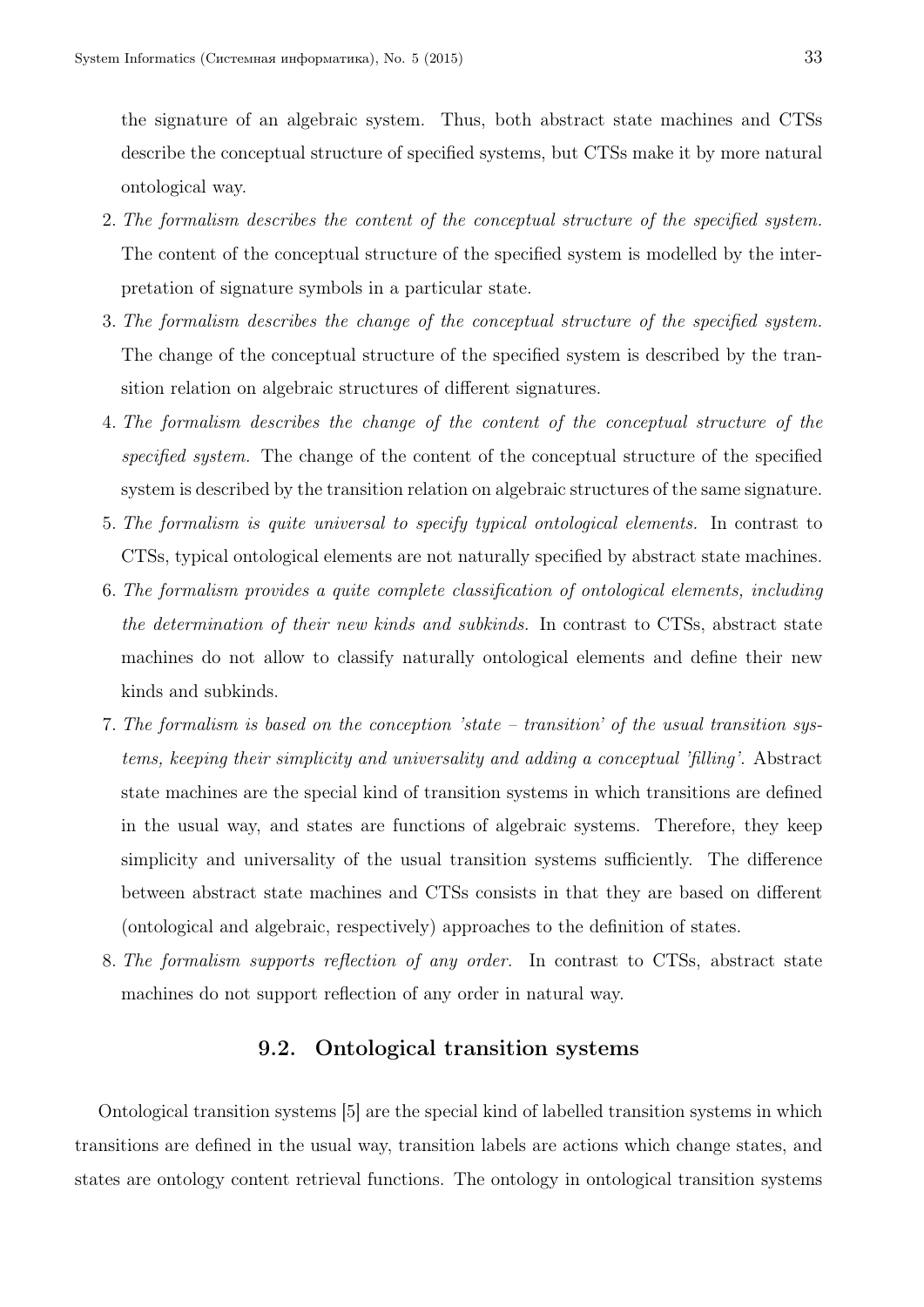are defined as a set of concepts and relations on the universe of objects. The content of a concept is defined as a set of sequences of objects from the universe, and the content of a relation is defined as a set of pairs of sequences of objects form the universe. In contrast to CTSs, ontological transition systems have their associated notation language OTSL [5, 6] which specifies states and transition actions.

We consider the fulfillment of the requirements for this formalism:

- 1. *The formalism describes the conceptual structure of the specified system.* Ontological transition systems describe the conceptual structure of the specified system by concepts and relations.
- 2. *The formalism describes the content of the conceptual structure of the specified system.* Ontological transition systems describe the content of the conceptual structure of the specified system by ontology content retrieval functions.
- 3. *The formalism describes the change of the conceptual structure of the specified system.* In contrast to CTSs, ontological transition sytems do not change the conceptual structure of the specified system.
- 4. *The formalism describes the change of the content of the conceptual structure of the specified system.* The change of the content of the conceptual structure of the specified system is described by actions of the corresponding ontological transition system.
- 5. *The formalism is quite universal to specify typical ontological elements.* In contrast to CTSs, only some typical ontological elements are naturally specified by ontological transition systems.
- 6. *The formalism provides a quite complete classification of ontological elements, including the determination of their new kinds and subkinds.* In contrast to CTSs, a set of kinds of ontological elements which are naturally defined by ontological transition systems is restricted.
- 7. *The formalism is based on the conception 'state transition' of the usual transition systems, keeping their simplicity and universality and adding a conceptual 'filling'.* Ontological transition systems are the special kind of transition systems in which transitions are defined in the usual way, and states are quite simple ontology content retrieval functions. Therefore, they keep simplicity and universality of the usual transition systems sufficiently. The language of specification of ontological transition systems OTSL includes a specific set of actions that restrict the transition relation. Therefore, it is not as much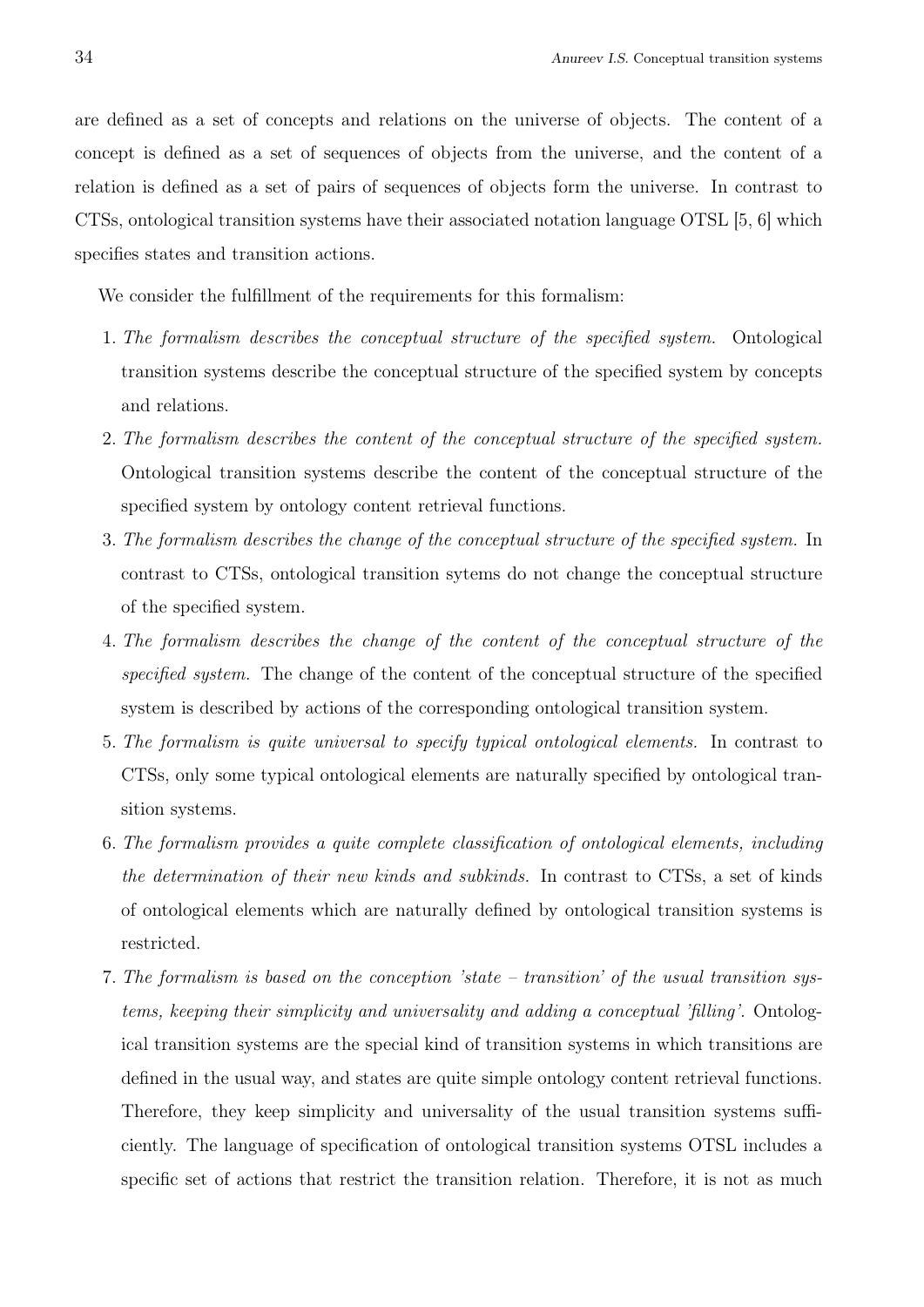universal as CTSs.

8. *The formalism supports reflection of any order.* In contrast to CTSs, ontological transition systems do not support reflection.

### 9.3. Domain-specific transition systems

Domain-specific transition systems [7] are the special kind of transition systems in which states are defined by parametric forms and their values, and transitions are defined by the special kind of these forms – transition rules. A parametric form is characterized by a sample, evaluated and quoted parameters, a parameter constraint, a return value constraint and rules of propagation of indeterminate values of parameters. Instances of the form are defined by the pattern matching algorithm. Applying transition rules are described by the algorithms of pattern matching and rule execution.

We consider the fulfillment of the requirements for this formalism:

- 1. *The formalism describes the conceptual structure of the specified system.* The conceptual structure of the specified system is described by the special kind of domain-specific transition systems – ontological domain-specific transition systems. Concepts in such systems are modelled by forms which represent characteristic functions of these concepts and define their content. The sample of a rule of such system is represented by a parameter, and the parameter constraint defines the concept for which values of the parameter are instances.
- 2. *The formalism describes the content of the conceptual structure of the specified system.* Ontological domain-specific transition systems describe the content of the conceptual structure of the specified system by concepts.
- 3. *The formalism describes the change of the conceptual structure of the specified system.* In contrast to CTSs, domain-specific transition systems do not change the conceptual structure of the specified system.
- 4. *The formalism describes the change of the content of the conceptual structure of the specified system.* The change of the content of the conceptual structure of the specified system is described by rules of the corresponding domain-specific transition system.
- 5. *The formalism is quite universal to specify typical ontological elements.* In contrast to CTSs, only concepts and their instances are naturally specified by ontological domainspecific transition systems.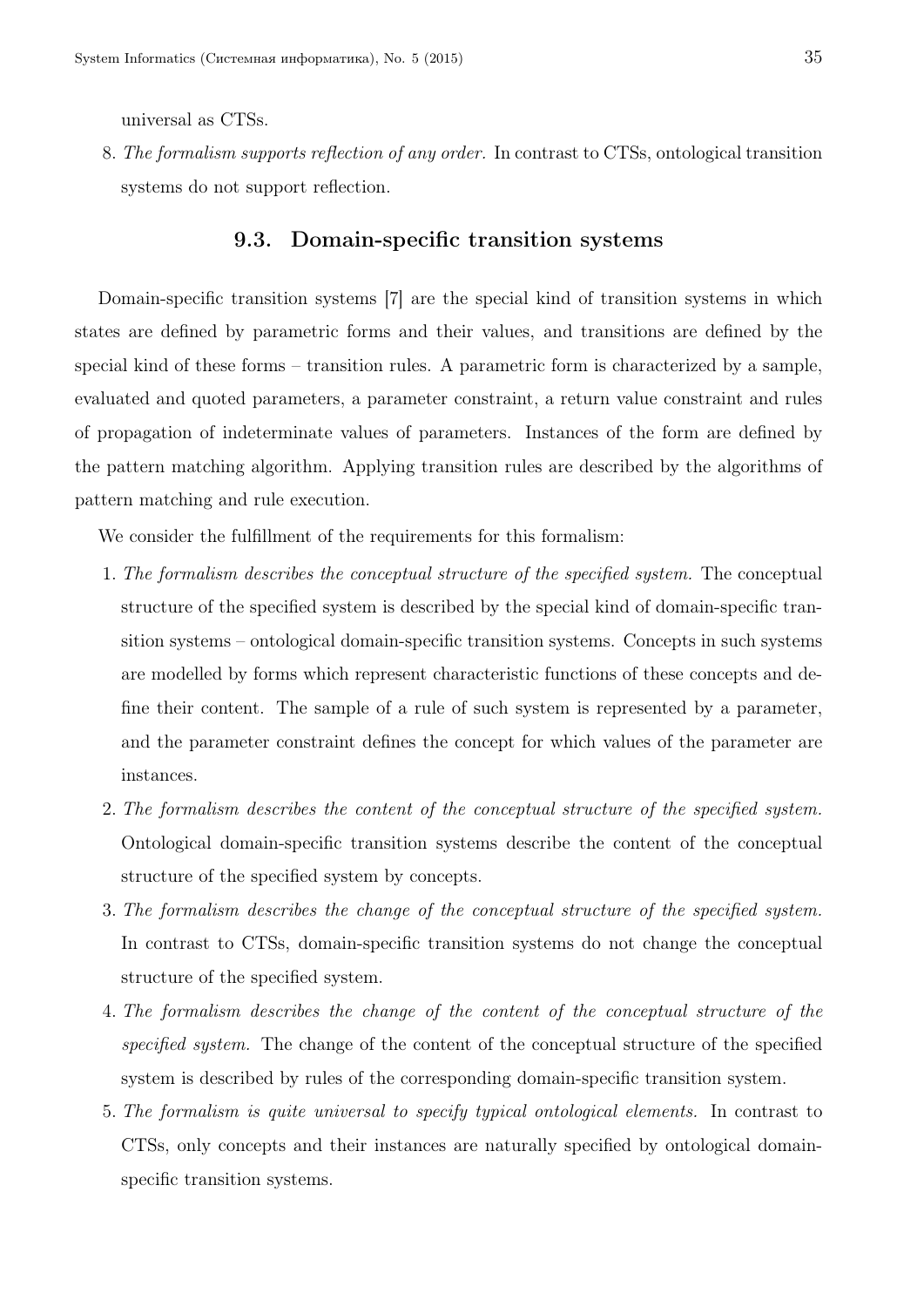- 6. *The formalism provides a quite complete classification of ontological elements, including the determination of their new kinds and subkinds.* In contrast to CTSs, domain-specific transition systems do not allow to classify ontological elements and define their new kinds.
- 7. *The formalism is based on the conception 'state transition' of the usual transition systems, keeping their simplicity and universality and adding a conceptual 'filling'.* Domainspecific transition systems are the special kind of transition systems in which transitions are defined by sets of transition rules, the quite general pattern matching algorithm which specifies applicability of these rules, and the specific rule execution algorithm, and states are functions on forms with specific attributes. Therefore, domain-specific transition systems do not keep simplicity and universality of the usual transition systems sufficiently.
- 8. *The formalism supports reflection of any order.* In contrast to CTSs, domain-specific transition systems do not support reflection.

### 10. Conclusion

In the paper, the main definitions of the theory of CTSs were given, classifications for elements of states of CTSs and for conceptuals and their associated ontological elements were developed, generalization of conceptuals which allows to make more comprehensive classification of ontological elements – generic conceptuals – was proposed.

We plan to develop the special kinds of CTSs concretizing the transition relation, and the language of specification of CTSs that would describe the transition relation concretizations which are important for practical purposes.

Development of formal methods based on this language to solve problems of designing and prototyping software systems as well as specification of operational and axiomatic semantics of programming languages is an important application of CTSs. In the case of specification of operational semantics of a programming language, a CTS specifies the abstract machine of the language. In the case of specification of axiomatic semantics of a programming language, a CTS specifies a generator of verification conditions for programs in the language, based on its axiomatic semantics.

We hope that the use of the ontological approach will reduce the gap between the great potential of formal methods and, with rare exceptions, toy examples of their application for solving the above problems [11].

Because of their simplicity and universality, CTSs can be also used for classification and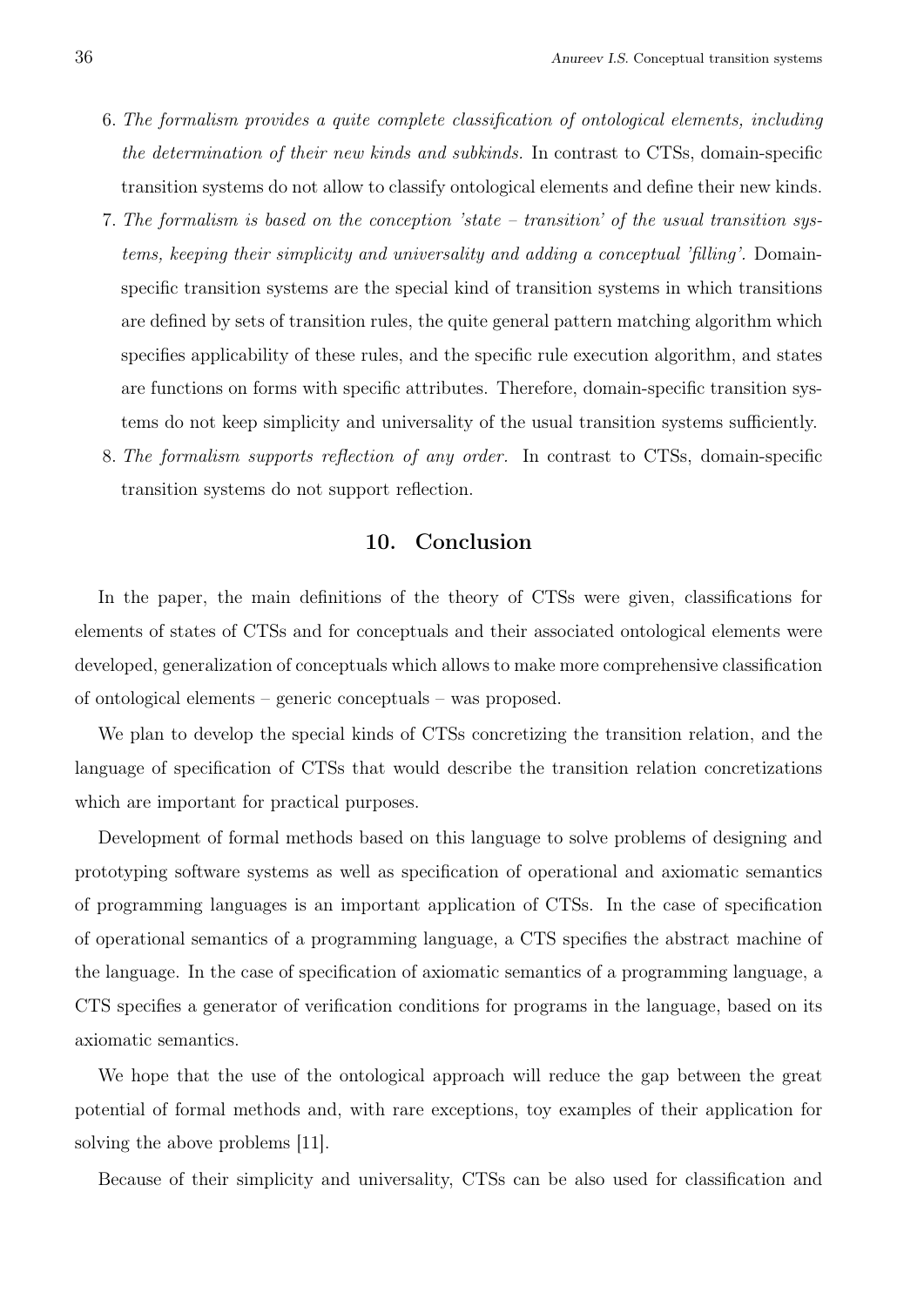formalization of concepts, properties and algorithms in the field of ontology evolution [12–15], as well as designing and prototyping tools to support ontology evolution [16].

### References

- 1. Gurevich Y. Abstract state machines: An Overview of the Project // Foundations of Information and Knowledge Systems. Lect. Notes Comput. Sci. 2004. Vol. 2942. P. 6-13.
- 2. Gurevich Y. Evolving Algebras. Lipari Guide // Specification and Validation Methods. Oxford University Press, 1995. P. 9-36.
- 3. Anureev I.S. Operational Ontological Approach to Formal Programming Language Specification // Programming and Computer Software. 2009. Vol. 35. N 1. P. 35-42.
- 4. Gruber T.R. Toward Principles for the Design of Ontologies Used for Knowledge Sharing. International Journal Human-Computer Studies. 43(5-6). 1995. P. 907-928.
- 5. Anureev I.S. Ontological Transition Systems // Bulletin of the Novosibirsk Computing Center, Series Computer Science. 2007. Vol. 26. P. 1-17.
- 6. Anureev I.S. A Language of Actions in Ontological Transition Systems // Bulletin of the Novosibirsk Computing Center, Series Computer Science. 2007. Vol. 26. P. 19-38.
- 7. Anureev I.S. Domain-Specific Transition Systems and their Application to a Formal Definition of a Model Programming Language // Bulletin of the Novosibirsk Computing Center, Series Computer Science. 2014. Vol. 34. P. 23–42.
- 8. Huggins J. Abstract State Machines Web Page. URL: http://www.eecs.umich.edu/gasm (accessed: 01.09.2015).
- 9. AsmL: The Abstract State Machine Language. Reference Manual. 2002. URL: http://research.microsoft.com/fse/asml/doc/AsmL2 Reference.doc (accessed: 01.09.2015).
- 10. XasM An Extensible, Component-Based Abstract State Machines Language. URL: http://xasm.sourceforge.net/XasmAnl00/XasmAnl00.html (accessed: 01.09.2015).
- 11. Parnas D.L. Really Rethinking Formal Methods // Computer. IEEE Computer Society. 2010. Vol. 43 (1). P. 28-34.
- 12. Haase P., Stojanovic L. Consistent Evolution of OWL Ontologies. In Proceedings of the 2nd European Semantic Web Conference. 2005.
- 13. Heflin J., Hendler J., Luke S.: Coping with Changing Ontologies in a Distributed Environment. In Proceedings of the Workshop on Ontology Management of the 16th National Conference on Artificial Intelligence. 1999. P. 74-79.
- 14. Noy N.F., Klein M.: Ontology Evolution: Not the Same as Schema Evolution. Knowledge and Information Systems. 6(4). 2004. P. 428-440.
- 15. Stojanovic L., Maedche A., Stojanovic N., Studer R.: Ontology Evolution as Reconfiguration-Design Problem Solving. In Proceedings of the 2nd International Conference on Knowledge Capture. 2003. P. 162-171.
- 16. Haase P., Sure Y.: D3.1.1.b State of the Art on Ontology Evolution. 2004. URL: